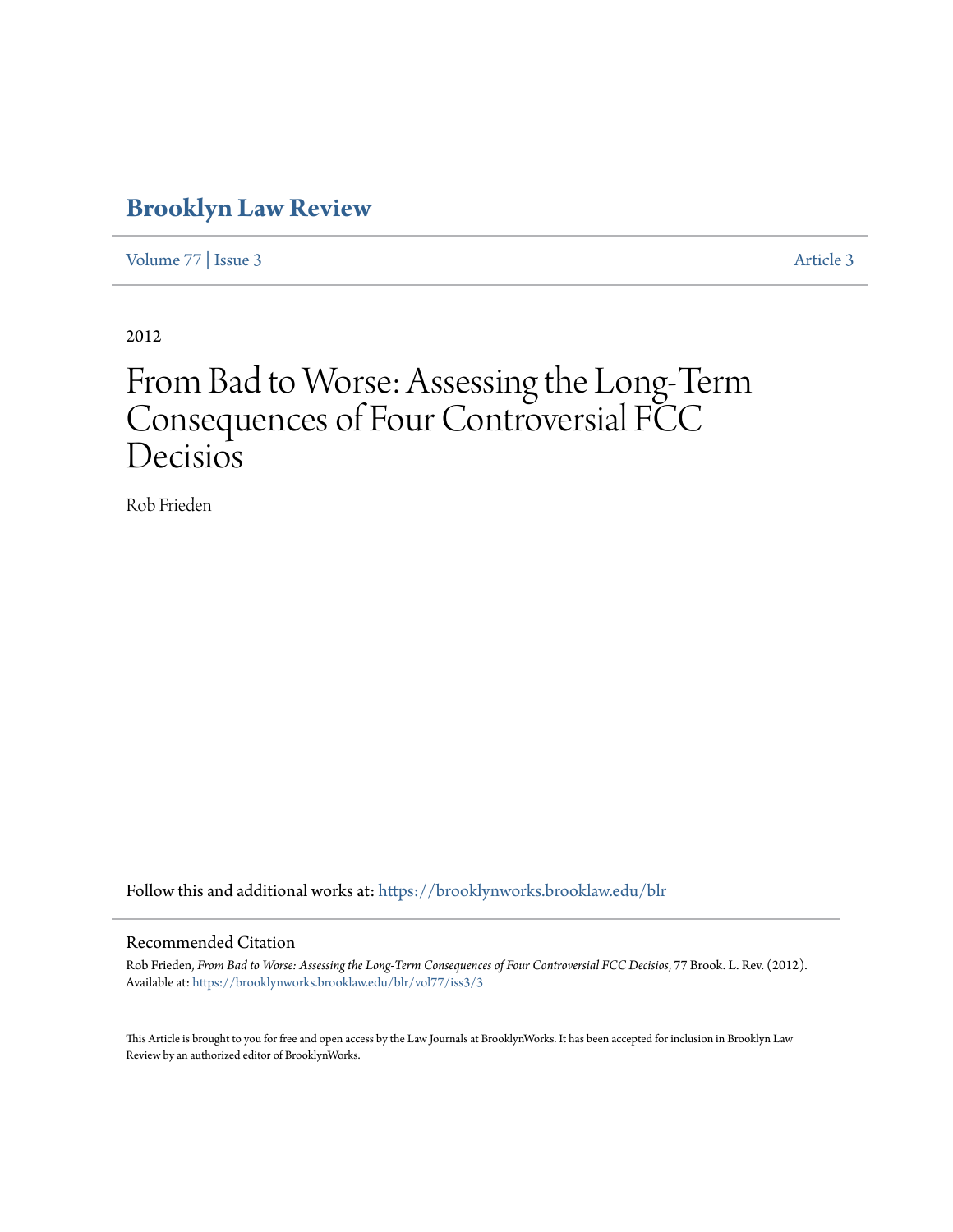# From Bad to Worse

### ASSESSING THE LONG-TERM CONSEQUENCES OF FOUR CONTROVERSIAL FCC DECISIONS

### *Rob Frieden*†

### I. INTRODUCTION

 $\overline{a}$ 

Far too many major decisions of the Federal Communications Commission (FCC) rely on flawed assumptions about the current and future telecommunications marketplaces. When the FCC incorrectly overstates the current level of competition,<sup>1</sup> it risks exacerbating its mistake going forward if actual competition proves unsustainable or lackluster. In many key decisions, the FCC cited robust competition in current and future markets as the basis for deregulatory decisions that relax restrictions on incumbents, abandon strategies for promoting competition, or apply statutory definitions of services that trigger limited government oversight.2 If the FCC has confidence in the

<sup>†</sup> Pioneers Chair and Professor of Telecommunications and Law, Pennsylvania State University; email: rmf5@psu.edu. 1

<sup>&</sup>lt;sup>1</sup> "[T]here is substantial competition in the provision of Internet access services." *In re* AT&T Inc. & BellSouth Corp., Application for Transfer of Control, 22 FCC Rcd. 5662, 5724-25 (Mar. 26, 2007) (memorandum opinion and order). In 2008 the FCC stated that "advanced telecommunications capability is being deployed to all Americans in a reasonable and timely fashion*.*" *In re* Inquiry Concerning the Deployment of Advanced Telecommunications Capability to All Americans in a Reasonable and Timely Fashion, and Possible Steps to Accelerate Such Deployment Pursuant to Section 706 of the Telecommunications Act of 1996, 23 FCC Rcd. 9615, 9616 (June 12, 2008) (fifth report), *available at* http://hraunfoss.fcc.gov/edocs\_public/ attachmatch/FCC-08-88A1.pdf. On the other hand, at about the same time the FCC stated that "[s]tudy after study demonstrates that our nation's broadband infrastructure lags dramatically behind other industrialized nations. In order to reverse this trend, we must encourage 'third pipe' technologies to provide some at least some [sic] challenge to the cable/telco broadband duopoly in our cities." *In re* Implementation of the Commercial Spectrum Enhancement Act and Modernization of the Commission's Competitive Bidding Rules and Procedures, 21 FCC Rcd. 6703, 6727 (June 2, 2006) (order on reconsideration of the second report and order). 2

An FCC conclusion that robust competition exists provides the basis for a reviewing court to affirm the Commission's decision that it can deregulate. For example, the FCC abandoned rules requiring incumbent carriers to make available local switching and routing services to market entrants based on the determination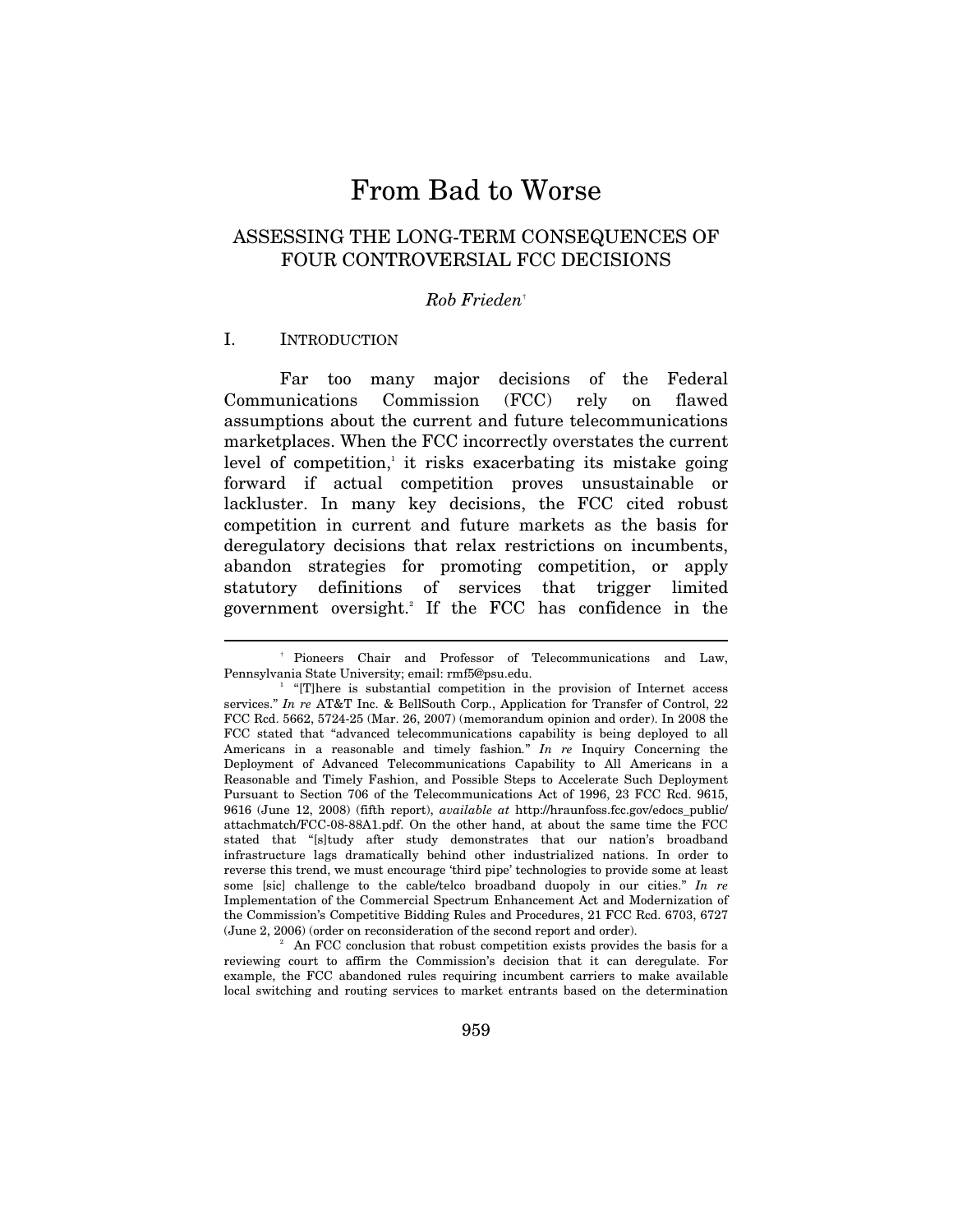viability and permanence of competition, then reviewing courts will likely refrain from second-guessing the Commission and uphold its deregulatory initiative. In its zeal to announce deregulatory decisions and to accrue political dividends, the Commission ignores secondary and tertiary consequences of decisions that deprive it of the jurisdiction and flexibility needed to respond to technological and marketplace changes.<sup>3</sup>

Ironically, the FCC has not promoted competition. It has exacerbated the trend toward concentration of ownership generated by technological convergence and the real (or perceived) need for incumbents to grow larger by acquiring competitors. Instead of making sure that this trend does not lead to oligopolistic behavior, which can harm consumers,<sup>4</sup> the

<sup>3</sup> For example, the FCC has expressed confidence that it can assert its ancillary jurisdiction to achieve consumer protection even if it previously opted to streamline or eliminate regulatory safeguards.

We have a duty to ensure that consumer protection objectives in the Act are met as the industry shifts from narrowband to broadband services. Through this Notice, we thus seek to develop a framework for consumer protection in the broadband age—a framework that ensures that consumer protection needs are met by all providers of broadband Internet access service, regardless of the underlying technology. This framework necessarily will be built on our ancillary jurisdiction under Title I; as we explain in the Order, this jurisdiction is ample to accomplish the consumer protection goals we identify below, and we will not hesitate to exercise it.

*In re* Appropriate Framework for Broadband Access to the Internet over Wireline Facilities, 20 FCC Rcd. 14,853, 14,929-30 (Sept. 23, 2005) [hereinafter Wireline Broadband Classification Order] (report and order and notice of proposed rulemaking). "We emphasize that we will not hesitate to adopt any non-economic regulatory obligations that are necessary to ensure consumer protection and network security and reliability in this dynamically changing broadband era." *Id*. at 14,915. 4

 A duopoly controls the broadband Internet access marketplace in the United States.

Cable and DSL providers currently control almost 98 percent of the residential and small-business broadband market. More than one quarter of consumers have only one choice between cable and DSL, and even in markets with both services available, customers usually face a duopoly, with one choice for each type of service. Under any economic standard "nearly every regional broadband market is very highly concentrated." The problem this situation generates is really very simple to grasp: in order to "reach" the logical and content layers, one has to "pass through" the physical layer; whoever controls the physical layer, unless restricted by law, becomes a gatekeeper for all other layers; and scarcity of physical layers means more control, and ability to realize that control, for fewer gatekeepers.

that newcomers could survive in the marketplace by acquiring facilities from other competitors, or by paying full wholesale rates: "[T]he presence of robust competition in a market where CLECs use critical ILEC facilities by purchasing special access at wholesale rates . . . precludes a finding that the CLECs are 'impaired' by lack of access to the element under  $\S 251(c)(3)$ ." U.S. Telecom Ass'n v. FCC, 359 F.3d 554, 593 (D.C. Cir. 2004) (the FCC should not implement statutory requirements that incumbent carriers cooperate with market entrants when the Commission determines that adequate marketplace competition exist).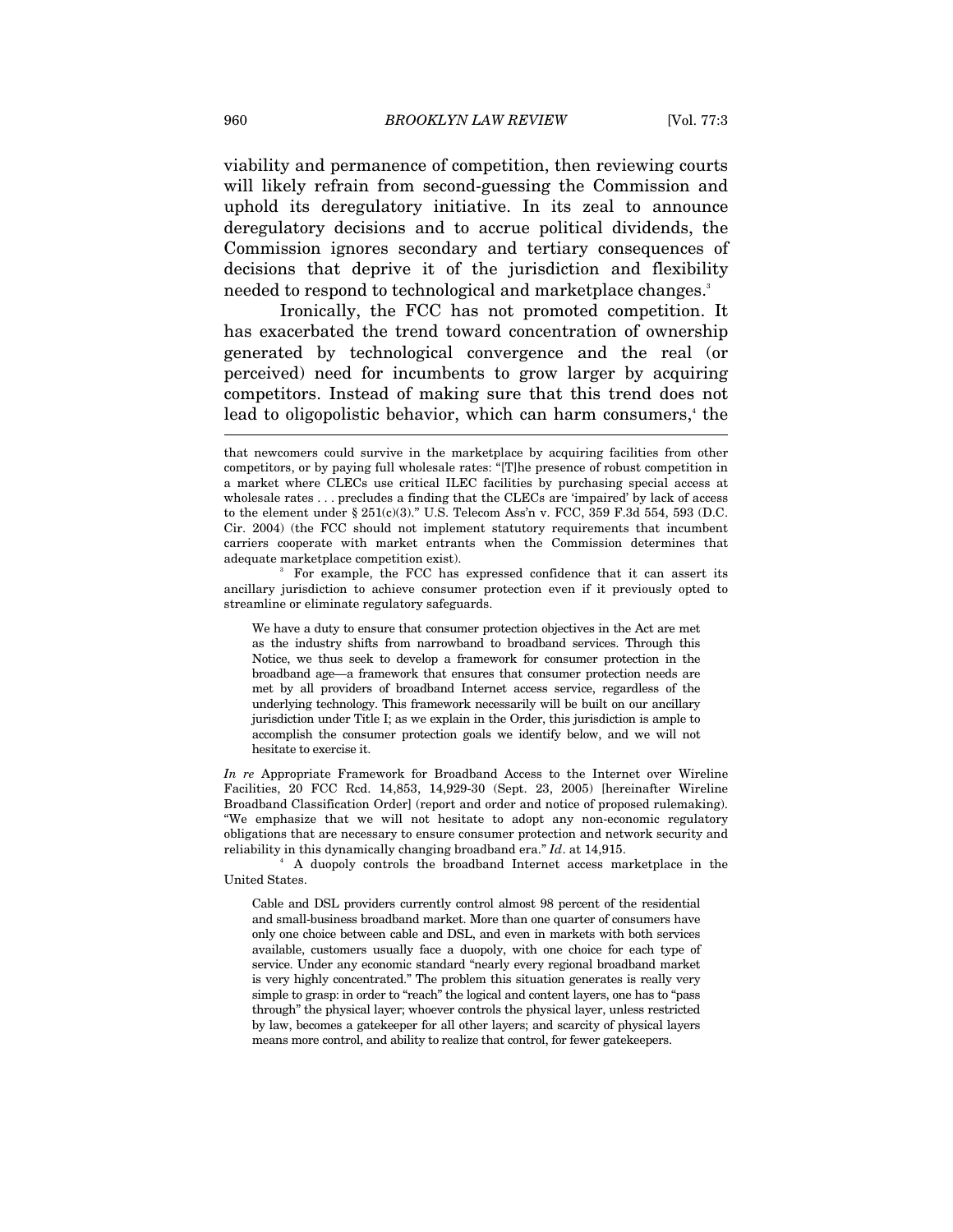FCC has removed still-necessary regulatory safeguards designed to curb market power without robbing ventures of opportunities to operate efficiently. Intentionally or not, the FCC has contributed to market concentration<sup>5</sup> even as it abandoned lawful techniques and policies to monitor and remedy likely marketplace abuses.<sup>6</sup>

The FCC has embraced economic and political theory supporting reliance on marketplace forces without a complete empirical confirmation that industry self-regulation can occur. The Commission infers the existence of adequate competition and concludes that such competition will persist even though economic, technological, and future regulatory decisions might favor industry concentration and unsustainable competition. Information, communications, and entertainment markets

Moran Yemini, *Mandated Network Neutrality and the First Amendment: Lessons from*  Turner *and a New Approach*, 13 VA. J.L. & TECH. 1, 16 (2008) (citations omitted). "So long as wireline Internet access remains a closed duopoly controlled by the incumbent LEC and the incumbent cable company, the FCC will need to step in as the 'traffic cop' for ensuring nondiscriminatory Internet access." Lee L. Selwyn & Helen E. Golding, *Revisiting the Regulatory Status of Broadband Internet Access: A Policy Framework for Net Neutrality and an Open Competitive Internet*, 63 FED. COMM. L.J. 91, 120 (Dec. 2010).

 $5$  "Even with one less nationwide mobile telephone carrier to choose from, U.S. consumers continue to benefit from robust competition in the CMRS marketplace." *In re* Implementation of Section 6002(B) of the Omnibus Budget Reconciliation Act of 1993, Annual Report and Analysis of Competitive Market Conditions with Respect to Commercial Mobile Services, 21 FCC Rcd. 10,947, 11,029 (Sept. 29, 2006) (eleventh report) (dismissing any adverse impact from Sprint's merger with Nextel). 6

It took the FCC over four years to detect and remedy over \$52 million of deliberate data-service overcharges imposed by Verizon Wireless. *See In re* Verizon Wireless Data Usage Charges, 25 FCC Rcd. 15,105 (Oct. 28, 2010) (order). Because the charges refer to Internet access, Verizon arguably could have claimed the FCC lacked jurisdiction to intervene, based on the assertion that all forms of Internet access constitute information services. *See In re* Inquiry Concerning High-Speed Access to the Internet over Cable and Other Facilities, 17 FCC Rcd. 4798, 4802 (Mar. 15, 2002) (declaratory ruling and notice of proposed rulemaking), *aff'd*, Nat'l Cable & Telecomms. Ass'n v. Brand X Internet Servs., 545 U.S. 967 (2005). The FCC rejected the assertion by Verizon and other wireless carriers that it lacked jurisdiction to compel the carrier to provide data service to subscribers of other carriers.

Because encouraging data roaming serves the public interest by promoting connectivity for, and ubiquitous access to, mobile broadband as well as facilitating consumer access to wireless broadband data coverage nationwide, the obligations set forth above are reasonably ancillary to the Title III provisions to manage spectrum, allocate, assign, and to establish spectrum usage conditions in the public interest as set forth above.

*In re* Reexamination of Roaming Obligations of Commercial Mobile Radio Service Providers and Other Providers of Mobile Data Services, 26 FCC Rcd. 5411, 5442 n.176 (Apr. 7, 2011) (second report and order); Maisie Ramsay, *Verizon Sues FCC over Data Roaming Rules*, WIRELESS WEEK (May 18, 2011), http://www.wirelessweek.com/News/ 2011/05/Policy-and-Industry-Verizon-Sues-FCC-Data-Roaming-Rules-Legal/.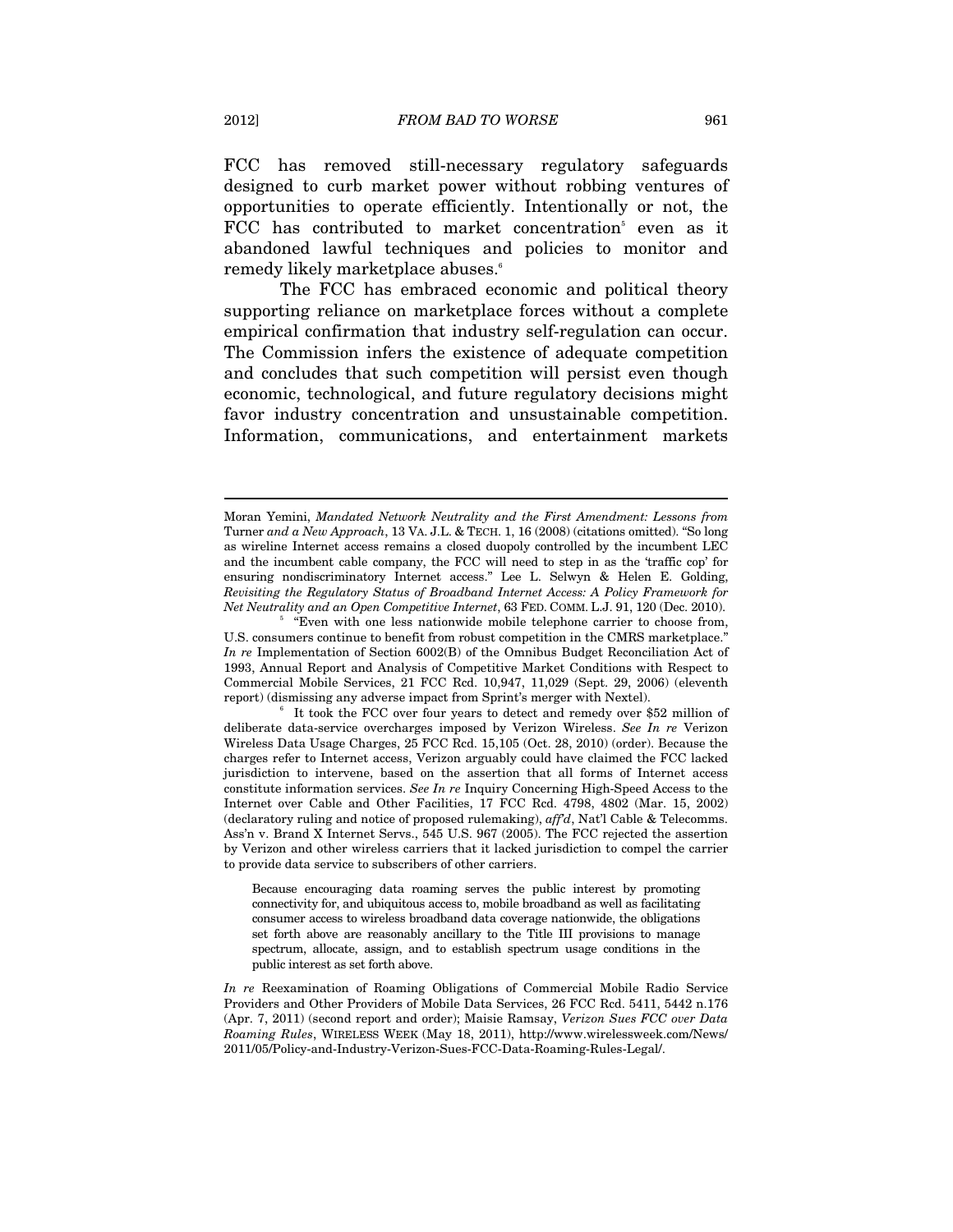favor large enterprises able to exploit economies of scale<sup>7</sup> and scope.<sup>8</sup> Technological and marketplace convergence supports the ability of large firms to offer bundles of services previously offered on a single, standalone basis. Additionally, the FCC's willingness to conditionally approve mergers and acquisitions also leads to industry consolidation.

The FCC's deregulatory decisions operate in one direction—the elimination of regulatory safeguards—typically without reserving any lawful and effective option to reassert safeguards should assumptions prove wrong or circumstances change. For example, the FCC's decision to classify all Internet access technologies<sup>3</sup> as information services<sup>10</sup>—consequently

Review of the Section 251 Unbundling Obligations of Incumbent Local Exchange Carriers, 18 FCC Rcd. 16,978, 17,028, n.245 (2003) (report and order and order on remand and further notice of proposed rulemaking) (citations omitted). 8

Economies of scope exist when one firm can produce two or more products at a lower total cost than if each product were produced separately by different firms. Scope economies can be a barrier to entry if entrants are unable to produce and sell all of the products the incumbent produces, and the resulting higher cost makes it unprofitable to enter the market.

### Id. at 17,029, n.246.

the offering of a capability for generating, acquiring, storing, transforming, processing, retrieving, utilizing, or making available information via telecommunications, and includes electronic publishing, but does not include any use of any such capability for the management, control, or operation of a

<sup>&</sup>lt;sup>7</sup> Economies of scale refers to the ability of a single firm to offer goods and services at the lowest cost by increasing its size. "[A]n increase in inputs leads to a proportionally greater increase in outputs (for example, a doubling of inputs would lead to more than a doubling of outputs)." Kevin G. Wilson, *Deregulating Telecommunications and the Problem of Natural Monopoly: A Critique of Economics in Telecommunications Policy*, 14 MEDIA CULTURE & SOC. 343, 345 (1992). "Declining levels of average cost accompanying greater expansion of product output and optimal use of plant and equipment. Cost advantages associated with the increasing size of firms." MEDIA ECONOMICS THEORY AND PRACTICE, Glossary 286 (Alison Alexander et al. eds., 3d ed. 2004).

Scale economies refer to lower average costs from producing a larger quantity of output. A more technical definition is that economies of scale exist at a particular range of output when the long run average total cost decreases as output expands. Scale economies can be a barrier to entry if entrants are likely to acquire fewer customers and sell less output than the incumbent, and the resulting higher average cost for the entrants makes it difficult for them to compete with the incumbent, particularly if retail prices are close to the incumbent's average cost.

<sup>&</sup>lt;sup>9</sup> The FCC has determined that various broadband technologies for accessing the Internet all qualify for limited regulatory oversight. *See, e.g.*, *In re*  Inquiry Concerning High-Speed Access to the Internet over Cable and their Facilities, 17 FCC Rcd. 4798, 4802 (Mar. 15, 2002) (declaratory ruling and notice of proposed rulemaking), *aff'd*, Nat'l Cable & Telecomms. Ass'n v. Brand X Internet Servs., 545 U.S. 967 (2005); Wireline Broadband Classification Order, *supra* note 3, at 14,855.<br><sup>10</sup> An *information service* is defined as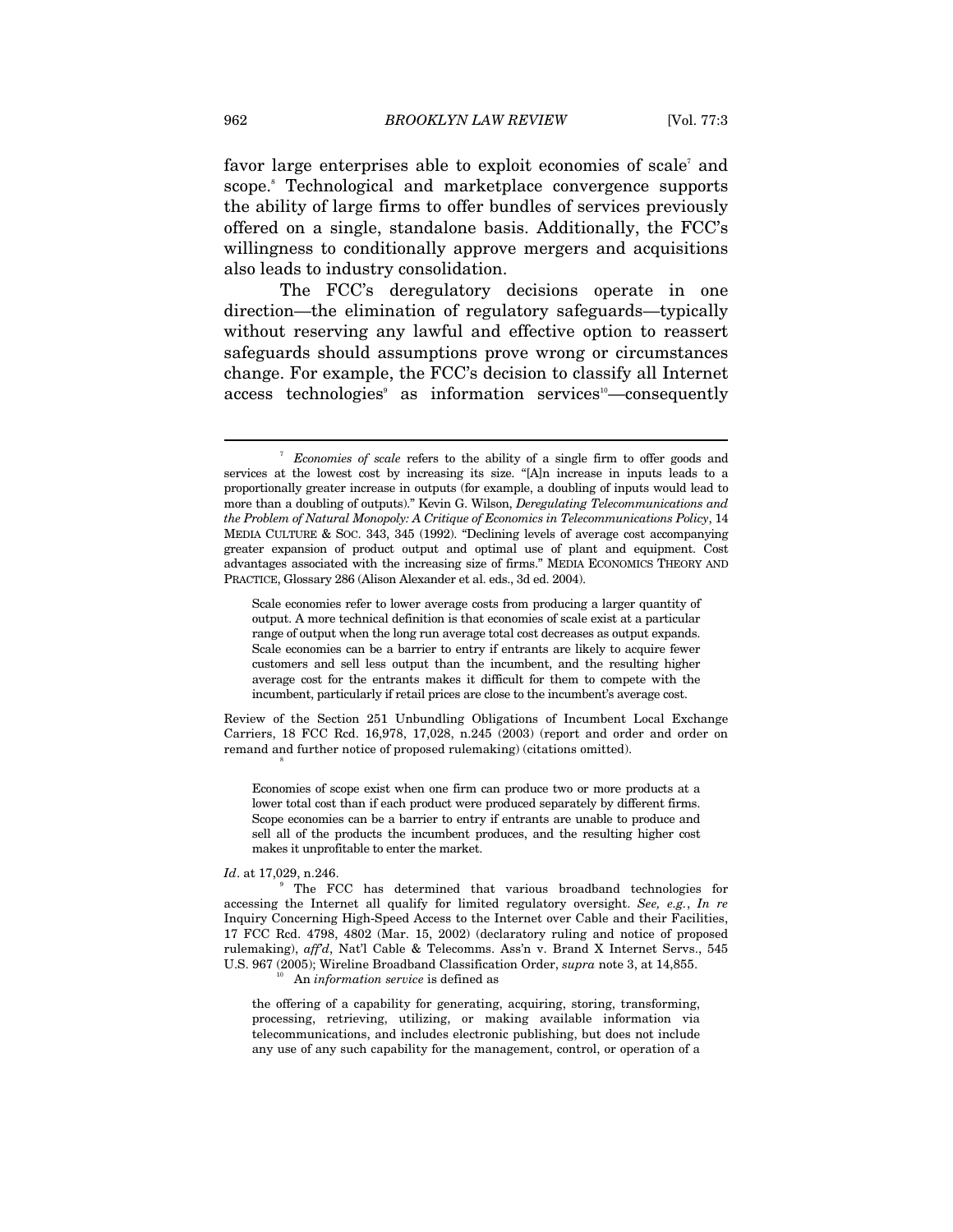reducing oversight of Internet Service Providers' (ISPs) network management—now prevents the Commission from responding to complaints that some ISPs have interfered with subscribers' Internet traffic. Should an ISP, such as Comcast, deliberately disrupt subscribers' traffic,<sup>11</sup> which can offer a competitive alternative to the company's pay-per-view videoprogramming services, $12$  the FCC has no direct statutory authority to sanction the company for engaging in anticompetitive conduct.13 Worse yet, the decision to treat basic bit transmission as an information service severely restricts the Commission's ability to impose safeguards on services that combine Internet access with software to provide the functional equivalent of a regulated service (e.g., Voice over the Internet Protocol (VoIP)<sup>14</sup> and Internet Protocol Television (IPTV)).<sup>15</sup> The

telecommunications system or the management of a telecommunications service.

47 U.S.C. § 153(20) (2006). 11 *In re* Formal Complaint of Free Press and Public Knowledge Against Comcast Corporation for Secretly Degrading Peer-to-Peer Applications, 23 FCC Rcd. 13,028 (Aug. 20, 2008) (memorandum opinion and order) [hereinafter Comcast Sanction], *order vacated*, Comcast Corp. v. FCC, 600 F.3d 642 (D.C. Cir. 2010).<br><sup>12</sup> Peer-to-peer applications, including those relying on BitTorrent, have

become a competitive threat to cable operators such as Comcast because Internet users have the opportunity to view high-quality video with BitTorrent that they might otherwise watch (and pay for) on cable television. Such video distribution poses a particular competitive threat to Comcast's video-on-demand (VOD) service. Comcast Sanction, *supra* note 11, at 13,030.<br><sup>13</sup> See Kevin Werbach, *Off the Hook*, 95 CORNELL L. REV. 535, 568 (2010);

Edward B. Mulligan V, Note, *Derailed by the D.C. Circuit: Getting Network Management Regulation Back on Track*, 62 FED. COMM. L.J. 633, 635 (2010); Courtney Erin Smith, Comment, *Net Neutrality, Full Throttle: Regulation of Broadband Internet Service Following the Comcast/BitTorrent Dispute*, 50 SANTA CLARA L. REV. 569, 587 (2010). 14 VoIP is the real-time carriage and delivery of data packets that correspond

to voice. VoIP services range in quality, reliability, and price and can link both computers and ordinary telephone handsets. For technical background on how VoIP works, see Susan Spradley & Alan Stoddard, *Tutorial on Technical Challenges Associated with the Evolution to VoIP*, FCC (Sept. 22, 2003), http://www.fcc.gov/events/ tutorial-technical-challenges-associated-evolution-voip. *See generally* Charles J. Cooper & Brian Stuart Koukoutchos, *Federalism and the Telephone: The Case for Preemptive Federal Deregulation in the New World of Intermodal Competition*, 6 J. TELECOMM. &

HIGH TECH. L. 293 (2008). 15 IPTV offers consumers with broadband connections options to download video files or view (streaming) video content on an immediate "real time" basis. *In re* Sky Angel U.S., LLC, Emergency Petition for Temporary Standstill, DA 10-679, 25 FCC Rcd. 3879 (2010). Some of the available content duplicates what cable television subscribers receive therein triggering disputes over whether cable operators can secure exclusive distribution agreements and prevent an IPTV service provider from distributing the same content. "Sky Angel has been providing its subscribers with certain Discovery networks for approximately two and a half years, including the Discovery Channel, Animal Planet, Discovery Kids Channel, Planet Green, and the Military Channel. Sky Angel submits that these channels are a significant part of its service offering." *Id*. at 3879-80. For background on IPTV, see In-Sung Yoo, *The*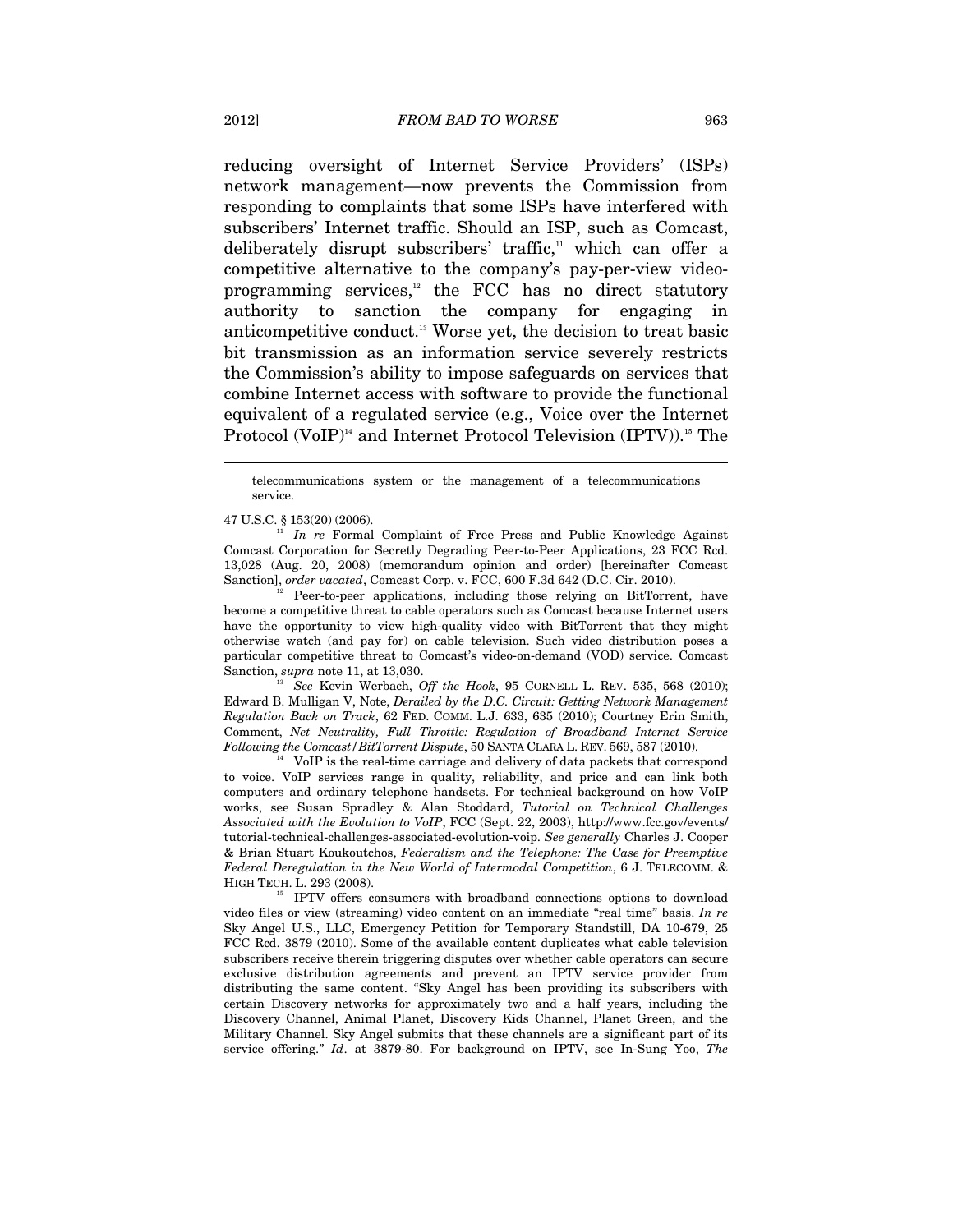FCC's decision to apply the information-service classification to all Internet-access technologies means that the Commission has abandoned direct statutory authority to resolve problems and, in the future, must resort to questionable ancillary jurisdiction<sup>16</sup> to resolve legitimate complaints and impose necessary regulatory safeguards.

There are other instances of unintended consequences resulting from decisions based on the FCC's overly optimistic findings and assumptions about marketplace competition: removing caps on the total spectrum a single wireless carrier can control; $\alpha$ <sup>17</sup> abandoning local loop unbundling<sup>18</sup> and other

In addition, [Local Exchange Carriers] are increasingly utilizing Internet Protocol Television ("IPTV") technologies. Verizon's FTTH [fiber to the home] network, marketed under the brand name "FiOS," allows delivery of multichannel video services, in addition to telephony and high-speed Internet access service. At the end of 2006, Verizon reported that it offered video programming via FiOS to more than 2.4 million households in 200 cities in 10 states and served 207,000 subscribers.

*In re* Annual Assessment of the Status of Competition in the Market for the Delivery of Video Programming, 24 FCC Rcd. 542, 548 (Jan. 16, 2009) (thirteenth annual report);

*see also* In-Sung Yoo, *supra*, at 204.<br><sup>16</sup> Ancillary jurisdiction refers to an inference of statutory authority to impose rules and regulations based on indirect statutory authority. For example, the FCC asserted jurisdiction over cable television operators because the importation of distant broadcast television signals could have had an adverse financial impact on directly regulated television broadcasters. United States v. Sw. Cable Co., 392 U.S. 157, 178 (1968); *see also* FCC v. Midwest Video Corp. (Midwest Video II), 440 U.S. 689, 696-709 (1979); United States v. Midwest Video Corp. (Midwest Video I), 406 U.S. 649, 659-70 (1972). 17 *In re* 2000 Biennial Regulatory Review Spectrum Aggregation Limits for

Commercial Mobile Radio Services, 16 FCC Rcd. 22,668 (Nov. 18, 2001) (report and order). Telecommunications carriers have

[t]he duty to provide, to any requesting telecommunications carrier for the provision of a telecommunications service, nondiscriminatory access to network elements on an unbundled basis at any technically feasible point on rates, terms, and conditions that are just, reasonable, and nondiscriminatory in accordance with the terms and conditions of the agreement and the requirements of this section and section 252 of this title. An incumbent local exchange carrier shall provide such unbundled network elements in a manner that allows requesting carriers to combine such elements in order to provide such telecommunications service.

47 U.S.C. § 251(c)(3) (2006); *see also In re* Implementation of the Local Competition Provisions in the Telecommunications Act of 1996, 11 FCC Rcd. 15,499 (Aug. 8, 1996) (first report and order), *aff'd in part, rev'd in part*, AT&T Corp. v. Iowa Utils. Bd., 525 U.S. 366 (1999); *In re* Implementation of the Local Competition Provisions of the Telecommunications Act of 1996, 15 FCC Rcd. 3696 (Nov. 5, 1999) (third report and order and fourth further notice of proposed rulemaking), *rev'd and remanded*, United States Telecom Ass'n v. FCC, 290 F.3d 415 (D.C. Cir. 2002); *In re* Review of the Section 251 Unbundling Obligations of Incumbent Local Exchange Carriers, 16 FCC Rcd. 22,781 (Dec. 20, 2001); *In re* Review of the Section 251 Unbundling Obligations of Incumbent Local Exchange Carriers, 18 FCC Rcd. 16,978 (Aug. 21, 2003) (report and

*Regulatory Classification of Internet Protocol Television: How the Federal Communications Commission Should Abstain from Cable Service Regulation and Promote Broadband Deployment*, 18 COMMLAW CONSPECTUS 199 (2009).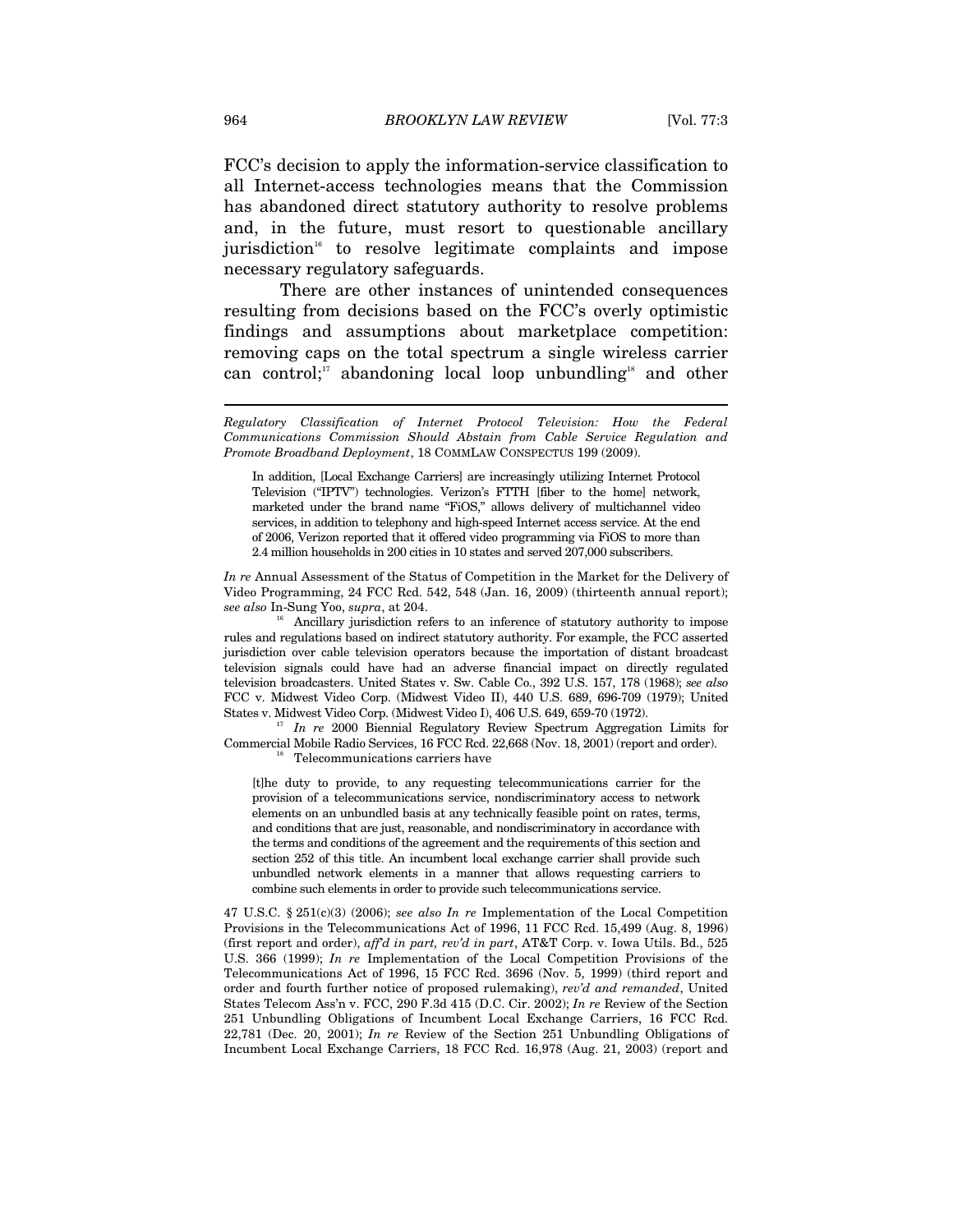structural separation requirements;<sup>19</sup> and concluding that incumbent carriers have no duty to deal with market entrants, even when the incumbent prices the wholesale rate charged to competitors above retail rates.<sup>20</sup> For each of these decisions, the FCC compounded its initial mistakes by foreclosing the option to make necessary and lawful future modifications.

This article will examine the consequences of the FCC's wishful thinking about the viability of current competition and the sustainability of competition going forward. The article concludes that flawed fact finding and market projections had adverse initial consequences but have even worse future impacts. In response to aggressive incumbent advocacy, impatient lawmakers keen on deregulation, and deferential judges willing to rely on the Commission's expertise, $21$  the FCC has contributed to the development of a telecommunications industry structure that is less competitive, $\frac{2}{x}$  innovative, available,<sup>23</sup> affordable, and responsive than what exists in many

 $21$  To avoid "legislating from the bench" or second guessing the technical expertise of the FCC, reviewing courts typically defer to the Commission:

Our task on review is therefore limited. We review the FCC's action in this case only to ensure that it is not "arbitrary, capricious, an abuse of discretion, or otherwise not in accordance with law." 5 U.S.C. § 706(2)(A). That standard is particularly deferential in matters such as this, which implicate competing policy choices, technical expertise, and predictive market judgments.

Ad Hoc Telecomms. Users Comm. v. FCC, 572 F.3d 903, 908 (D.C. Cir. 2009) (citing EarthLink, Inc. v. FCC, 462 F.3d 1, 12 (D.C. Cir. 2006)); *see also* Time Warner Telecom, Inc. v. FCC, 507 F.3d 205, 221 (3d Cir. 2007).<br><sup>22</sup> "Unfortunately, the U.S. is lagging behind much of the rest of the world in

 $^{23}$  For example, even though the United States has the most broadband lines in use it only ranks 15th in terms of broadband market penetration (subscribers per 100 inhabitants) based on statistics compiled by the Organisation for Economic Co-Operation and Development on national broadband and telecommunications market penetration. *See OECD Broadband Portal*, OECD, http://www.oecd.org/document/54/ 0,3746,en\_2649\_33703\_38690102\_1\_1\_1\_1,00.html (last visited Jan. 6, 2012).

order and order on remand and further notice of proposed rulemaking), *corrected by* Errata, 18 F.C.C.R. 19,020 (2003), *vacated and remanded in part, aff'd in part*, United States Telecom Ass'n v. FCC, 359 F.3d 554 (D.C. Cir. 2004).<br><sup>19</sup> The FCC eliminated Title II and structural separation requirements applicable

to wireline broadband Internet-access services offered by facilities-based providers and gave providers discretion to offer the underlying wireline broadband transmission on a commoncarrier basis. Wireline Broadband Classification Order, *supra* note 3. 20 *See* Pac. Bell Tel. Co. v. Linkline Commc'ns, Inc., 555 U.S. 438, 447-57

<sup>(2009) (</sup>no supplemental antitrust relief available when the FCC determines that a

terms of broadband service available to its citizens. As we move into a world in which 'everyone will use the Internet for everything' this country runs the risk of not being competitive." RICHARD ADLER, THE ASPEN INSTITUTE, NEWS CITIES: THE NEXT GENERATION OF HEALTHY INFORMED COMMUNITIES 27 (2011), *available at* http://www.aspeninstitute.org/sites/default/files/content/docs/cands/News\_Cities\_The\_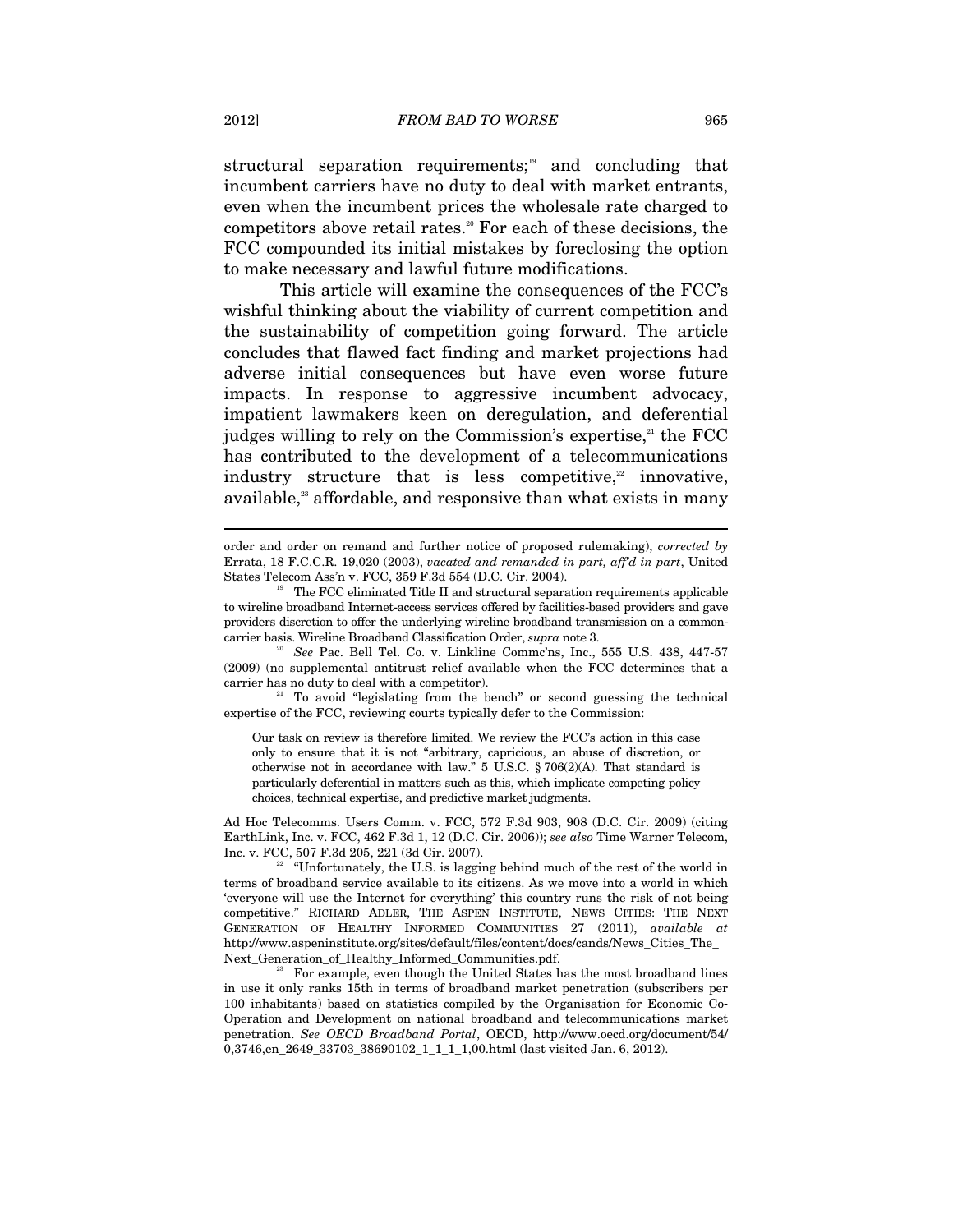other countries.24 The FCC's follies provide a clear warning to other national regulatory authorities: embracing political and economic doctrine at the expense of unbiased fact finding and empirical analysis generates bad decisions that trigger even worse long-term outcomes.

Part II of this article will identify four FCC decisions that started a major deregulatory campaign based on unqualified conclusions about the existence and sustainability of competition. Section A examines the Commission's decision to treat Internet access as an unregulated information service. Section B tracks the Commission's deregulatory glide path for common carriers, including decisions to abandon precompetitive interconnection and access-pricing requirements as well as structural safeguards that separate carriers' telecommunications and information services. This section, emphasizing antitrust and traditional duties to deal, also considers how reviewing courts respond to FCC deregulation and the Commission's assumptions about market competitiveness. Section C examines the marketplace consequences of the FCC's decision to allow wireless carriers to acquire unlimited spectrum regardless of the impact on market entry by new competitors. Part III offers conclusions on the shortand long-term consequences of premature deregulation when the marketplace has insufficient competition and market actors do not self-regulate.

### II. THE PAST AS PROLOGUE TO THE FUTURE

On numerous occasions spanning several decades, the FCC has decided to abandon or reduce regulatory oversight. Technological innovations, changed circumstances, and a host of legitimate reasons can support selective deregulation. However, a significant number of initiatives, four of which are examined in depth in this article, were wrong at the outset. When the FCC makes a bad call, the normal checks and balances in government are supposed to provide remedies (e.g., judicial review). But well-argued rationales, coupled with shared views on economic doctrine and judicial deference to FCC expertise,<sup>25</sup> can prevent appellate review from reversing

<sup>&</sup>lt;sup>24</sup> See International Comparison Requirements Pursuant to the Broadband Data Improvement Act, International Broadband Data Report, IB Docket No. 10-171,

Supreme Court Justice Scalia shows how the FCC can exploit judicial deference to engage in policymaking outside its lawful jurisdiction: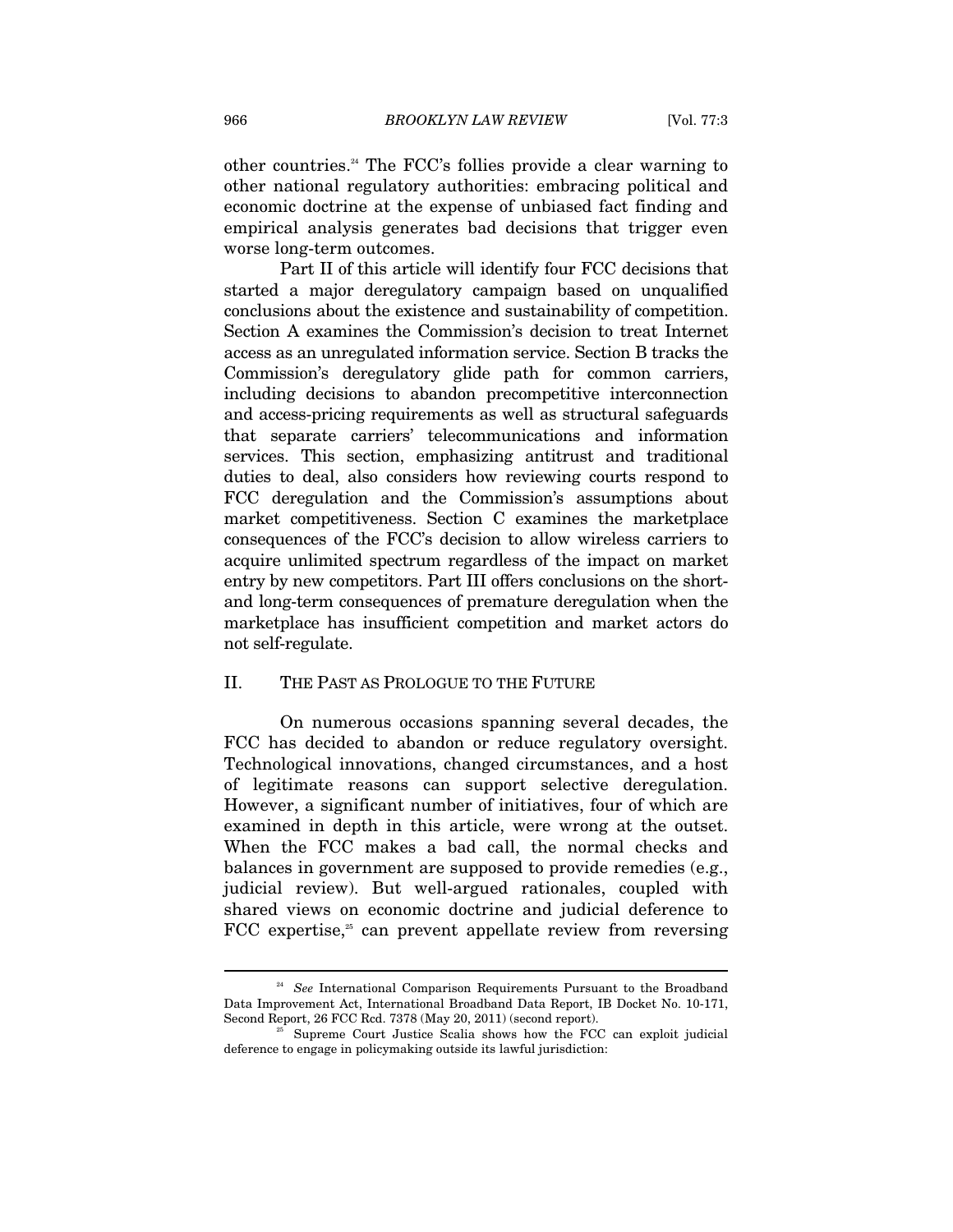bad decisions. Once in play, these decisions can trigger secondary and tertiary consequences that the FCC might not have predicted—consequences that, over time, compound the harm caused by the initial decision.

The four decisions examined in this article show how the FCC has engaged in results-driven decision making that lacks empirical support and uses legally unsustainable rationales to bolster preordained results. Authors of these decisions have emphasized stakeholder-submitted data without much close scrutiny by Commission staff or third-party peer review.<sup>26</sup> In the absence of independently generated data, the FCC has had to rely largely on stakeholder-submitted materials that support a particular outcome. Such reliance prevents the Commission from generating a realistic assessment based on a thorough and critical evaluation of all submissions, coupled with in-house fact finding and analysis. The agency has a statutory obligation to compile a complete factual record<sup> $27$ </sup> and to accord interested parties opportunities to participate.<sup>28</sup> However, the Commission

Nat'l Cable & Telecomms. Ass'n v. Brand X Internet Servs., 545 U.S. 967, 1013-14 (2005) (Scalia, J., dissenting) (rejecting the FCC's rationale for considering cable modem service as lacking a standalone telecommunications service and noting how some reviewing courts fail to scrutinize closely the Commission's analysis).

<sup>26</sup> See generally Rob Frieden, Case Studies in Abandoned Empiricism and the *Lack of Peer Review at the Federal Communications Commission*, 8 J. TELECOMM. & HIGH TECH. L. 277 (2010). <sup>27</sup> "[A] legislative choice is not subject to courtroom factfinding and may be

(FCC "failed to satisfy the notice and comment requirement of the Administrative Procedure Act ('APA') by redacting studies on which it relied in promulgating the rule

This is a wonderful illustration of how an experienced agency can (with some assistance from credulous courts) turn statutory constraints into bureaucratic discretions. The main source of the Commission's regulatory authority over common carriers is Title II, but the Commission has rendered that inapplicable in this instance by concluding that the definition of "telecommunications service" is ambiguous and does not (in its current view) apply to cable-modem service. It contemplates, however, altering that (unnecessary) outcome, not by changing the law (i.e., its construction of the Title II definitions), but by reserving the right to change the facts. Under its undefined and sparingly used "ancillary" powers, the Commission might conclude that it can order cable companies to "unbundle" the telecommunications component of cable-modem service. And presto, Title II will then apply to them, because they will finally be "offering" telecommunications service! Of course, the Commission will still have the statutory power to forbear from regulating them under § 160 (which it has already tentatively concluded it would do, *Declaratory Ruling* 4847–4848, ¶¶ 94–95). Such Möbius–strip reasoning mocks the principle that the statute constrains the agency in any meaningful way.

based on rational speculation unsupported by evidence or empirical data." FCC v. Beach Commc'ns, Inc., 508 U.S. 307, 315 (1993) (holding statutory requirement that satellite master antenna television system operators secure a franchise if they link separately owned buildings or use public rights of way constitutional even though single building service had no such franchising requirement). 28 *See, e.g.*, Am. Radio Relay League, Inc. v. FCC, 524 F.3d 227, 231 (2008)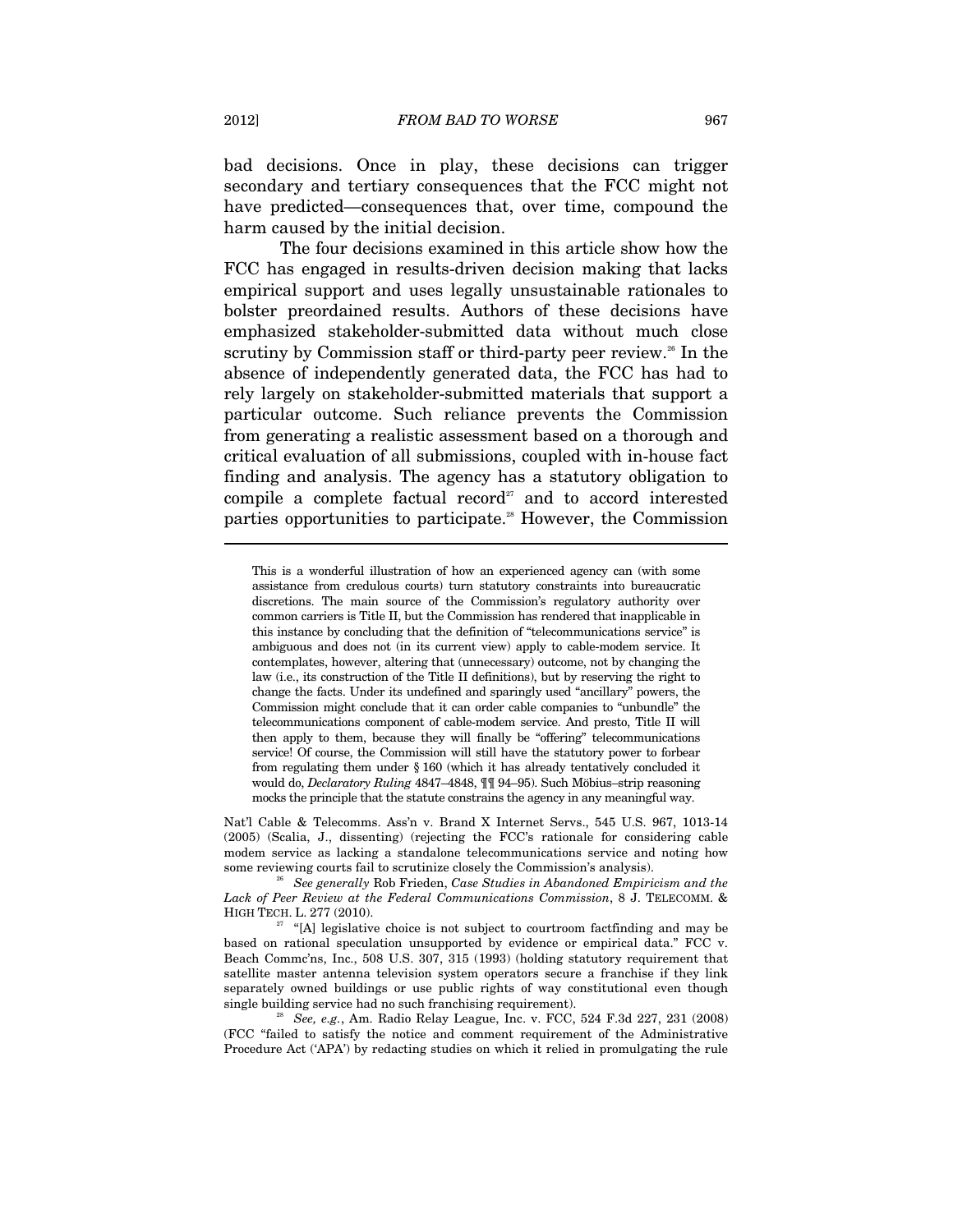has primarily relied on the more comprehensive filings of the parties who have the most to gain or lose in a proceeding. It becomes easy for the FCC to rely on nonempirical data compiled by stakeholders that purport to supply data, but who in reality advocate for a desired outcome regardless of whether the facts support this objective.

### *A. Unconditional Conclusion that Broadband Access Constitutes an Information Service*

The FCC has determined that the legislatively crafted information-service classification<sup>29</sup> applies to Internet access provided via cable modems,<sup>30</sup> digital subscriber line (DSL) service, $31$  the electrical power grid, $32$  and wireless networks. $33$ The Commission accrued short-term political dividends from such determinations because the determinations showed regulatory restraint and endorsed marketplace selfregulation.34 Whether the result of wishful thinking, inflexible

the offering of a capability for generating, acquiring, storing, transforming, processing, retrieving, utilizing, or making available information via telecommunications, and includes electronic publishing, but does not include any use of any such capability for the management, control, or operation of a telecommunications system or the management of a telecommunications service.

Communications Act of 1934, 47 U.S.C. § 153(20) (2006). 30 *In re* Inquiry Concerning High-Speed Access to the Internet over Cable and Other Facilities, 17 FCC Rcd. 4798, 4821 (Mar. 15, 2002) (declaratory ruling and notice of proposed rulemaking), *aff'd sub nom*. Nat'l Cable & Telecomm. Ass'n v. Brand X Internet Servs., 545 U.S. 967, 977-78 (2005). 31 Wireline Broadband Classification Order, *supra* note 3, at 14,863. 32 *In re* United Power Line Council's Petition for Declaratory Ruling Regarding

the Classification of Broadband over Power Line Internet Access Service as an Information Service, 21 FCC Rcd. 13,281 (Nov. 7, 2006) (memorandum opinion and order). 33 *In re* Appropriate Regulatory Treatment for Broadband Access to the

Internet over Wireless Networks, 22 FCC Rcd. 5901 (Mar. 23, 2007) (declaratory ruling). 34 FCC managers are keenly aware of the political consequences resulting

from changes in policy.

[I]n examining rulemaking and transitions in all three branches of government from the agency's perspective, it may be most helpful to consider how the agency analyzes the costs and benefits of rulemaking. This cost-benefit calculation is quite different than the one typically discussed in administrative law—whether a particular regulation has net benefits to society. Instead, the calculation considers the net benefits of a rulemaking, both in terms of substance and process, to an agency in light of the particular costs to the agency. On the benefit side, the agency may care about the regulatory outcome; budgetary, political, and status rewards; and judicial deference. On the cost side, the agency may worry about

and failed to provide a reasoned explanation for its choice of the extrapolation factor for" predicting how quickly broadband over powerline (BPL) emissions attenuate or weaken); *see also* Administrative Procedure Act, 5 U.S.C. § 553(b)-(c) (2006). *Information service* is defined as,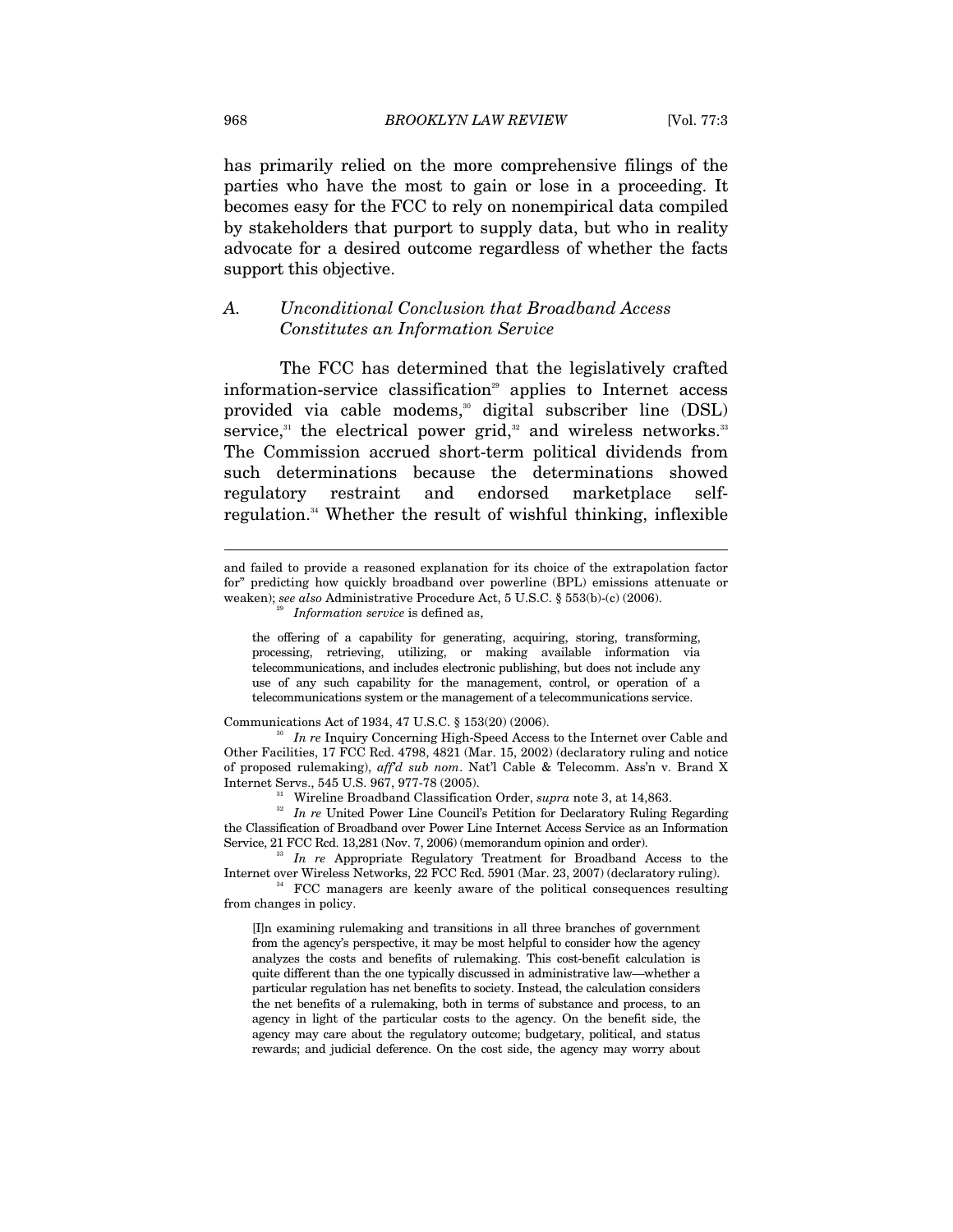adherence to libertarian economic doctrine, or fair-minded interpretation of applicable statutes, the FCC determined that it must apply a single, mutually exclusive service classification.<sup>35</sup> Under this either/or doctrine, the FCC opted to abandon any direct statutory foundation for mandating fair and open Internet access. Soon after these decisions, the FCC confronted instances where self-regulation did not prevent anticompetitive practices. Comcast, for example, interfered with the broadband traffic generated by some subscribers in ways that evidenced the incentive and ability to distort competition in the videoprogramming retail market.36 As discussed later in this section, Comcast, lacking effective FCC oversight, unilaterally thwarted subscriber access to competitive alternatives to the company's pay-per-view video content.37

With an eye toward freeing the Internet of government oversight, the Commission applied the substantially less restrictive information-service classification to all types of Internet-access services based on the view that the

We conclude, as the Commission did in the *Universal Service Order*, that the categories of "telecommunications service" and "information service" in the 1996 Act are mutually exclusive. Reading the statute closely, with attention to the legislative history, we conclude that Congress intended these new terms to build upon frameworks established prior to the passage of the 1996 Act. Specifically, we find that Congress intended the categories of "telecommunications service" and "information service" to be mutually exclusive, like the definitions of "basic service" and "enhanced service" developed in our *Computer II* proceeding, and the definitions of "telecommunications" and "information service" developed in the Modification of Final Judgment that divested the Bell Operating Companies from AT&T.

*In re* Federal-State Joint Board on Universal Service, 13 FCC Rcd. 11,501, 11,507-08 (Apr. 10, 1998) (report to Congress) (citations omitted). "Although the Commission has not been entirely consistent on this point, we agree for the wireline broadband Internet access described in this Order with the past Commission pronouncements that the categories of 'information service' and 'telecommunications service' are mutually

exclusive." Wireline Broadband Classification Order, *supra* note 3, at 14,862 n.32.<br><sup>36</sup> Comcast Sanction, *supra* note 11, at 13,055-56.<br><sup>37</sup> "Comcast's practice selectively blocks and impedes the use of particular applications, and we believe that such disparate treatment poses significant risks of anticompetitive abuse." *Id.* at 13,055.

regulatory outcome; budgetary, political, and status fallout; and reversal by the courts.

Anne Joseph O'Connell, *Agency Rulemaking and Political Transitions*, 105 NW. U. L. REV. 471, 487 (2011); *see also*, Anne Joseph O'Connell, *Political Cycles of Rulemaking:* 

In its quest to deregulate all broadband options, the FCC opted to treat wireless Internet access as an information service even though subscribers use a single handset for making telephone calls and accessing the Internet: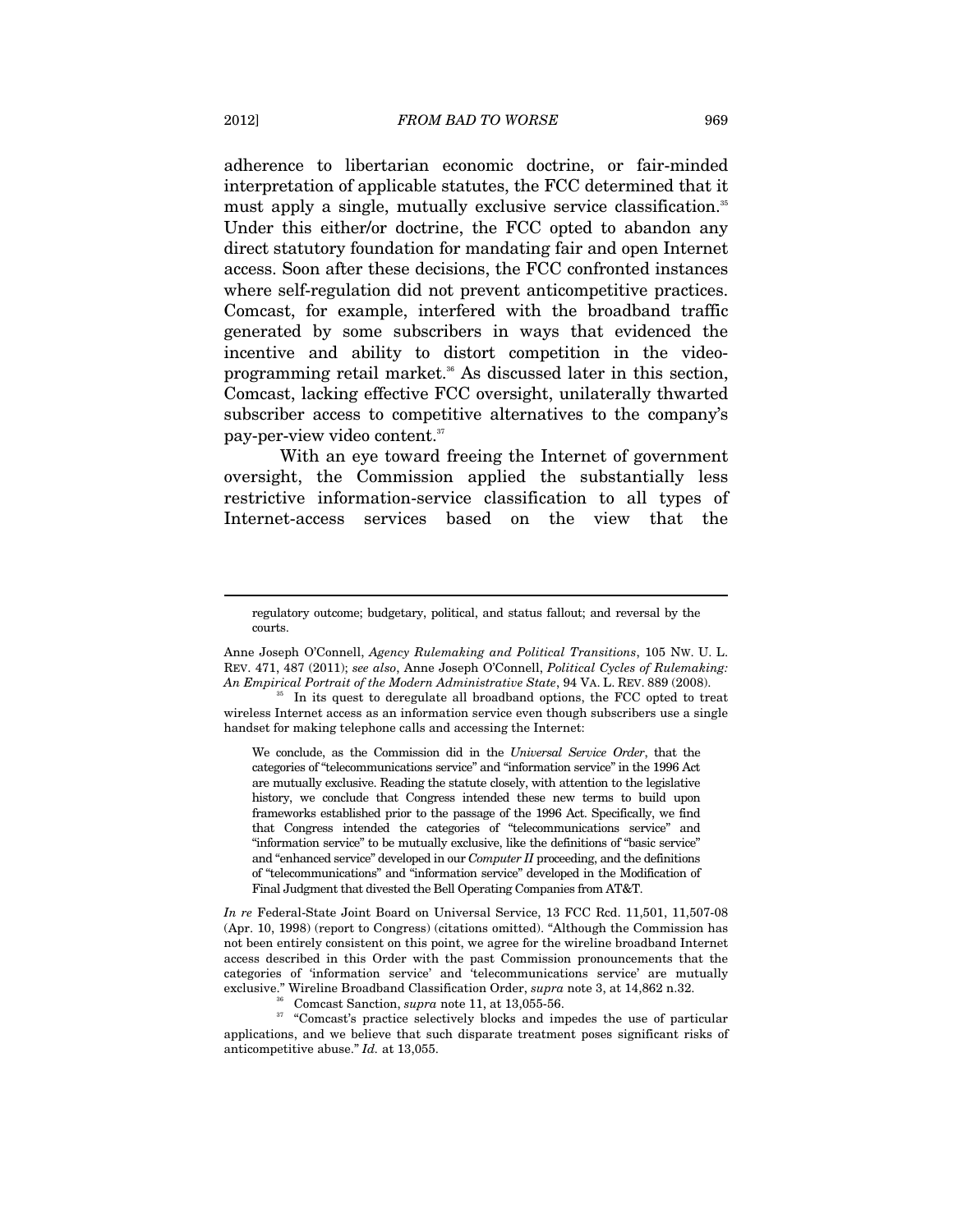telecommunications<sup>38</sup> component needed to transmit bits and packets is inseparable from the content those bits contain.<sup>39</sup> By treating the telecommunications component as subordinate, the Commission could rationalize a semantic distinction between a carrier providing telecommunications as a component of an information service and a carrier offering retail telecommunications services on a standalone basis.<sup>40</sup> By opting to treat the telecommunications function as wholly

Wireline Broadband Classification Order, *supra* note 3, at 14,911 (citations omitted).<br><sup>40</sup> The Supreme Court accepted the FCC's determination that cable modem Internet access constituted an information service:

Cable modem service is not itself and does not include an offering of telecommunications service to subscribers. We disagree with commenters that urge us to find a telecommunications service inherent in the provision of cable modem service. Consistent with the statutory definition of information service, cable modem service provides the capabilities described above "via telecommunications." That telecommunications component is not, however, separable from the data-processing capabilities of the service. As provided to the end user the telecommunications is part and parcel of cable modem service and is integral to its other capabilities.

*In re* Inquiry Concerning High-Speed Access to the Internet over Cable and Other Facilities, 17 FCC Rcd. 4798, 4823 (Mar. 15, 2002) (declaratory ruling and notice of proposed rulemaking), *aff'd in part and vacated in part*, Brand X Internet Servs. v. FCC, 345 F.3d 1120 (9th Cir. 2003), *rev'd and remanded*, Nat'l Cable & Telecomms. Ass'n v. Brand X Internet Servs., 545 U.S. 967 (2005). *See generally* Rob Frieden, *Neither Fish nor Fowl: New Strategies for Selective Regulation of Information Services*, 6 J. TELECOMM. & HIGH TECH. L. 373 (2008); Rob Frieden, *What Do Pizza Delivery and Information Services Have in Common? Lessons From Recent Judicial and Regulatory Struggles with Convergence*, 32 RUTGERS COMPUTER & TECH. L.J. 247 (2006).

<sup>&</sup>lt;sup>38</sup> Telecommunications is defined as "the transmission, between or among points specified by the user, of information of the user's choosing, without change in the form or content of the information as sent and received." 47 U.S.C. § 153(43) (2006). To justify its decision to apply the information-service classification to

services that combine telecommunications transmission and content, the FCC insisted that the telecommunications component could not be singled out:

<sup>[</sup>W]e reject arguments that companies using their own facilities to provide wireline broadband Internet access service simultaneously provide a telecommunications service to their end user wireline broadband Internet access customers. The record demonstrates that end users of wireline broadband Internet access service receive and pay for a single, functionally integrated service, not two distinct services. This conclusion also is consistent with certain past Commission pronouncements that the categories of "information service" and "telecommunications service" are mutually exclusive. Moreover, the fact that the Commission has, up to now, required facilities-based providers of wireline broadband Internet access service to separate out a telecommunications transmission service and make that service available to competitors on a common carrier basis under the Computer Inquiry regime has no bearing on the nature of the service wireline broadband Internet access service providers offer their end user customers. We conclude now, based on the record before us, that wireline broadband Internet access service is, as discussed above, a functionally integrated, finished product, rather than both an information service and a telecommunications service.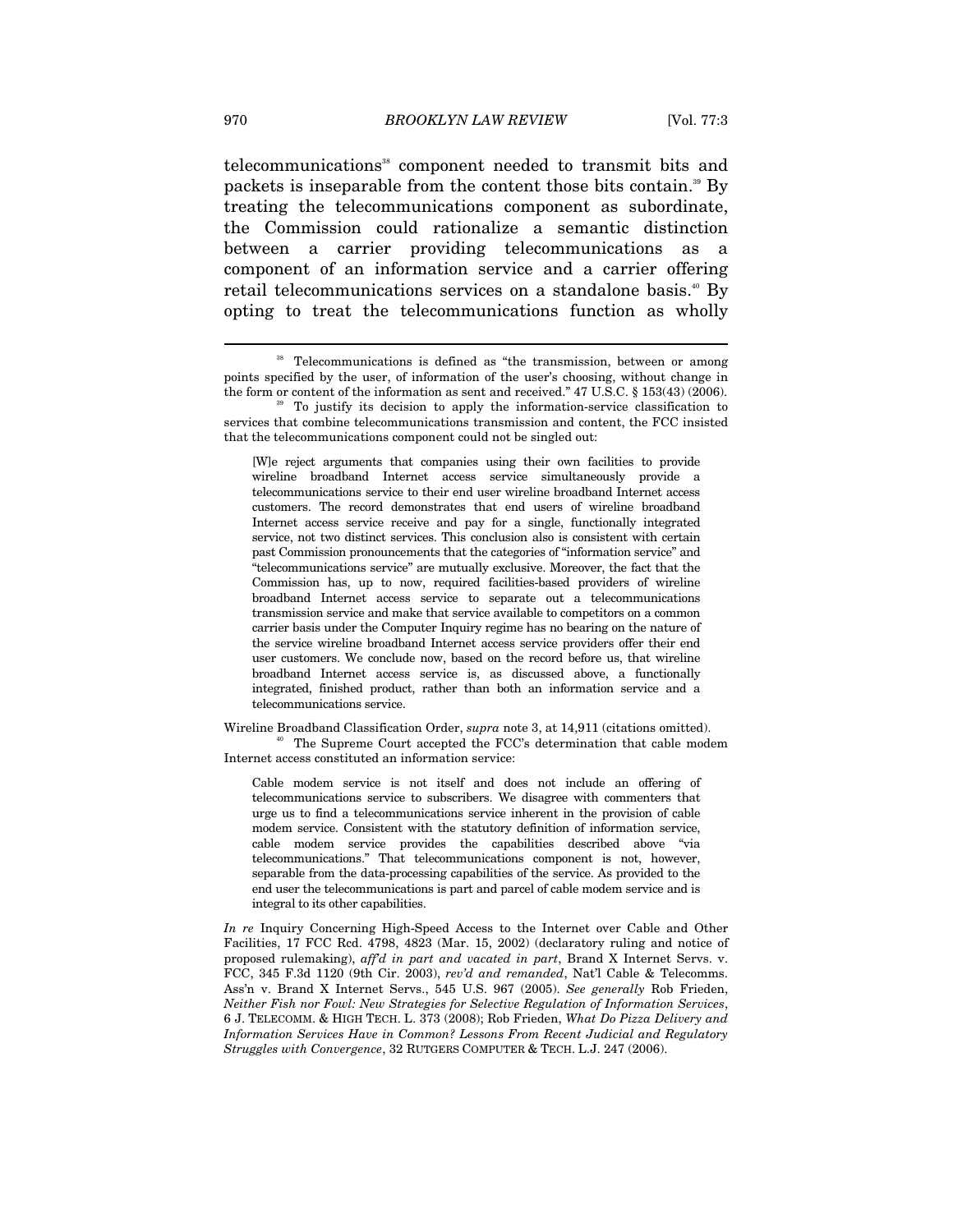integrated into an information-service composite, the FCC could then abandon conventional common-carrier regulation required by Title II of the Communications Act.<sup>41</sup>

In the short term, the Commission championed regulatory restraint, a laudable goal that arguably contributed to the Internet's speedy commercial success.<sup>42</sup> However, the Commission soon discovered that—having given up on a direct statutory link—it would experience great difficulty in imposing any lawful safeguards, even when it received complaints of clearly abusive, discriminatory, and anticompetitive practices like those undertaken by Comcast.<sup>43</sup>

The FCC appeared quite confident that it could remedy any miscalculations and improper deregulation simply by invoking ancillary jurisdiction to revisit and revise its prior deregulation if consumer protection and other compelling circumstances warranted.44 In hindsight, the Commission acted too summarily both in its decision to deem all forms of Internet access exempt from Title II oversight and its assumption that it could readily undo, revise, or reassemble a limited regulatory regime if necessary.

When faced with instances where it had to remedy a problem (or make another information-service/telecommunicationsservice determination), the FCC has generated a mixed record. In some instances reviewing courts have deferred to the Commission's

<sup>41 47</sup> U.S.C. §§ 201-276.

<sup>42</sup> Ex Parte Submission in CS Docket No. 02-52 from Tim Wu, Assoc. Professor, Univ. of Va. Sch. of Law, and Lawrence Lessig, Professor of Law, Stanford Law Sch., to Marlene H. Dortch, Sec'y, FCC 4 (August 22, 2003), *available at*  http://www.timwu.org/wu\_lessig\_fcc.pdf. 43 *See* Comcast Corp. v. FCC, 600 F.3d 642, 661 (D.C. Cir. 2010) ("'[T]he

allowance of wide latitude in the exercise of delegated powers is not the equivalent of untrammeled freedom to regulate activities over which the statute fails to confer . . . Commission authority.'" (quoting Nat'l Ass'n of Regulatory Util. Comm'rs v. FCC, 533 F.2d 601, 618 (D.C. Cir. 1976))); Comcast Sanction, *supra* note 11, at 13,030-31. 44 The FCC overestimated its ability to apply Title I ancillary jurisdiction to

re-regulate information services after having previously determined that it lacked statutory authority:

The Commission is empowered by statute to weigh these various objectives and craft regulations that specifically target the relevant features of VoIP and other IP-enabled services. Where the Act does not prescribe a particular regulatory treatment, the Commission may have authority to impose requirements under Title I of the Act. Alternatively, the Commission may forbear from applying specific provisions. Finally, of course, the Commission is entitled to amend or revoke its own rules and regulations when the underlying circumstances no longer apply.

*In re* IP-Enabled Services, Notice of Proposed Rulemaking, 19 FCC Rcd. 4863, 4893 (Mar. 10, 2004).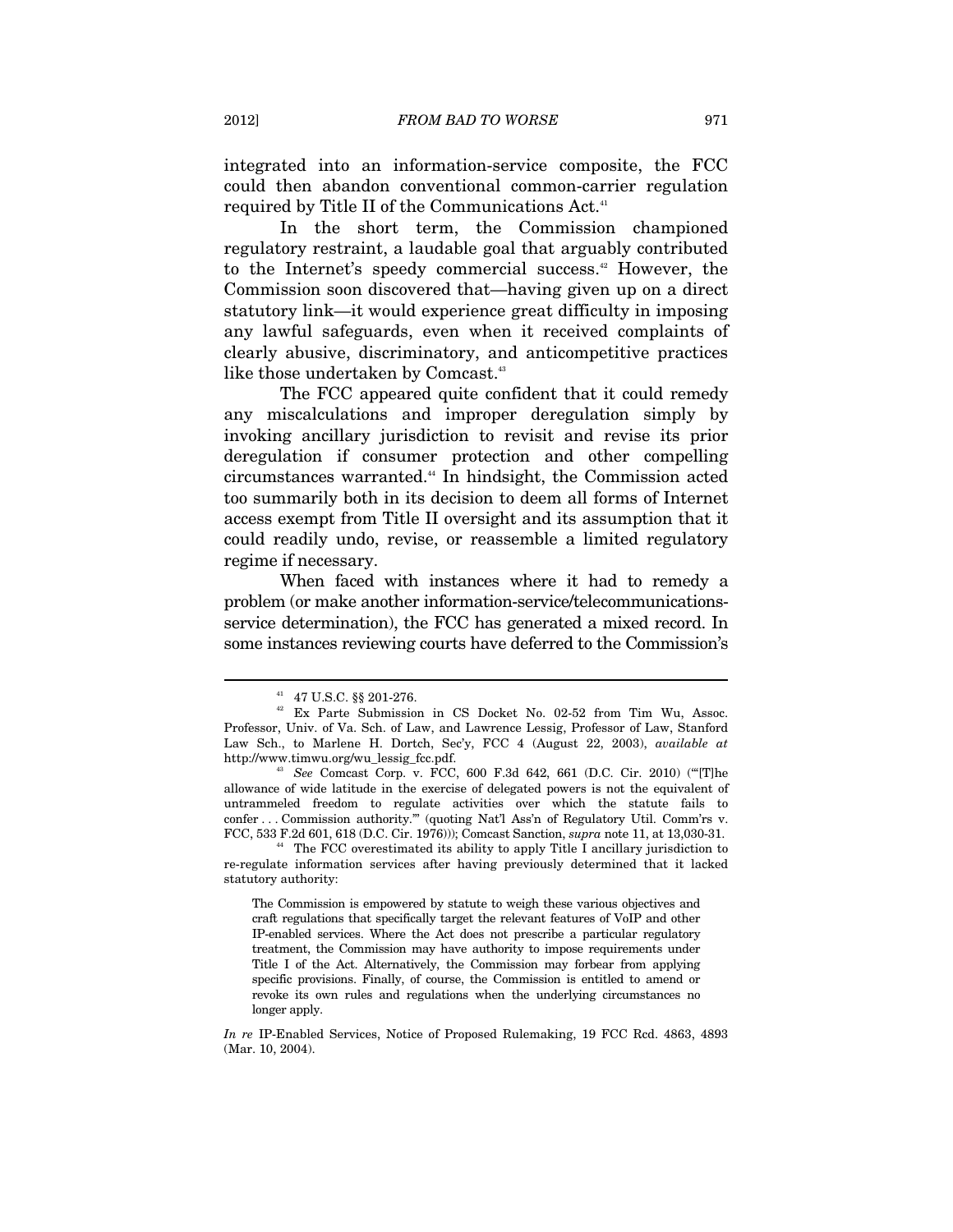expertise and affirmed the assertion of jurisdiction<sup>45</sup> and rules (e.g., requiring VoIP service providers to comply with many conventional telephone company requirements<sup> $46$ </sup> despite the absence of direct statutory authority under Title II of the Communications Act. But in other cases, where equally compelling needs existed for the FCC to provide consumer safeguards, courts have deemed the Commission to lack sufficient statutory authority to act (e.g., sanctioning Comcast for deliberately preventing subscribers from transmitting and receiving video content via peer-to-peer traffic streams).<sup>47</sup>

Having made an unconditional determination that the information-service, deregulated "safe harbor"<sup>48</sup> applies to Internet access, the Commission could not subsequently reassert regulatory safeguards—no matter how necessary. When the FCC determined that only the information-service classification would apply, the Commission in effect determined that it had no direct statutory authority to impose regulatory requirements on telecommunications and other noninformation services that constitute a part of the blend of services contained in broadband Internet access. Even if the FCC could belatedly identify legitimate reasons for its

<sup>45</sup> *See, e.g*., Vonage Holding Corp. v. FCC, 489 F.3d 1232 (D.C. Cir. 2007). 46 *See, e.g*., *In re* IP-Enabled Services, 20 FCC Rcd. 10,245 (June 3, 2005) (first report and order and notice of proposed rulemaking), *aff'd sub nom*. Nuvio Corp. v. FCC, 473 F.3d 302 (D.C. Cir. 2006) (requiring interconnected VoIP service providers to supply 911 emergency calling capabilities); *In re* Universal Service Contribution Methodology, 21 FCC Rcd. 7518 (June 27, 2006) (report and order and notice of proposed rulemaking), *aff'd sub nom. in relevant part*, Vonage Holdings Corp. v. FCC, 489 F.3d 1232 (D.C. Cir. 2007) (establishing universal service contribution obligations for interconnected VoIP service providers); *In re* Implementation of the Telecommunications Act of 1996; Telecommunications Carriers' Use of Customer Proprietary Network Information and Other Customer Information; IP-Enabled Services, Report and Order and Further Notice of Proposed Rulemaking 22 FCC Rcd. 6927 (2007) (extending customer proprietary network information obligations to interconnected VoIP service providers), *aff'd sub nom*. Nat'l Cable & Telecom. Assoc. v.

FCC, 555 F.3d 996 (D.C. Cir. 2009).<br><sup>47</sup> See generally Comcast Corp. v. FCC, 600 F.3d 642 (D.C. Cir. 2010).<br><sup>48</sup> A safe harbor constitutes "[a]n area or means of protection [or a] provision (as in a statute or regulation) that affords protection from liability or penalty." BLACK'S LAW DICTIONARY 1363 (8th ed. 2004). In light of the lack of a bright line distinction between regulated telecommunications services and largely unregulated information services, ventures can possibly secure a competitive advantage through regulatory arbitrage where ventures seek reduced regulatory oversight by characterizing telecommunications services as information services. The FCC defined regulatory arbitrage as "businesses making decisions based on regulatory classifications rather than on customers' preferences and innovative and sustainable business plans." *In re*  Inquiry Concerning High-Speed Access to the Internet over Cable and Other Facilities, 17 FCC Rcd. 4798, 4846 (Mar. 15, 2002) (declaratory ruling and notice of proposed rulemaking). *See generally* Rob Frieden, *Regulatory Arbitrage Strategies and Tactics in Telecommunications*, 5 N.C. J.L. & TECH. 227 (2004).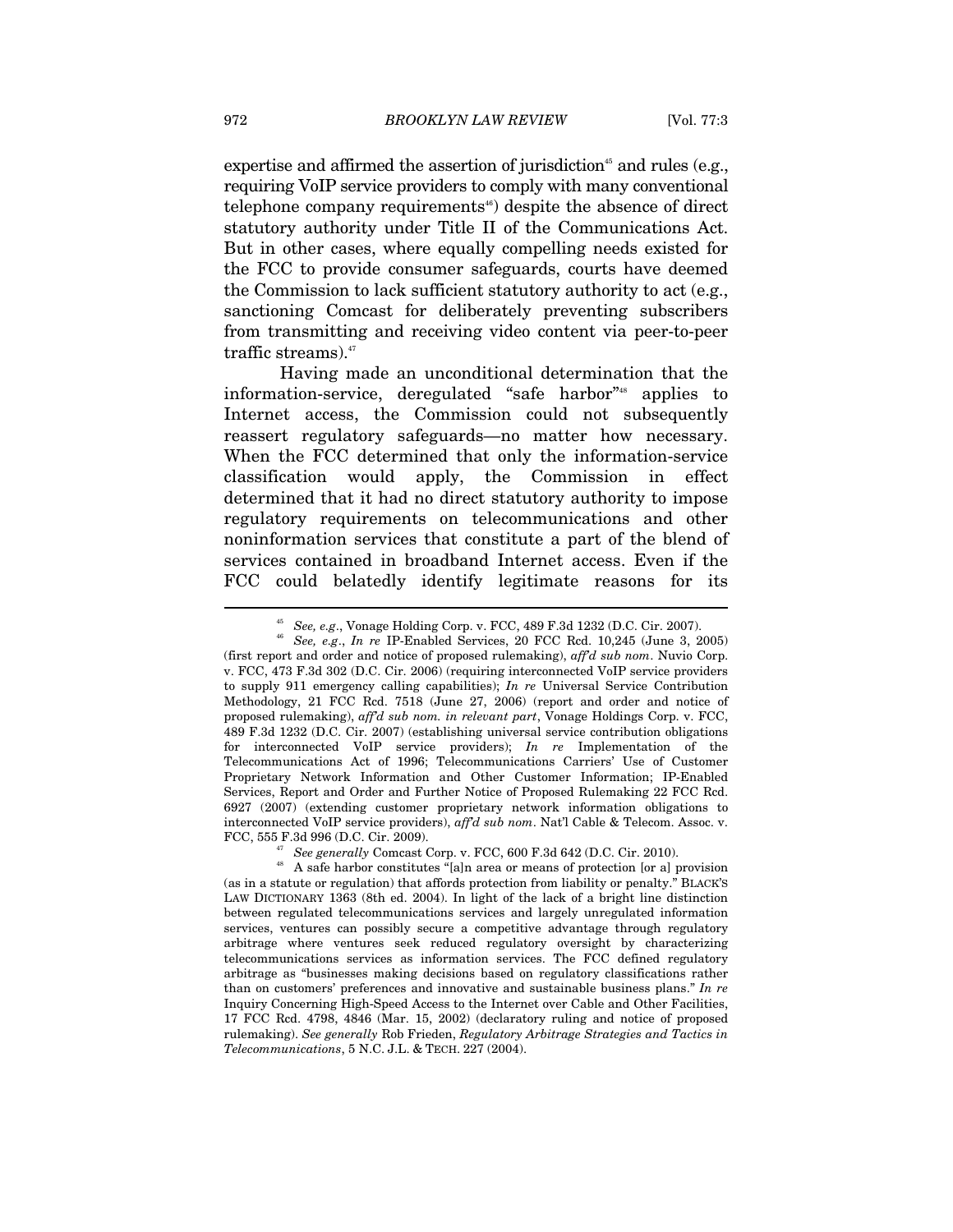intervention, the prior determination that cable, DSL, powerline, and wireless services qualified for deregulated safe harbors rendered them effectively off limits.<sup>49</sup>

The FCC wrongly concluded that the broadband Internet access marketplace was so competitive that no provider would try to engage in anticompetitive practices. In reality the broadband marketplace offers limited options to most U.S. consumers with cable modem and DSL services predominating.50 Rather than making a proper deregulatory statutory interpretation, the FCC opined—incorrectly—that industry self-regulation would force carriers to offer low-cost

*Comcast Corp.*, 600 F.3d at 644.<br><sup>50</sup> The FCC has overstated the level of broadband competition in the United States.

Contrary to claims of those who feel the U.S. has "robust broadband competition," it is clear that half of the states have a duopoly rather than true competitive markets. The only question for these states is how much of a market share the top two providers collectively command. In states such as Ohio and Nevada, where there is a 30+ percentage gap between the top two providers, some will argue this is a monopoly. The other contention, that consumers and businesses have a wealth of options for providers (one industry executive estimated "everyone has at least four wireless carries, plus cable, satellite" etc.), also has flaws. This is perhaps true when taking in the nation as a whole, but when analyzed at the state and county levels which is where in reality the selection of possible providers actually exists, there are far fewer choices. Even in the most competitive states, the bottom five competitors have 3% market share or less. These competitors are obviously not offering services throughout their states, so clearly any remaining providers are less than a competitive force. Furthermore, if others are adding dial up service providers to their list of consumer choices, this is disingenuous distraction because consumers know dial-up is Internet access but it isn't broadband.

ADAM ELLIOTT & CRAIG SETTLES, THE STATE OF BROADBAND COMPETITION IN AMERICA—2010 (2010), *available at* http://gigaom.files.wordpress.com/2010/04/pdfbroadband-competition-research-report-4-22-10-final.pdf.

The Supreme Court rejected the FCC's attempt to impose limited regulatory safeguards on information-service providers based on an extension of ancillary jurisdiction:

In this case we must decide whether the Federal Communications Commission has authority to regulate an Internet service provider's network management practices. Acknowledging that it has no express statutory authority over such practices, the Commission relies on section 4(i) of the Communications Act of 1934, which authorizes the Commission to "perform any and all acts, make such rules and regulations, and issue such orders, not inconsistent with this chapter, as may be necessary in the execution of its functions." 47 U.S.C. § 154(i). The Commission may exercise this "ancillary" authority only if it demonstrates that its action—here barring Comcast from interfering with its customers' use of peerto-peer networking applications—is "reasonably ancillary to the . . . effective performance of its statutorily mandated responsibilities." *Am. Library Ass'n v. FCC*, 406 F.3d 689, 692 (D.C. Cir. 2005). The Commission has failed to make that showing. It relies principally on several Congressional statements of policy, but under Supreme Court and D.C. Circuit case law statements of policy, by themselves, do not create "statutorily mandated responsibilities."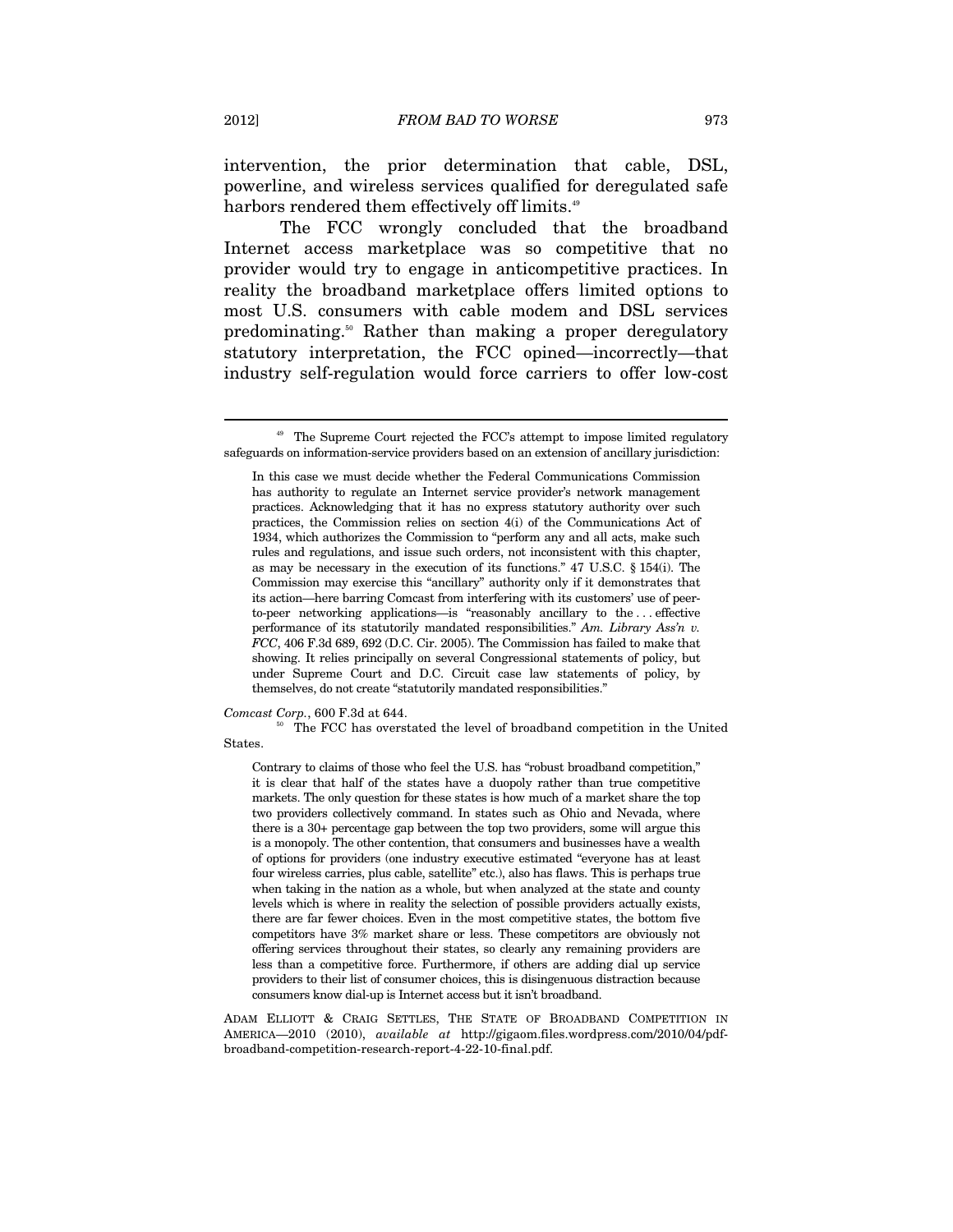rates and refrain from engaging in anticompetitive conduct.<sup>51</sup> In every instance where a regulatory safeguard has appeared necessary, explicitly or implicitly, for an information service, the FCC has had to scramble to find a lawful basis to reassert jurisdiction. This process has forced the FCC to spend countless hours devising creative and not-always-successful ways to backtrack from its previously clear and unequivocal determination. One example is the FCC's attempt to sanction Comcast for deliberately interfering with its subscribers' peerto-peer file transfers, which contained some identical content to the company's pay-per-view cable television service.<sup>52</sup> The Commission determined that Comcast did not have legitimate traffic-management reasons for meddling with subscriber traffic<sup>53</sup> and that the company lacked candor in its representation of what tactics it had used.<sup>54</sup> Notwithstanding the commonly shared view that Comcast's conduct justified FCC investigation and a remedy to safeguard consumers, the D.C. Circuit Court of Appeals rejected the FCC's attempt to invoke ancillary jurisdiction as the lawful basis for sanctioning Comcast. The court determined that the FCC lacked a direct statutory basis for intervening:

In this case the Commission cites ... [no section in the Communications Act of 1934] to shed light on any express statutory delegation of authority found in Title II, III, VI, or, for that matter, anywhere else. That is, unlike the way it successfully employed policy statements in *Southwestern Cable* and *Midwest Video I*, the Commission does not rely on section 230(b) or section 1 to argue that its regulation of an activity over which it concededly has no express statutory authority (here Comcast's Internet management practices) is necessary to further its regulation of activities over which it does have express statutory authority (here, for example, Comcast's

Peer-to-peer applications, including those relying on BitTorrent, have become a competitive threat to cable operators such as Comcast because Internet users have the opportunity to view high-quality video with BitTorrent that they might otherwise watch (and pay for) on cable television. Such video distribution poses a particular competitive threat to Comcast's video-on-demand ("VOD") service.

 $^{\scriptscriptstyle 51}$  Wireline Broadband Classification Order,  ${\it supp}$  note 3, at 14,884-85 (discussing sufficiency of intermodal competition and price decline as a result of that competition).<br><sup>52</sup> "[T]he evidence reviewed above shows that Comcast selectively targeted

and terminated the upload connections of its customers' peer-to-peer applications and that this conduct significantly impeded consumers' ability to access the content and use the applications of their choice." Comcast Sanction, *supra* note 11, at 13,054.

*Id.* at 13,050.<br><sup>54</sup> "Comcast's statements in its comments and response to Free Press's complaint raise troubling questions about Comcast's candor during this proceeding." *Id*. at 13,032 n.31.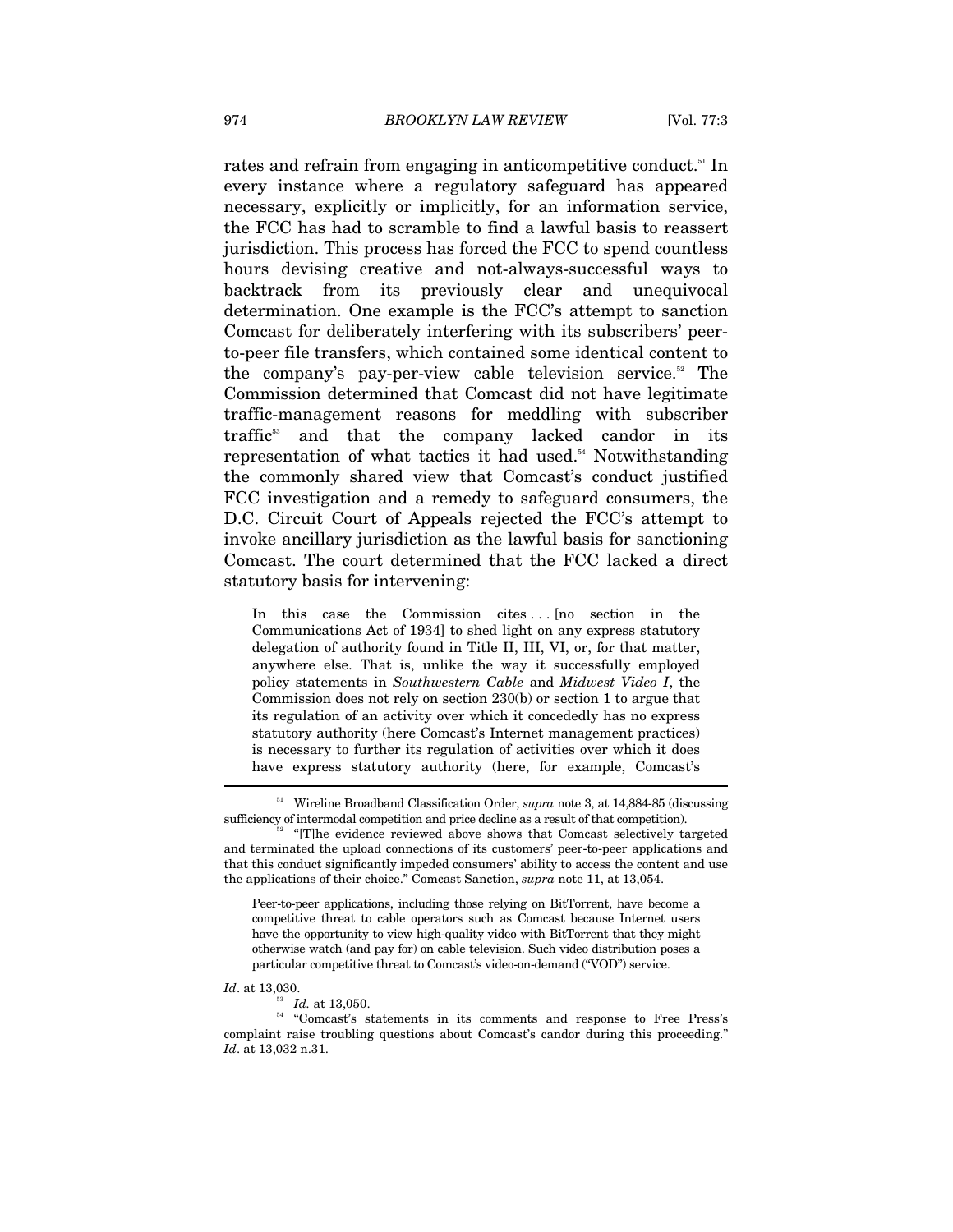management of its Title VI cable services). In this respect, this case is just like *NARUC II*. On the record before us, we see "no relationship whatever," *NARUC II*, 533 F.2d [601,] 616, between the Order and services subject to Commission regulation.<sup>55</sup>

Faced with a clear rebuke, FCC Chairman Julius Genachowski attempted to fashion a rationale for subdividing broadband access so that the Commission could identify and apply limited regulation of now identifiable telecommunications service components.<sup>56</sup> This newfound severability of telecommunications services ran completely counter to the FCC's previous rationale used to apply the information-service classification unconditionally to broadband Internet access. The Commission previously recognized the need for telecommunications link to provide bit-and-packet transmission across distances; however, the Commission determined that this component was not a standalone retail service because it was seamlessly integrated with a predominant information service.<sup>57</sup> The Supreme Court affirmed the FCC's statutory interpretation, which served as the basis to treat cable modem Internet access as an information service.<sup>58</sup>

information service, the FCC subordinated the telecommunications transport function and emphasized the nature of what content subscribers receive:

Thus, whether a telecommunications service is being provided turns on what the entity is "offering . . . to the public," and customers' understanding of that service. End users subscribing to wireline broadband Internet access service expect to receive (and pay for) a finished, functionally integrated service that provides access to the Internet. End users do not expect to receive (or pay for) two distinct services—both Internet access service and a distinct *transmission* service, for example. Thus, the transmission capability is part and parcel of, and integral to, the Internet access service capabilities. Accordingly, we conclude that wireline broadband Internet access service does not include the provision of a telecommunications service to the end user irrespective of how the service provider may decide to offer the transmission component to other service providers.

Wireline Broadband Classification Order, *supra* note 3, at 14,910-11.<br><sup>58</sup> Nat'l Cable & Telecomm. Ass'n v. Brand X Internet Servs., 545 U.S. 967 (2005).

<sup>&</sup>lt;sup>55</sup> Comcast Corp., 600 F.3d at 654.<br><sup>56</sup> See Julius Genachowski, Chairman, Fed. Commc'ns Comm'n, The Third Way: A Narrowly Tailored Broadband Framework (May 6, 2010), *available at*  http://hraunfoss.fcc.gov/edocs\_public/attachmatch/DOC-297944A1.doc (proposing to apply Title II regulation only to the bit transmission portion of ISP services and rejecting a renewed attempt to find a way to extend Title I ancillary jurisdiction or reclassifying all aspects of Internet access as a telecommunications service); *see also* Austin Schlick, General Counsel, Fed. Commc'ns Comm'n, A Third-Way Legal Framework for Addressing the *Comcast* Dilemma (May 6, 2010), *available at* http://hraunfoss.fcc.gov/edocs\_public/attachmatch/DOC-297945A1.doc (providing legal rationale for narrow application of selected sections of Title II regulatory authority over Internet access). To support its finding that broadband Internet access constitutes an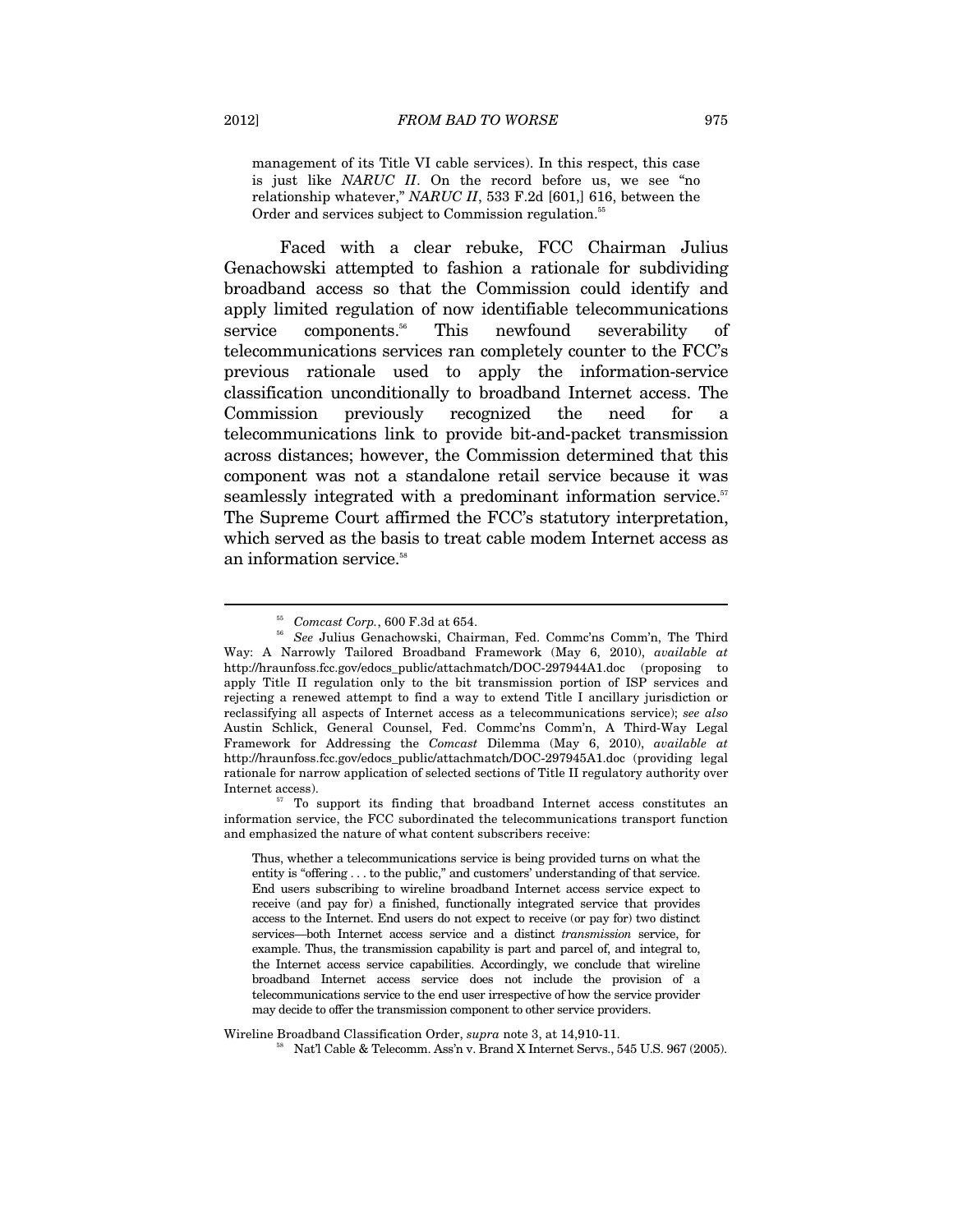This newfound ability to segregate and identify a new telecommunications component to Internet access service is a scramble and a stretch. Previously, the Commission conveniently and expediently argued no such segregation could occur. The FCC subsequently abandoned this strategy and now asserts that it can still intervene and respond to complaints about ISP conduct based on other creative and novel interpretations of the Communications Act of 1934, as amended.<sup>59</sup>

Ostensibly structured to offer an acceptable compromise, the FCC issued a Report and Order that imposes basic publicinterest obligations on  $ISPs<sub>0</sub><sup>60</sup>$  including four principles established in a 2005 statement<sup>61</sup> and requirements that ISPs operate with transparency, nondiscrimination, and a commitment not to block lawful traffic.<sup>62</sup> The Commission identified exceptions for reasonable network management,<sup>63</sup> specialized services,<sup>64</sup> and

mass-market retail service by wire or radio that provides the capability to transmit data to and receive data from all or substantially all Internet endpoints, including any capabilities that are incidental to and enable the operation of the communications service, but excluding dial-up Internet access service. This term also encompasses any service that the Commission finds to be providing a functional equivalent of the service described in the previous sentence, or that is used to evade the protections set forth in this Part.

Open Internet Report and Order, *supra* note 59, at 17,932.<br><sup>61</sup> *In re* Appropriate Framework for Broadband Access to the Internet over Wireline Facilities, 20 FCC Rcd. 14,986, 14,988 (Sept. 23, 2005) (policy statement).<br><sup>62</sup> The FCC attempts to couch its open access initiative as consistent with

prior bipartisan actions:

[W]e adopt three basic rules that are grounded in broadly accepted Internet norms, as well as our own prior decisions: i. Transparency. Fixed and mobile broadband providers must disclose the network management practices, performance characteristics, and terms and conditions of their broadband services; ii. No blocking. Fixed broadband providers may not block lawful content, applications, services, or non-harmful devices; mobile broadband providers may not block lawful websites, or block applications that compete with their voice or video telephony services; and iii. No unreasonable discrimination. Fixed broadband providers may not unreasonably discriminate in transmitting lawful network traffic.

Open Internet Report and Order, *supra* note 59, at 17,906.<br><sup>63</sup> "A network management practice is reasonable if it is appropriate and tailored to achieving a legitimate network management purpose, taking into account the particular network architecture and technology of the broadband Internet access service." *Id.* at 17,952 (differentiating between reasonable network management practices that could affect how subscribers access content and unreasonable discriminatory practices).

<sup>&</sup>lt;sup>59</sup> In re Preserving the Open Internet, 25 FCC Rcd. 17,905 (Dec. 23, 2010) (report and order) [hereinafter Open Internet Report and Order]; *see also In re*  Preserving the Open Internet, 24 FCC Rcd. 13,064 (Oct. 22, 2009) (notice of proposed rulemaking) [hereinafter Open Internet NPRM]. 60 Specifically, the FCC imposed rules on the providers of broadband Internet

access service, defined as a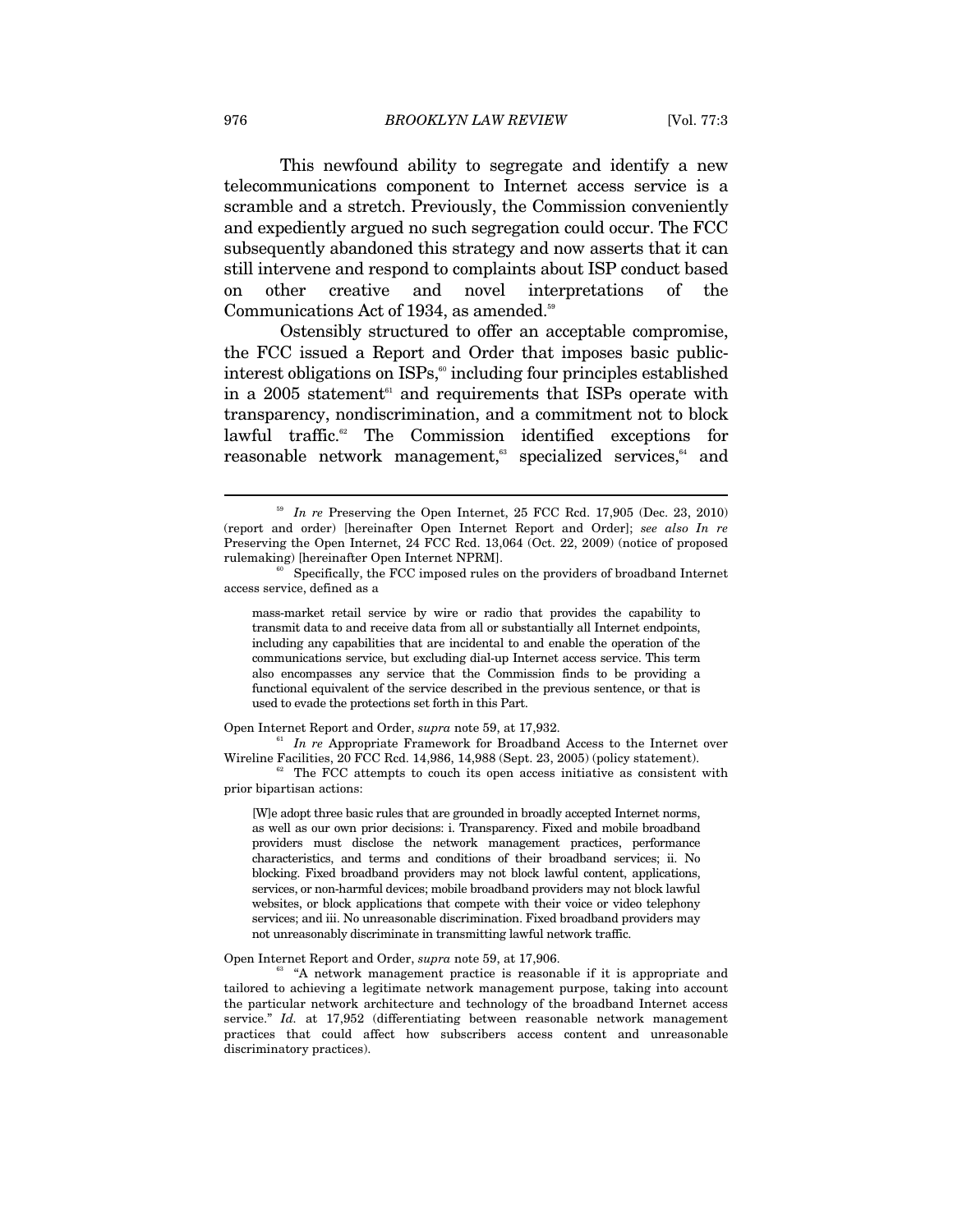wireless access.<sup>65</sup> Notwithstanding its prior decision to apply the information-service classification that requires the FCC to eschew regulatory oversight, the Commission emphasized that the publicinterest duty to ensure an open Internet required it to establish clear and certain rules applicable to both fixed (i.e., wire-based) and mobile (i.e., wireless) ISPs.<sup>66</sup>

Having faced instances where it saw the need to intervene and resolve complaints about unfair and anticompetitive practices of a major national ISP, the FCC presented compelling arguments to impose public-interest safeguards.<sup>67</sup> But in concluding that retail ISPs operate as information-service providers, the Commission acted on the assumption that an ISP like Comcast would never engage in such practices because robust competition would punish such self-serving conduct with substantial customer migration to alternative carriers promising not to interfere with customers' broadband traffic.

The FCC's Open Internet Report and Order would obligate all ISPs to "disclose [their] network management practices, performance characteristics, and terms and

 $\overline{a}$ 

*Id.* at 17,959.<br><sup>66</sup> *Id.* at 17,908.<br><sup>67</sup> *See id.* 

<sup>&</sup>lt;sup>64</sup> "[S]pecialized services,' such as some broadband providers' existing facilities-based VoIP and Internet Protocol-video offerings, differ from broadband Internet access service . . . ." *Id.* at 17,965.

We will closely monitor the robustness and affordability of broadband Internet access services, with a particular focus on any signs that specialized services are in any way retarding the growth of or constricting capacity available for broadband Internet access service. We fully expect that broadband providers will increase capacity offered for broadband Internet access service if they expand network capacity to accommodate specialized services. We would be concerned if capacity for broadband Internet access service did not keep pace. We also expect broadband providers to disclose information about specialized services' impact, if any, on lastmile capacity available for, and the performance of, broadband Internet access service. We may consider additional disclosure requirements in this area in our related proceeding regarding consumer transparency and disclosure.

*Id.* at 17,966.<br><sup>65</sup> Despite the likelihood that wireless network access will grow and perhaps become the primary way people access the Internet, the FCC established relaxed antiblocking rules based on spectrum and operational limitations not applicable to wirebased networks.

A person engaged in the provision of mobile broadband Internet access service, insofar as such person is so engaged, shall not block consumers from accessing lawful websites, subject to reasonable network management; nor shall such person block applications that compete with the provider's voice or video telephony services, subject to reasonable network management.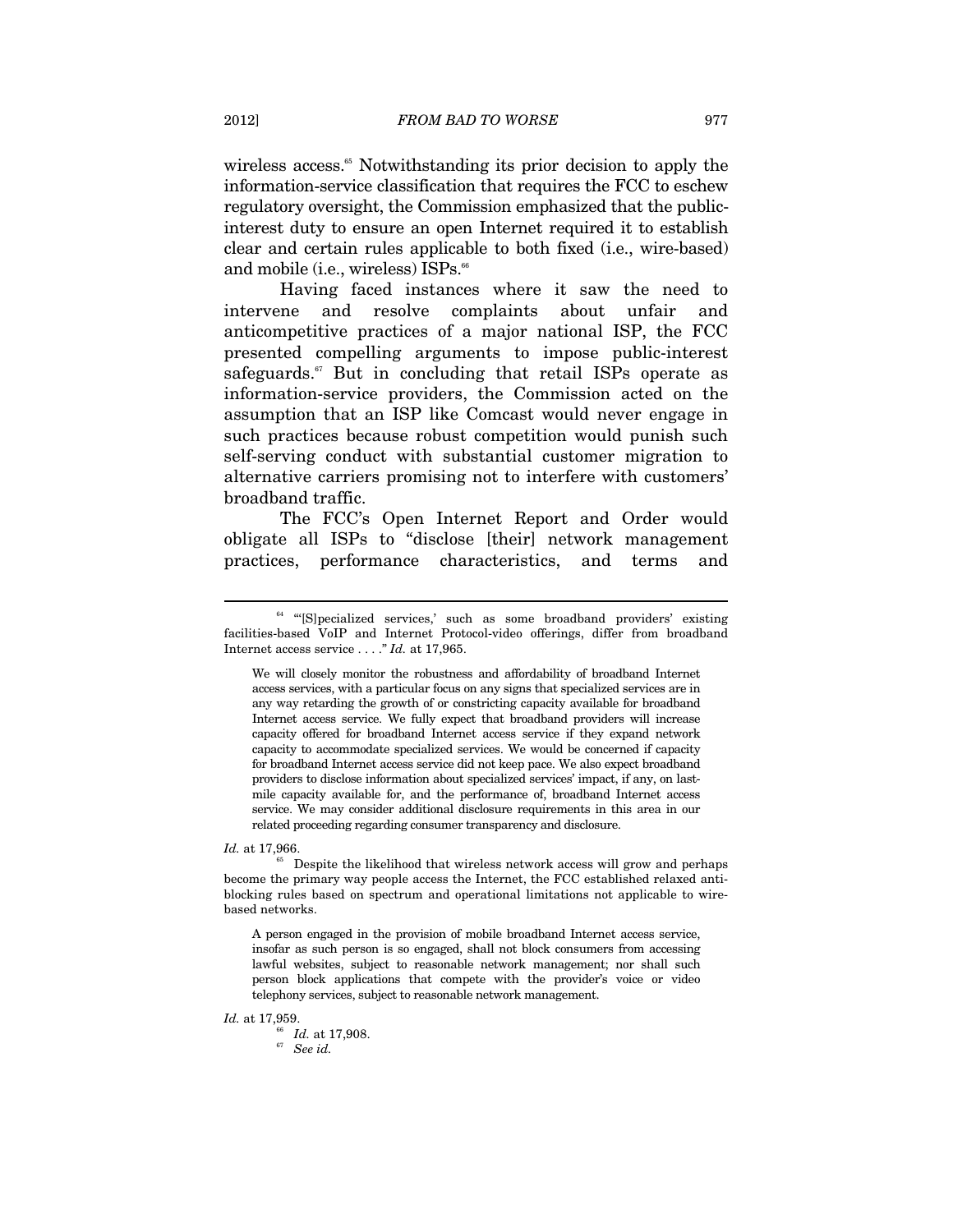conditions of their broadband services."68 The FCC adopted different requirements for fixed and broadband providers on the other two key requirements. Fixed providers may not unreasonably discriminate in transmitting lawful network traffic, nor can they block lawful content, applications, services, or nonharmful devices.<sup>69</sup> Mobile broadband providers may not block access to lawful websites or applications that compete with their voice or video services.<sup>70</sup>

The Report and Order rejects assertions that network neutrality<sup>71</sup> requirements would stifle innovation, reduce

A person engaged in the provision of broadband Internet access service shall publicly disclose accurate information regarding the network management practices, performance, and commercial terms of its broadband Internet access services sufficient for consumers to make informed choices regarding use of such services and for content, application, service, and device providers to develop, market, and maintain Internet offerings.

*Id.* at 17,937.<br><sup>69</sup> "A person engaged in the provision of fixed broadband Internet access service, insofar as such person is so engaged, shall not block lawful content, applications, services, or non-harmful devices, subject to reasonable network management."  $Id.$  at 17.942.

<sup>70</sup> *Id.* at 17,959-60. *I* Network neutrality refers to the imposition of nondiscrimination, transparency, and other requirements on ISPs. The requirements are designed to foster a level, competitive playing field among content providers and to establish consumer safeguards so that Internet users have access limited only by legitimate concerns such as ISP network management and national security. *See* Rob Frieden, *A Primer on Network Neutrality*, 43 INTERECONOMICS: REV. EUR. ECON. POL'Y 4, 5 (2008). *See generally* Marvin Ammori, *Beyond Content Neutrality: Understanding Content-Based Promotion of Democratic Speech*, 61 FED. COMM. L.J. 273 (2009); Dan G. Barry, *The Effect of Video Franchising Reform on Net Neutrality: Does the Beginning of IP Convergence Mean that It Is Time for Net Neutrality Regulation?*, 24 SANTA CLARA COMPUTER & HIGH TECH. L.J. 421 (2008); Sascha D. Meinrath & Victor W. Pickard, *Transcending Net Neutrality: Ten Steps Toward an Open Internet*, 12 J. INTERNET L., No. 6, 1 (Dec. 2008); Jennifer L. Newman, *Keeping the Internet Neutral: Net Neutrality and its Role in Protecting Political Expression on the Internet*, 31 HASTINGS COMM. & ENT. L.J. 153 (2008); T. Randolph Beard et al., *Network Neutrality and Industry Structure*, 29 HASTINGS COMM. & ENT. L.J. 149 (2007); Jerry Brito & Jerry Ellig, *A Tale of Two Commissions: Net Neutrality and Regulatory Analysis*, 16 COMMLAW CONSPECTUS 1 (2007); Rob Frieden, *Internet 3.0: Identifying Problems and Solutions to the Network Neutrality Debate*, 1 INT'L J. COMM. 461 (2007); Rob Frieden, *Network Neutrality or Bias?—Handicapping the Odds for a Tiered and Branded Internet*, 29 HASTINGS COMM. & ENT. L.J. 171 (2007); Brett M. Frischmann & Barbara van Schewick, *Network Neutrality and the Economics of an Information Superhighway: A Reply to Professor Yoo*, 47 JURIMETRICS J. 383 (2007); Tim Wu & Christopher S. Yoo, *Keeping the Internet Neutral?: Tim Wu and Christopher Yoo Debate*, 59 FED. COMM. L.J. 575 (2007); Robert E. Litan & Hal J. Singer, *Unintended Consequences of Net Neutrality Regulation*, 5 J. TELECOMM. & HIGH TECH. L. 533 (2007); Randolph J. May, *Net Neutrality Mandates: Neutering the First Amendment in the Digital Age*, I/S: A J. L. & POL'Y FOR INFO. SOC'Y 197 (2007); Amit M. Schejter & Moran Yemini, *"Justice, and Only Justice, You Shall Pursue": Network Neutrality, the First Amendment and John Rawls's Theory of Justice*, 14 MICH. TELECOMM. & TECH. L. REV. 137 (2007); Howard A.

<sup>68</sup> *Id.* at 17,906.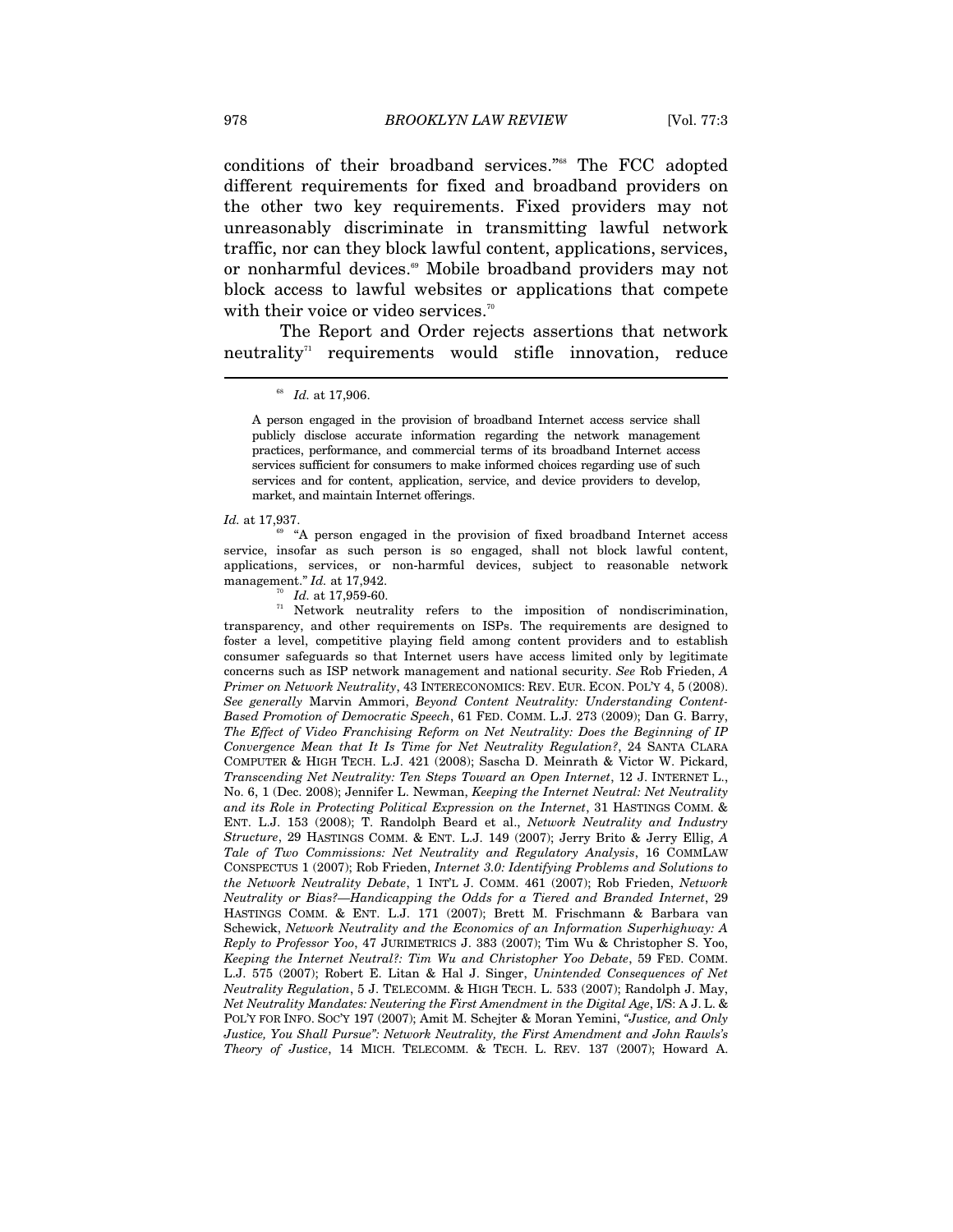incentives to invest in network infrastructure, and hamper employment in the Internet economy:

We believe these rules, applied with the complementary principle of reasonable network management, will empower and protect consumers and innovators while helping ensure that the Internet continues to flourish, with robust private investment and rapid innovation at both the core and the edge of the network. This is consistent with the National Broadband Plan goal of broadband access that is ubiquitous and fast, promoting the global competitiveness of the United States.<sup>72</sup>

Despite the strident dissents from the two Republican Commissioners, the Report and Order appears to emphasize that the final rules logically follow from the nonpartisan consensus reached in documents created in 2005 and 2007.<sup>73</sup> Further, the Report and Order claims that the requirements do

*the Broadband Era*, 48 UCLA L. REV. 925 (2001). <sup>72</sup> Open Internet Report and Order, *supra* note 59, at 17,906.<br><sup>73</sup> The FCC attempts to frame the Open Internet Report and Order as noncontroversial and a lawful exercise of statutory authority:

The rules we proposed in the *Open Internet NPRM* and those we adopt today follow directly from the Commission's bipartisan *Internet Policy Statement*, adopted unanimously in 2005 and made temporarily enforceable for certain broadband providers in 2005 and 2007; openness protections the Commission established in 2007 for users of certain wireless spectrum; and a notice of inquiry in 2007 that asked, among other things, whether the Commission should add a principle of nondiscrimination to the *Internet Policy Statement*. Our rules build upon these actions, first and foremost by requiring broadband providers to be transparent in their network management practices, so that end users can make informed choices and innovators can develop, market, and maintain Internetbased offerings. The rules also prevent certain forms of blocking and discrimination with respect to content, applications, services, and devices that depend on or connect to the Internet.

*Id*. at 17,907-08 (citations omitted).

Shelanski, *Network Neutrality: Regulating with More Questions Than Answers*, 6 J. TELECOMM. & HIGH TECH. L. 23 (2007); Barbara A. Cherry, *Misusing Network Neutrality to Eliminate Common Carriage Threatens Free Speech and the Postal System*, 33 N. KY. L. REV. 483 (2006); Christopher S. Yoo, *Network Neutrality and the Economics of Congestion*, 94 GEO. L.J. 1847 (2006); Bill D. Herman, *Opening Bottlenecks: On Behalf of Mandated Network Neutrality*, 59 FED. COMM. L.J. 103 (2006); William G. Laxton, Jr., *The End of Net Neutrality*, 2006 DUKE L. & TECH. REV. NO. 15; Lawrence Lessig, *In Support of Network Neutrality*, I/S: A J. ON L. & POL'Y FOR INFO. SOC'Y 185 (2007); J. Gregory Sidak, *A Consumer-Welfare Approach to Network Neutrality Regulation of the Internet*, 2 J. COMP. L. & ECON. 349 (2006); Adam Thierer, *Are "Dumb Pipe" Mandates Smart Public Policy? Vertical Integration, Net Neutrality, and the Network Layers Model*, 3 J. TELECOMM. & HIGH TECH. L. 275 (2005); Christopher S. Yoo, *Beyond Network Neutrality*, 19 HARVARD J. L. & TECH. 1 (2005); Christopher S. Yoo, *Would Mandating Broadband Network Neutrality Help or Hurt Competition? A Comment on the End-to-End Debate*, 3 J. ON TELECOMM. & HIGH TECH. L. 23 (2004); Tim Wu, *Network Neutrality, Broadband Discrimination*, 2 J. TELECOMM. & HIGH TECH L. 141 (2003); Mark A. Lemley & Lawrence Lessig, *The End of End-to-End: Preserving the Architecture of the Internet in*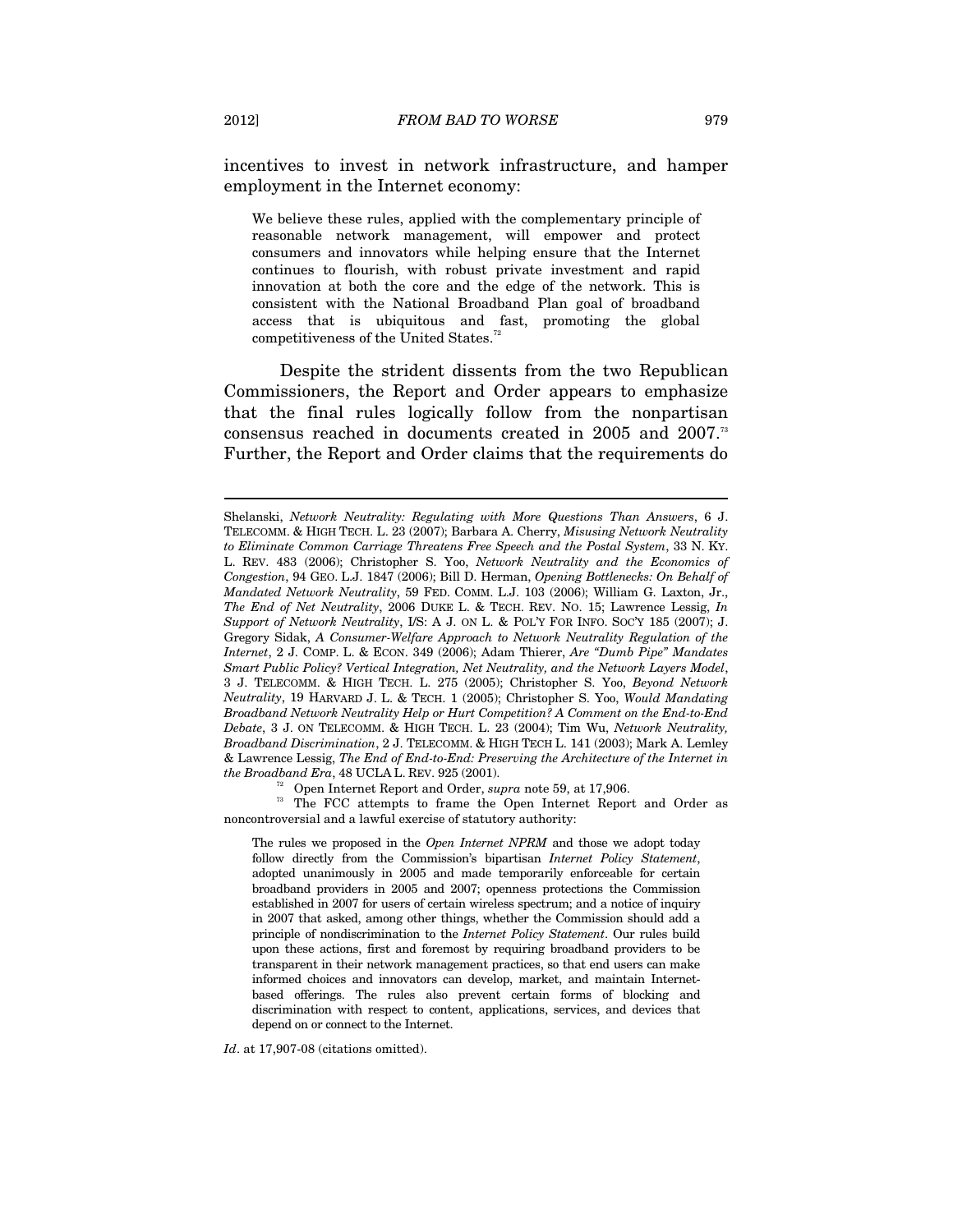not violate the Constitution, $74$  particularly First Amendment expression rights of  $ISPs^{75}$  and the prohibition on government takings in the Fifth Amendment.<sup>76</sup>

Additionally, the Report and Order extensively attempts to demonstrate that the FCC has lawful jurisdiction to promulgate network neutrality rules, primarily because Congress, in Section 706 of the Telecommunications  $Act$ <sup>77</sup> authorized the FCC to take all reasonable steps to promote widespread access to the Internet.<sup>78</sup> In light of the *Comcast* case, the Commission must establish clear and direct statutory authority to impose new rules.79 The Commission heavily relied on Section 706 of the Telecommunications Act,<sup>80</sup> which does not explicitly authorize regulation and rule making.<sup>81</sup> The FCC inferred that the duty to encourage the deployment of "advanced telecommunications capability" authorizes the Commission to use whatever tools it considers necessary to achieve timely progress.<sup>82</sup>

The FCC's assumption of statutory authority requires two novel reinterpretations of the definition of *telecommunications* contained in the Communications Act. First, the FCC has to consider advanced telecommunications capability to include Internet  $\arccos s$ <sup>33</sup> despite having

As noted, Section 706 of the 1996 Act directs the Commission (along with state commissions) to take actions that encourage the deployment of "advanced telecommunications capability." . . . Under Section 706(a), the Commission must encourage the deployment of such capability by "utilizing, in a manner consistent with the public interest, convenience, and necessity," various tools including "measures that promote competition in the local telecommunications market, or other regulating methods that remove barriers to infrastructure investment."

Open Internet Report and Order, *supra* note 59, at 17,968.<br><sup>83</sup> "'[A]dvanced telecommunications capability,' as defined in the statute, includes broadband Internet access." *Id*. at 17,968 (citing 47 U.S.C. § 1302(d)(1) (defining "advanced telecommunications capability" as "high-speed, switched, broadband telecommunications capability that enables users to originate and receive high-quality voice, data, graphics, and video telecommunications using any

<sup>74</sup> *See id*. at 17,981-87. 75 *See* Rob Frieden, *Invoking and Avoiding the First Amendment: How Internet Service Providers Leverage Their Status as Both Content Creators and Neutral* 

*Conduits*, 12 U. PA. J. CONST. L. 1279, 1314-15 (2010).<br><sup>76</sup> Open Internet Report and Order, *supra* note 59, at 17,985.<br><sup>77</sup> Section 706 is reproduced in the notes to Section 157 of the Communications Act of 1934. 47 U.

<sup>&</sup>lt;sup>78</sup> See Open Internet Report and Order, *supra* note 59, at 17,966-81.<br><sup>79</sup> Comcast Corp. v. FCC, 600 F.3d 642, 661 (D.C. Cir. 2010).<br><sup>80</sup> Open Internet Report and Order, *supra* note 59, at 17,968.

<sup>&</sup>lt;sup>81</sup> See 47 U.S.C. § 1302. **Supprace 81, and Order, 17,968. The FCC** inferred that Section 706 of the 1996 Act confers broad authority to revise the scope of regulatory oversight to promote Internet access: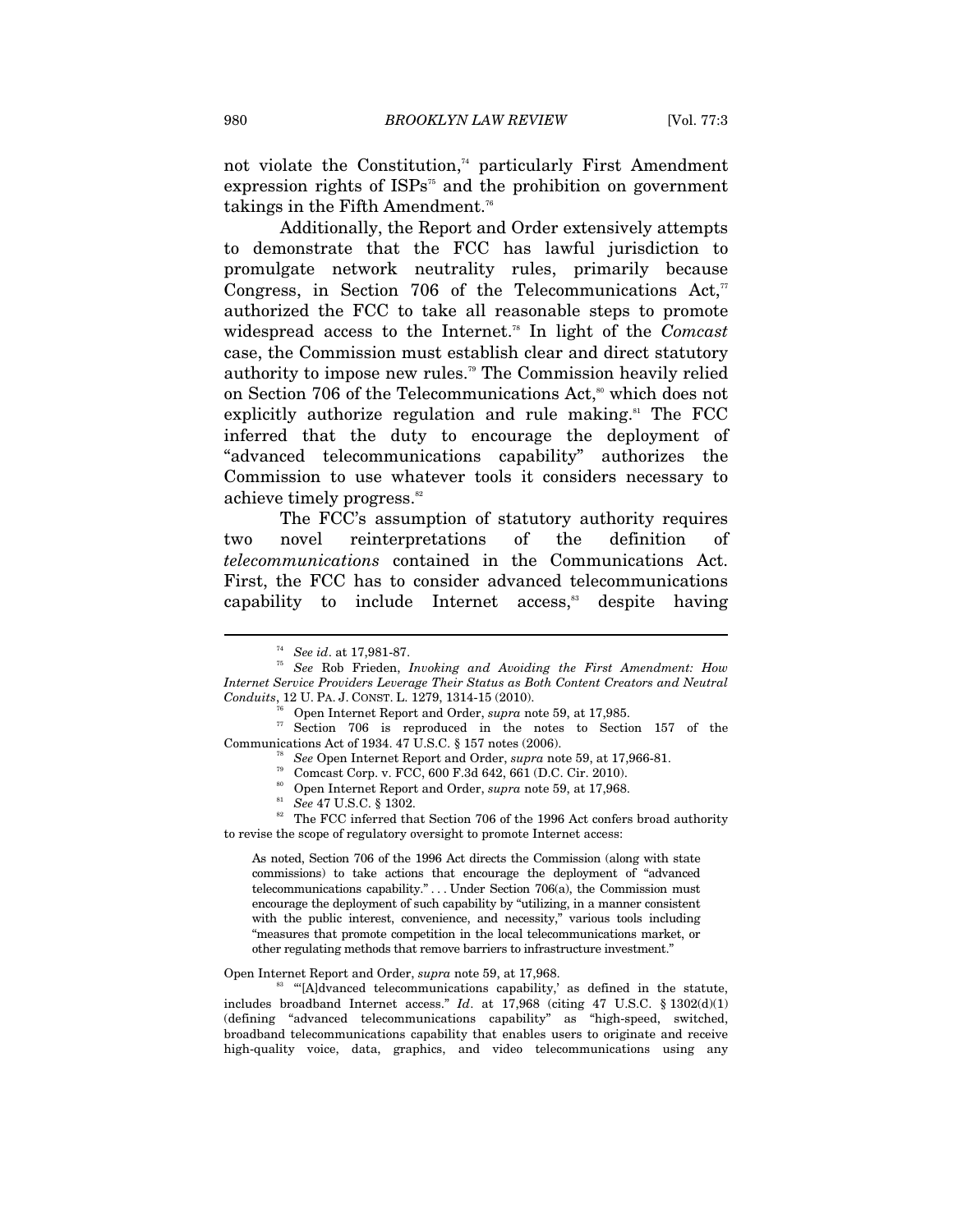previously concluded that the technologies providing such access constitute information services that only *integrate* telecommunications (but do not constitute telecommunications services in and of themselves). The Commission previously determined that the telecommunications transmission of bits and packets in Internet access is not severable from the predominant information service offered, but instead provided as a subordinate part of an information service that an ISP offers to end users.<sup>84</sup> Second, the FCC now has to elevate the significance of the telecommunications bit-transmission function in Internet access<sup> $55$ </sup> to trigger public-interest concerns about competition and anticompetitive practices, even though the Commission had previously qualified Internet-access technologies for an unregulated safe harbor status. Now the FCC wants to validate the telecommunications component as the driver for public-interest regulatory safeguards.

Despite having previously concluded that the broadband marketplace was robustly competitive and close to ubiquitous, the Commission cited to better-calibrated market penetration data to support its involvement:

Section 706(b) of the 1996 Act provides additional authority to take actions such as enforcing open Internet principles. It directs the

<sup>85</sup> Note that before the FCC deregulated Internet access, the Commission considered it possible to separate the telecommunications component:

technology")); *In re* A National Broadband Plan for our Future, 24 FCC Rcd. 4342, 4345- 46 (Apr. 8, 2009) (notice of inquiry). "The term 'advanced telecommunications capability' is defined, without regard to any transmission media or technology, as high-speed, switched, broadband telecommunications capability that enables users to originate and receive high-quality voice, data, graphics, and video telecommunications using any technology." 47 U.S.C. § 1302(d)(1); *see also id.* at n.19. ("advanced telecommunications capability" includes broadband Internet access); *In re* Inquiry Concerning the Deployment of Advanced Telecommunications Capability to All Americans in a Reasonable and Timely Fashion, and Possible Steps to Accelerate Such Deployment Pursuant to Section 706 of the Telecommunications Act of 1996, 14 FCC Rcd. 2398, 2400 (Jan. 28, 1999)

<sup>(</sup>report) (Section 706 addresses "the deployment of broadband capability").<br><sup>84</sup> See Nat'l Cable & Telecomm. Ass'n v. Brand X Internet Servs., 545 U.S.<br>967. 977-78 (2005).

We conclude that advanced services are telecommunications services. The Commission has repeatedly held that specific packet-switched services are "basic services," that is to say, pure transmission services. xDSL and packet switching are simply transmission technologies....An end-user may utilize a telecommunications service together with an information service, as in the case of Internet access. In such a case, however, we treat the two services separately: the first service is a telecommunications service (*e.g.*, the xDSL-enabled transmission path), and the second service is an information service, in this case Internet access.

*In re* Deployment of Wireline Services Offering Advanced Telecommunications Capability, 13 FCC Rcd. 24,012, 24,029-30 (Aug. 6, 1998) (memorandum and opinion and order, and notice of proposed rulemaking).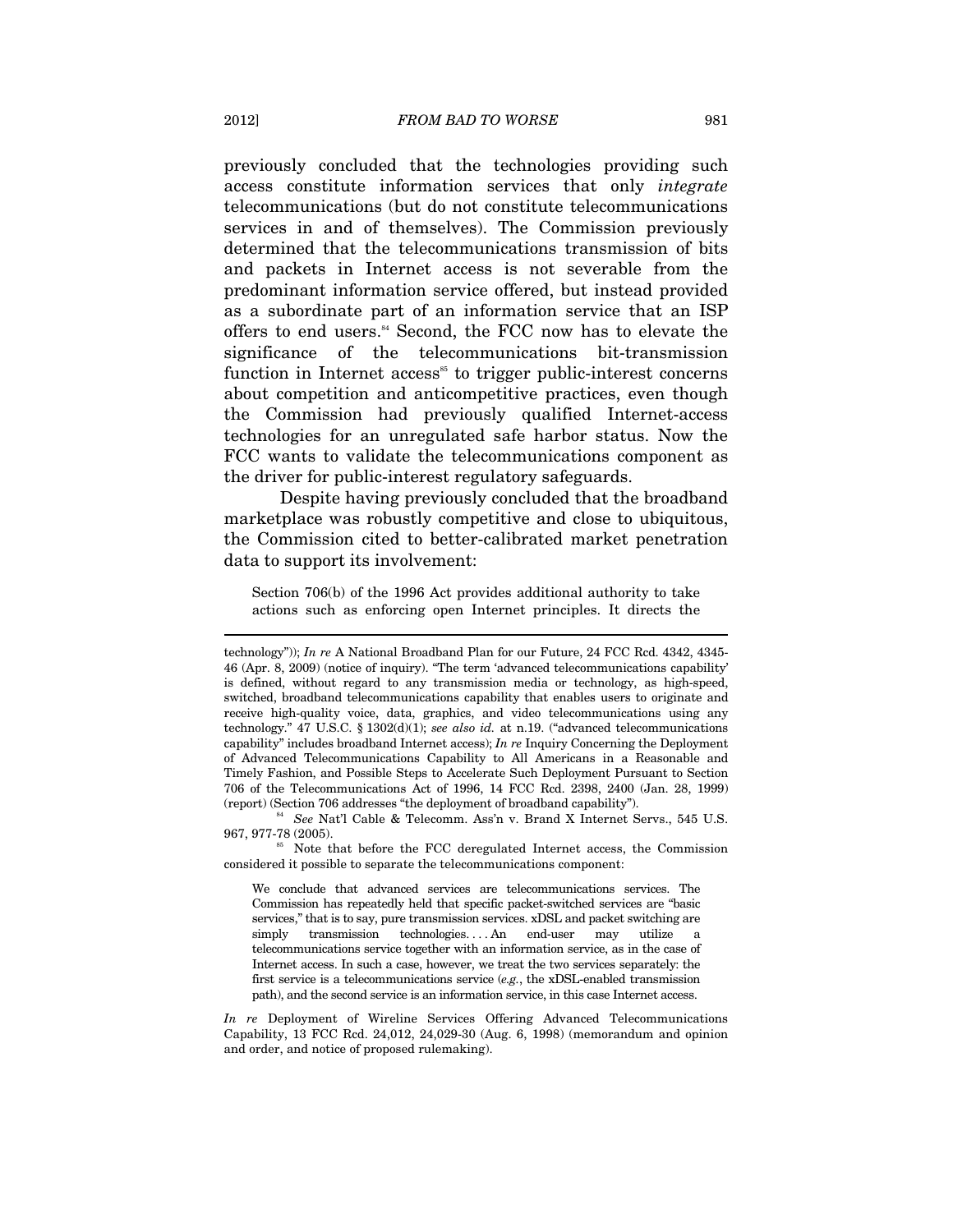Commission to undertake annual inquiries concerning the availability of advanced telecommunications capability to all Americans and requires that, if the Commission finds that such capability is not being deployed in a reasonable and timely fashion, it "*shall take immediate action* to accelerate deployment of such capability by removing barriers to infrastructure investment and by promoting competition in the telecommunications market." In July 2010, the Commission "conclude[d] that broadband deployment to *all* Americans is not reasonable and timely" and noted that "[a]s a consequence of that conclusion," Section 706(b) was triggered. Section 706(b) therefore provides express authority for the proinvestment, pro-competition rules we adopt today. $86$ 

Additionally, the FCC applied portions of Titles II, III, and VI of the Communications Act to ISPs despite the fact that Title II customarily applies to common carriers, Title III to broadcasters and wireless carriers, and Title VI to cable television operators.<sup>87</sup> Instead of stating that ISPs operate as telecommunications service carriers when they provide essential first and last-mile access to the Internet—a scenario suggested by FCC Chairman Julius Genachowski and now apparently rejected—the Report and Order states that because some Internet-based services compete with traditional telephone, broadcast, and video services, the Commission has jurisdiction to impose rules and regulations to prevent anticompetitive practices and to promote competition.<sup>88</sup>

The FCC justified the imposition of network neutrality rules on ISPs with the conclusion that ISPs have the incentive and ability to engage in anticompetitive practices that limit Internet openness in terms of content, applications, services, and devices accessed over, or connected to, broadband Internet access services.<sup>89</sup> The Commission provided three examples suggesting that ISPs may have incentives to block or degrade content that competes with what the ISP or an affiliate offers, to impose surcharges on competing content providers in addition to end user subscription fees, and to degrade competitors' traffic:

[1] [B]roadband providers may have economic incentives to block or otherwise disadvantage specific edge providers or classes of edge providers, for example by controlling the transmission of network traffic over a broadband connection, including the price and quality of access to end users. A broadband provider might use this power to

<sup>86</sup> Open Internet Report and Order, *supra* note 59, at 17,972. 87 *Id.* at 17,972-80. 88 *Id.*

<sup>89</sup> *Id.* at 17,907.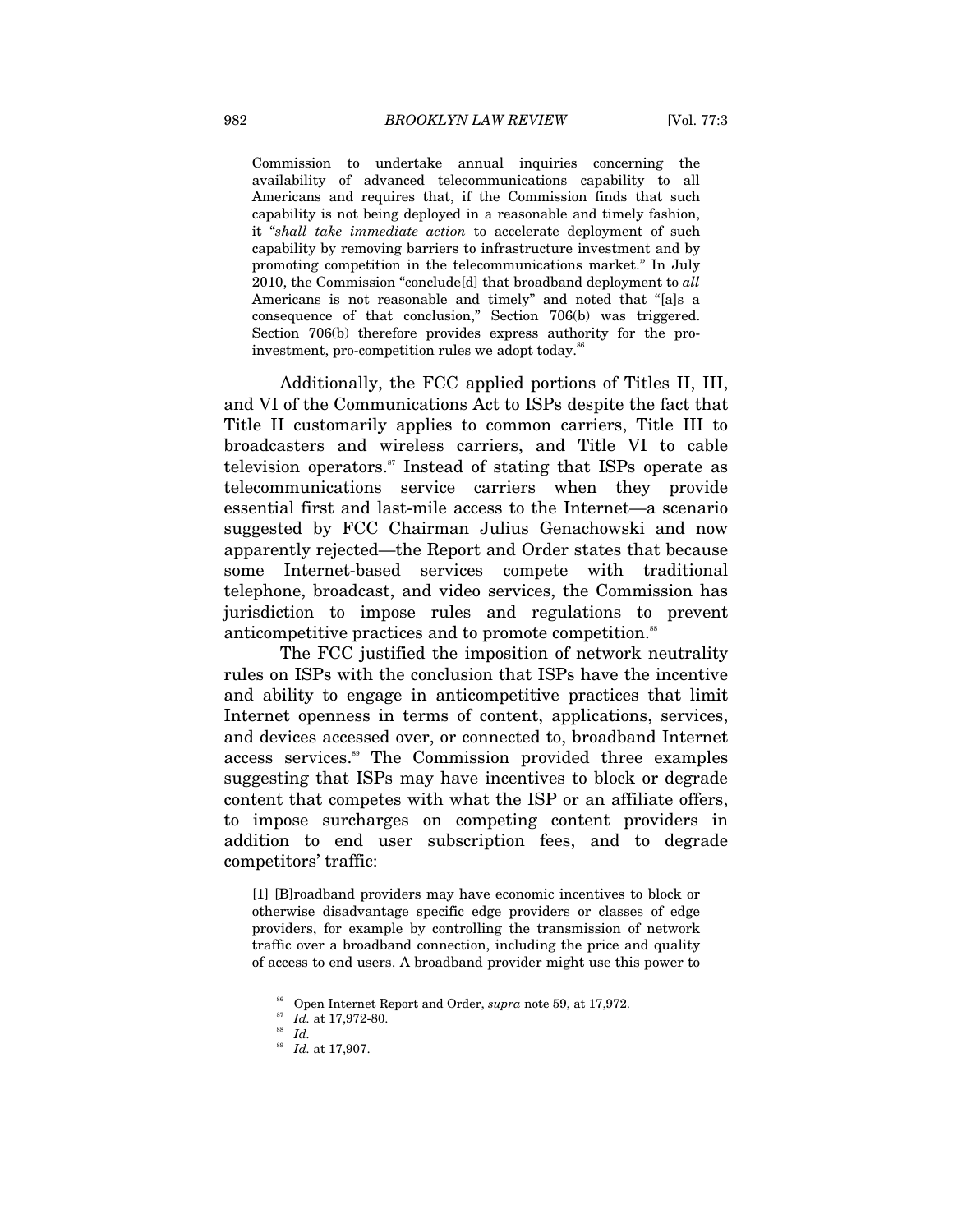benefit its own or affiliated offerings at the expense of unaffiliated offerings.<sup>90</sup>

. . . .

[2] [B]roadband providers may have incentives to increase revenues by charging edge providers, who already pay for their own connections to the Internet, for access or prioritized access to end users. Although broadband providers have not historically imposed such fees, they have argued they should be permitted to do so. A broadband provider could force edge providers to pay inefficiently high fees because that broadband provider is typically an edge provider's only option for reaching a particular end user. Thus broadband providers have the ability to act as gatekeepers.<sup>91</sup>

. . . .

[3] [I]f broadband providers can profitably charge edge providers for prioritized access to end users, they will have an incentive to degrade or decline to increase the quality of the service they provide to non-prioritized traffic. This would increase the gap in quality (such as latency in transmission) between prioritized access and nonprioritized access, induce more edge providers to pay for prioritized access, and allow broadband providers to charge higher prices for prioritized access. Even more damaging, broadband providers might withhold or decline to expand capacity in order to "squeeze" nonprioritized traffic, a strategy that would increase the likelihood of network congestion and confront edge providers with a choice between accepting low-quality transmission or paying fees for prioritized access to end users.<sup>92</sup>

The FCC considers the three examples of discrimination as more than theoretical in light of actual examples where ISPs, such as Comcast, have blocked or degraded traffic without legitimate network management concerns.<sup>33</sup> Similarly,

<sup>&</sup>lt;sup>90</sup> Id. at 17,915.<br><sup>91</sup> Id. at 17,919.<br><sup>92</sup> Id. at 17,922.<br><sup>93</sup> Content providers also may have the ability and incentive to interfere with end user Internet access. For example, to bolster its negotiation leverage with Cablevision on the amount of compensation due for the right to retransmit broadcast television content, Fox briefly blocked Cablevision broadband subscribers from accessing the company's content made available via Hulu's website. Fox used packet-interrogation techniques to identify which content requests made via the Hulu web site originated from Cablevision subscribers. *See Level 3 Communications Issues Statement Concerning Comcast's Actions*, BUSINESSWIRE (Nov. 29, 2010, 4:38 PM), http://www.businesswire.com/news/home/ 20101129006456/en/Level-3-Communications-Issues-Statement-Comcast%E2%80%99s-Actions; Letter from Joseph W. Waz, Jr., Senior Vice President, External Affairs & Pub. Policy Counsel & Lynn R. Charytan, Vice President, Legal Regulatory Affairs, Comcast, to Sharon Gillett, Chief, Wireline Competition Bureau, FCC (Nov. 30, 2010), *available at* http://www.comcast.com/MediaLibrary/1/1/About/PressRoom/Documents/Comcastexparte11 30.pdf; *see also* Joe Waz, *20 Q's—with Accurate A's—About Level 3's Peering Dispute*, COMCAST VOICES (Dec. 7, 2010), http://blog.comcast.com/2010/12/20-qs---with-accurate-as---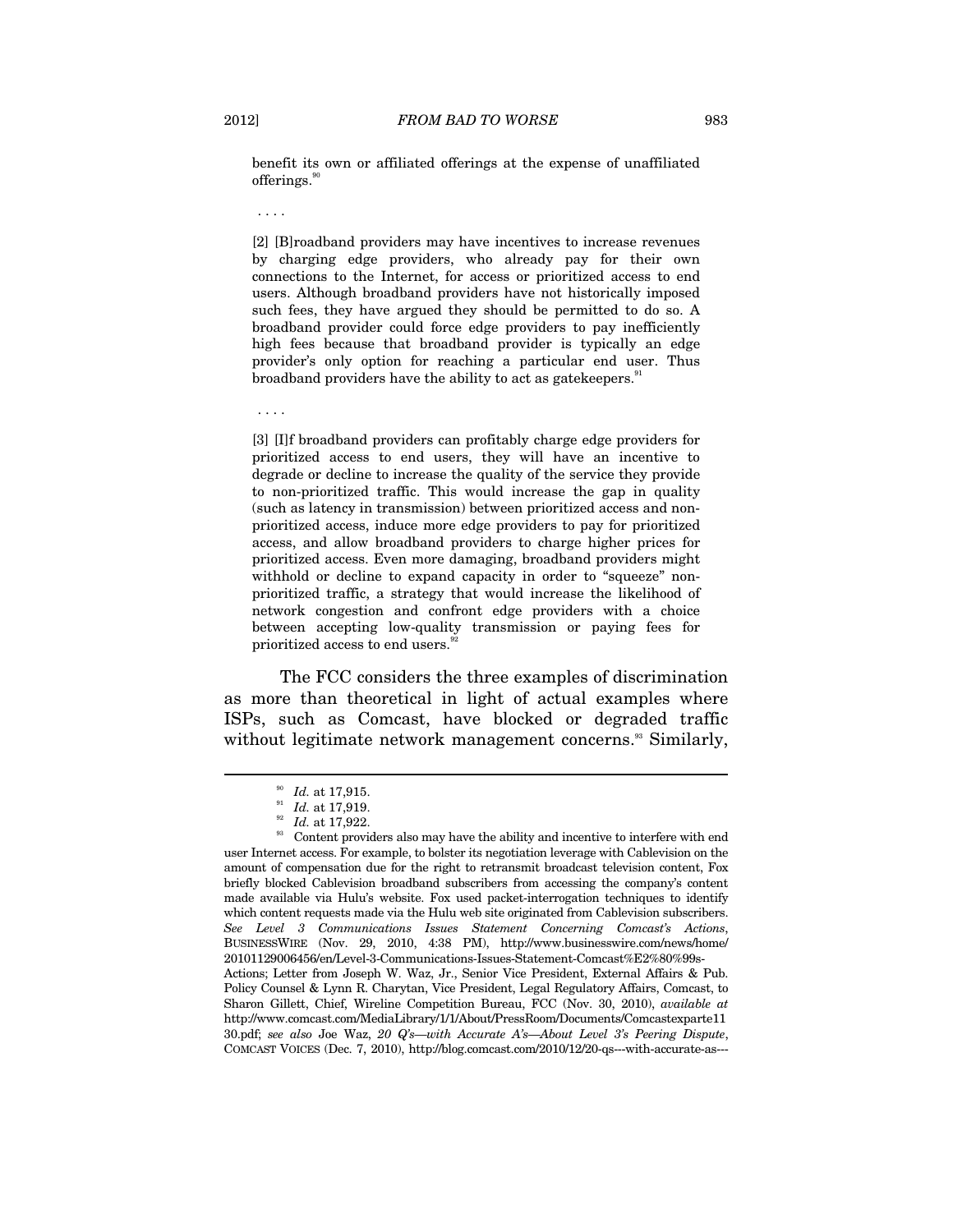the Commission has stated that the benefits in guarding against such anticompetitive practices outweigh the costs.<sup>94</sup>

The FCC's latest attempt to circumvent its informationservice classification of broadband Internet access may not pass muster with a reviewing court.<sup>95</sup> The Commission avoided repeating the Title I ancillary jurisdiction strategy as well as Chairman Genachowski's proposed surgical removal of telecommunications-service elements from information services. But the Commission has come up with similarly triangulating strategies: Title III confers broad authority for the FCC to impose any necessary safeguard over spectrumusing services—arguably including wireless broadband<sup>36</sup>—and Section 706 of the Telecommunications Act of 1996 both encourages and authorizes any well-articulated rationale for regulating information services, which promotes wider access to broadband services.<sup>97</sup>

Had the FCC acknowledged years ago that public access to information services might trigger conflicts not readily resolved by the marketplace, the Commission would have been able to retain limited and nonintrusive jurisdiction to respond to complaints. Telecommunications and information markets and technologies have converged, and it is now more difficult for the FCC to determine the exact scope of its lawful jurisdiction and the line between regulated telecommunications services and unregulated information services. Rather than acknowledge the

By comparison to the benefits of these prophylactic measures, the costs associated with the open Internet rules adopted here are likely small. Broadband providers generally endorse openness norms—including the transparency and no blocking principles—as beneficial and in line with current and planned business practices (though they do not uniformly support rules making them enforceable) Even to the extent rules require some additional disclosure of broadband providers' practices, the costs of compliance should be modest.

about-level-3s-peering-dispute.html; *Level 3 Releases Statement to Clarify Issues in Comcast/Level3 Interconnection Dispute*, BUSINESSWIRE (Dec. 3, 2010, 9:13 AM), http://www.businesswire.com/news/home/20101203005375/en/Level-3-Releases-Statement-Clarify-Issues-ComcastLevel.

The FCC attempted to downplay the significance of its order and the burdens it imposed:

Open Internet Report and Order, *supra* note 59, at 17,928.<br><sup>95</sup> Notice of Appeal, Verizon v. FCC (No. 11-1355) (D.C. Cir. 2011). A previous appeal was dismissed as premature/unripe because the final rules had not appeared in the Federal Register. Verizon v. FCC, Nos. 11–1014, 11–1016, 2011 WL 1235523 (D.C. Cir. Apr. 4, 2011). 96 *See, e.g.*, 47 U.S.C. § 332 (2006) (applying regulations to wireless

commercial mobile radio service operators using Title III that generally address broadcast spectrum use). 97 *See id.* § 1302.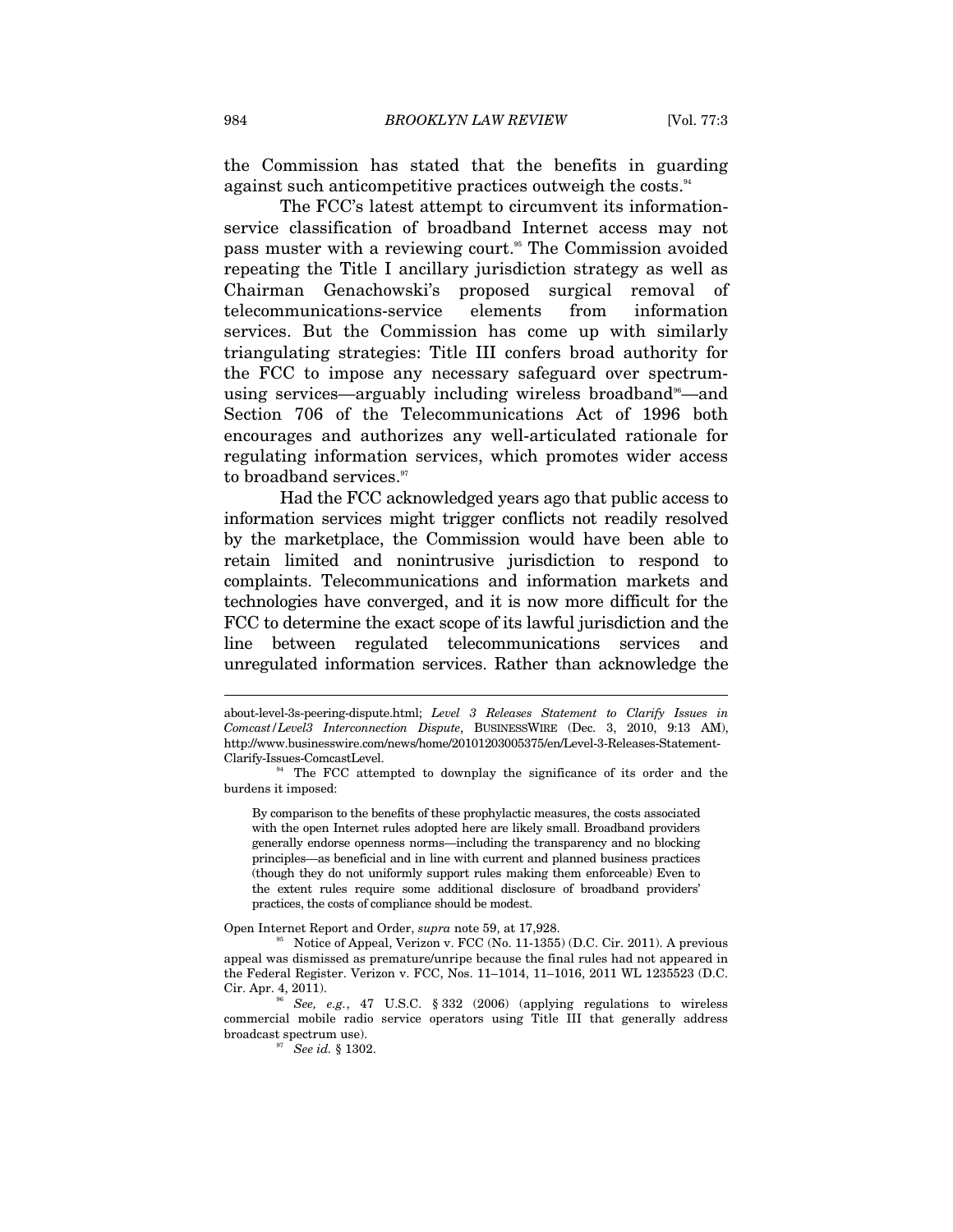need to make ad hoc determinations and to resolve conflicts, the Commission blithely assumed that a competitive marketplace would provide solutions to consumers and remedies to any and all problems. Such reliance comes across as misguided, particularly in light of the conflicts the FCC has faced involving Internet access and how to justify its intervention.

Ironically, even as the FCC appears to have abandoned oversight of information services completely, it has devised a judicially approved model for asserting jurisdiction over a new hybrid service that combines telecommunications and information services: VoIP. The Commission has established an extensive body of decisions on what obligations VoIP service providers must undertake to serve the public interest. Bear in mind that many of these obligations impose significant costs on VoIP carriers, thereby reducing their competitiveness and ability to offer a cheaper alternative to existing wired and wireless services. Although VoIP arguably constitutes a type of information service,<sup>38</sup> the FCC has managed to avoid having to make that determination even as the Commission requires VoIP operators to incur the same obligations as Title II– regulated common-carrier telephone companies.<sup>99</sup> VoIP service providers that can receive or deliver calls to conventional wired and wireless networks must contribute to universal service funding programs designed to promote affordable dial-up telephone service;<sup>100</sup> make arrangements to support subscriber

<sup>&</sup>lt;sup>98</sup> VoIP customers initiate and receive calls via their broadband links, e.g., DSL and cable modem services. The FCC considers broadband access an information service. *In re* Inquiry Concerning High-Speed Access to the Internet over Cable and Other Facilities, 17 FCC Rcd. 4798, 4802 (Mar. 15, 2002) (declaratory ruling and notice of proposed rulemaking), *aff'd*, Nat'l Cable & Telecomms. Ass'n v. Brand X Internet Servs., 545 U.S. 967 (2005); Wireline Broadband Classification Order, *supra* note 3. It follows that software and other applications carried via information-service links similarly qualify as information services.<br><sup>99</sup> The FCC has managed to avoid making a specific regulatory classification

of VoIP, despite having imposed Title II regulatory requirements:

To date, the Commission has not classified interconnected VoIP service as either an information service or a telecommunications service. The Commission has, however, extended certain obligations to providers of such service, including local number portability, 911 emergency calling capability, universal service contribution, CPNI protection, disability access and TRS contribution requirements, and section 214 discontinuance obligations.

*In re* Connect America Fund, 26 FCC Rcd. 4554, 4582 (Feb. 9, 2011) (notice of proposed rulemaking and further notice of proposed rulemaking) (citations omitted). 100 *In re* Universal Service Contribution Methodology, 21 FCC Rcd. 7518, 7538

<sup>(</sup>June 27, 2006) (report and order and notice of proposed rulemaking) (extending section 254(d) permissive authority to require interconnected VoIP providers to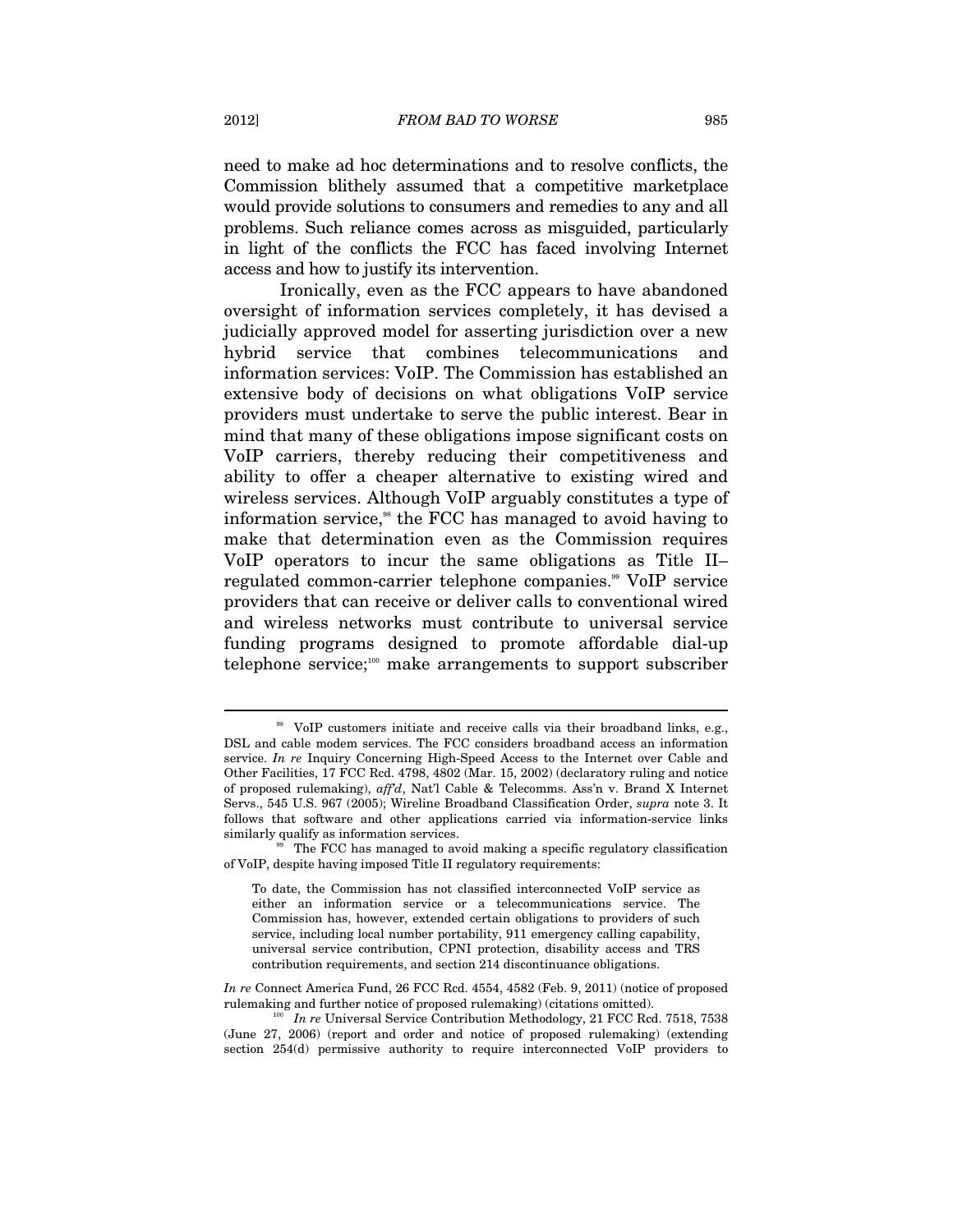access to emergency  $911$  service;<sup>101</sup> cooperate with law enforcement authorities; $102$  incorporate the technical accommodations for persons with disabilities,<sup>103</sup> such as deaf callers; support the ability of existing subscribers to keep their existing telephone numbers when switching services; $104$  and report service outages to the Commission. 105

The FCC can impose consumer-oriented safeguards on VoIP service providers based on a more persuasive and betterarticulated assertion of ancillary jurisdiction. Because VoIP competes with conventional wired and wireless services subject to Title II regulation, the Commission can impose the very same requirements on VoIP carriers despite the lack of specific Title II authority.106 Reviewing courts have affirmed the Commission's jurisdiction as well as its preemption of the states from imposing a different regulatory regime, or none at all.<sup>107</sup> But success in selectively regulating VoIP service does not extend to other information services because a less-direct impact on a regulated service exists and also because of the FCC's summary conclusion that all information services qualify for deregulation.

### *B. Eliminating Common Carrier Duties*

The FCC has streamlined and even deregulated some telecommunications services based on criteria contained in the

contribute to the USF), *reh'g denied, vacated in part on other grounds*, Vonage Holding Corp. v. FCC, 489 F.3d 1232 (D.C. Cir. 2007). 101 *In re* IP-Enabled Servs., 20 FCC Rcd. 10,245 (June 3, 2005) (first report

and order and notice of proposed rulemaking).<br><sup>102</sup> *In re* Communications Assistance for Law Enforcement Act & Broadband

Access & Services, 20 FCC Rcd. 14,989 (Sept. 23, 2005) (first report and order and

In re IP-Enabled Services, 22 FCC Rcd. 11,275 (June 15, 2007) (report and order); *In re* IP-Enabled Services, 22 FCC Rcd. 18,319 (Oct. 9, 2007) (order and public notice seeking comment) (granting in part and denying in part waivers of the FCC order); *see also In re* Contributions to the Telecommunications Relay Services Fund, 26 FCC Rcd. 3285 (Mar. 3, 2011).<br><sup>104</sup> *In re* Telephone Number Requirements for IP Enabled Services Providers,

<sup>22</sup> FCC Rcd. 19,531 (Nov. 8, 2007) (report and order, declaratory ruling, order on remand, and notice of proposed rulemaking); *In re* Matters of Local Number Portability Porting Interval and Validation, 25 FCC Rcd. 6953 (May 20, 2010) (report and order) (establishing short deadlines for conversions). 105 The Proposed Extension of Part 4 of the Commission's Rules Regarding Outage

Reporting to Interconnected Voice Over Internet Protocol Service Providers and Broadband Internet Service Providers, PS Docket No. 11-82, FCC 12-22 (Feb. 21, 2012) (report and order), *available at* http://hraunfoss.fcc.gov/edocs\_public/attachmatch/FCC-12-22A1.doc.<br><sup>106</sup> *In re* Connect America Fund, 26 FCC Rcd. 4554, 4582 (Feb. 9, 2011) (notice

of proposed rulemaking and further notice of proposed rulemaking) (citations omitted). 107 Vonage Holding Corp. v. Minn. Pub. Utils. Comm'n, 290 F. Supp. 2d 993,

<sup>994 (</sup>D. Minn. 2003) (upholding FCC preemption of state VoIP regulation).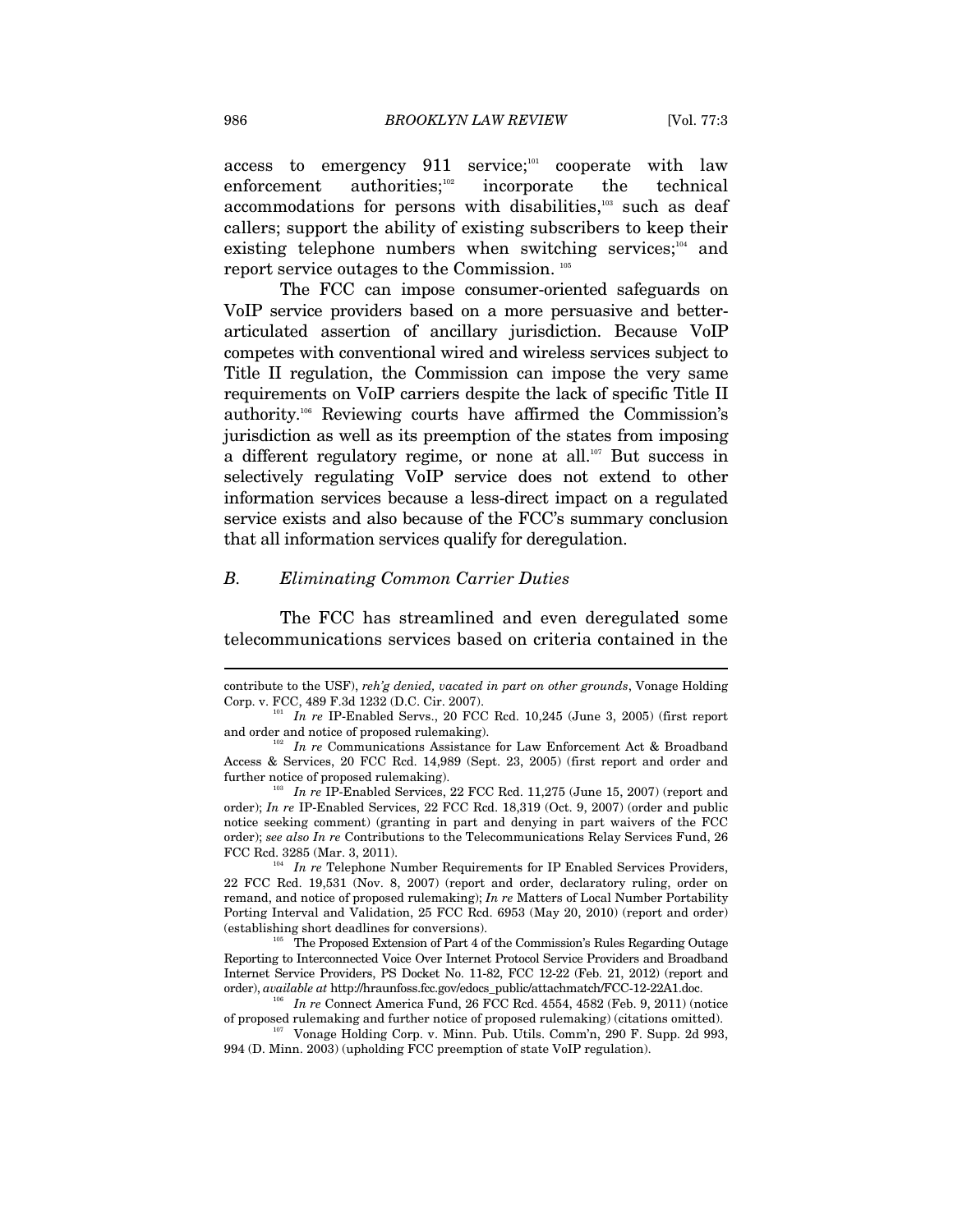Telecommunications Act<sup>108</sup> and, more broadly, in light of expanded competition. In many instances the Commission wisely has forborne from applying conventional "command and control," "heavy-handed" regulation in light of carriers' ability to self-regulate and consumers' ability to pursue service options.109 However, the Commission has accelerated the deregulatory glide path in some market segments based on wishful thinking and flawed assessments of the robustness and sustainability of competition.<sup>110</sup> The markets for equipment,<sup>111</sup>

47 U.S.C. § 160(a) (2006). In making such determinations, the Commission must also consider "whether forbearance from enforcing the provision or regulation will promote competitive market conditions." *Id.* § 160(b). Section 160(d) specifies, however, that "[e]xcept as provided in section  $251(f)$ ... the Commission may not forbear from applying the requirements of section  $251(c)$  or  $271$ ... until it determines that those requirements have been fully implemented." *Id.* § 160(d). Section 332(c) of the Communications Act, 47 U.S.C. § 332(c), authorizes the Commission to refrain or forbear from enforcing any provision other than the core requirements of sections 201, 202, and 208, which respectively require just and reasonable charges, practices, classifications, and regulations, prohibit unreasonable discrimination and carrier practices, and require the FCC to investigate complaints.<br><sup>109</sup> See Earthlink, Inc. v. FCC, 462 F.3d 1 (D.C. Cir. 2006) (affirming the FCC's

decision to forbear from imposing most local loop unbundling requirements on incumbent carriers); U.S. Telecom Ass'n v. FCC, 359 F.3d 554, 588 (D.C. Cir. 2004) (upholding the FCC's nationwide decision to refrain from requiring § 251 unbundling fiber broadband elements and reversing the Commission's decision not to eliminate other unbundling requirements in light if the adverse impact on carrier investment incentives). The FCC previously did not even require applicants for regulatory

forbearance to demonstrate how marketplace conditions specifically supported less government oversight:

We acknowledge that we have not previously required petitioners to specify in the petition how the requested relief meets each of the three forbearance criteria, and that a requirement to do so will burden applicants to the extent that they must develop their supporting arguments in advance of filing. We do not, however, consider this an unreasonable expectation, and we find that the benefit to both commenters and the Commission of clarity and precision outweighs the burden on the petitioner of explaining how forbearance from each regulation or statutory provision meets each prong.

*In re* Petition to Establish Procedural Requirements to Govern Proceedings for Forbearance Under Section 10 of the Communications Act of 1934, as Amended, 24 FCC Rcd. 9543, 9551 (June 29, 2009) (report and order) [hereinafter Forbearance Criteria Order].

<sup>111</sup> In re Use of the Carterfone Device in Message Toll Telephone Service, 13 F.C.C.2d 420 (June 26, 1968) (decision); *In re* Telerent Leasing Corp., 45 F.C.C.2d 204

<sup>108</sup> Section 10 of the Telecommunications Act of 1996, codified at 47 U.S.C. § 160 (2006), requires the FCC to forbear from any statutory provision or regulation if the Commission determines that:

<sup>(1)</sup> enforcement of such regulation or provision is not necessary to ensure that the charges, practices, classifications, or regulations by, for, or in connection with that telecommunications carrier or telecommunications service are just and reasonable and are not unjustly or unreasonably discriminatory; (2) enforcement of such regulation or provision is not necessary for the protection of consumers; and (3) forbearance from applying such provision or regulation is consistent with the public interest.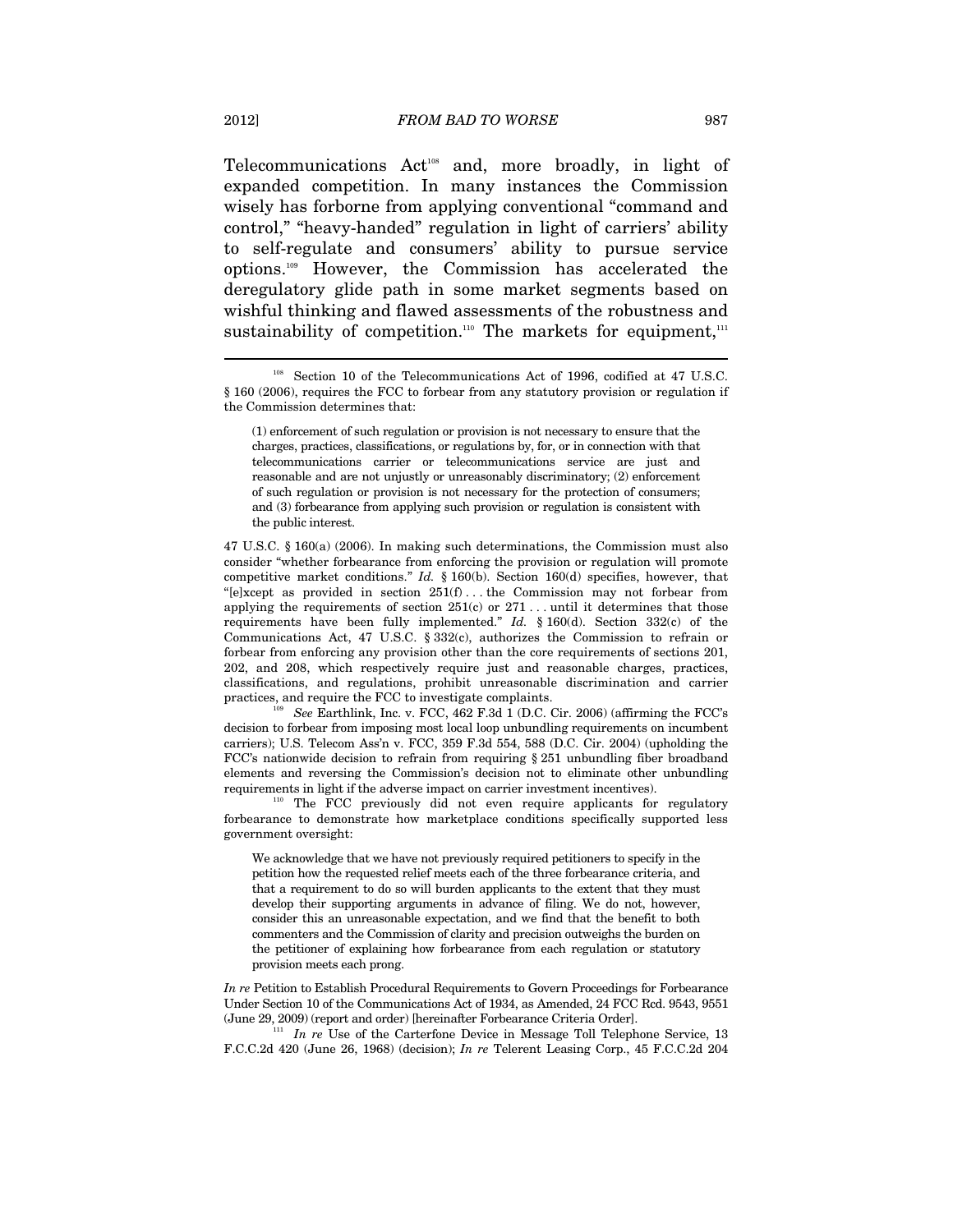wiring located on customers' premises,<sup>112</sup> and long-distance telephone services<sup>113</sup> provide clear examples of prudent regulatory streamlining. But similar initiatives for the first-, last-, and middle-mile services<sup>114</sup> that link end users with major

privately beneficial without being publicly detrimental." *Id.* at 269. <sup>112</sup> *In re* Detariffing the Installation and Maintenance of Inside Wiring, Second Report and Order, 51 Fed. Reg. 8498 (Mar. 12, 1986).

 $113$  "In recent years, the FCC has sought to facilitate greater competition in the provision of both long-distance and local telephone service." WorldCom, Inc. v. FCC, 238 F.3d 449, 452 (D.C. Cir. 2001) (citing AT&T v. FCC, 220 F.3d 607 (D.C. Cir. 2000); Bell Atl. Tel. Cos. v. FCC, 79 F.3d 1195 (D.C. Cir. 1996); Nat'l Rural Telecom Ass'n v. FCC, 988 F.2d 174 (D.C. Cir. 1993)); *see also In re* Policy and Rules Concerning Rates for Competitive Common Carrier Services and Facilities Authorizations Therefor, 85 F.C.C.2d 1 (Nov. 28, 1980) (first report and order); *In re* MTS and WATS Market Structure, 93 F.C.C.2d 241 (Feb. 28, 1983) (report and order); *In re* Access Charge Reform, 15 FCC Rcd. 12,962 (May 31, 2000), *aff'd in part, rev'd in part, and remanded in part sub nom.* Tex. Office of Pub. Util. Counsel v. FCC, 265 F.3d 313 (5th Cir. 2001); *In re* Policy and Rules Concerning Rates for Competitive Common Carrier

Services and Facilities Authorizations Therefor, 84 F.C.C.2d 445 (Jan. 16, 1981).<br><sup>114</sup> The FCC categorizes Internet access into three types based on geographical location and function:

Today, the Internet has evolved from its early stages and is comprised of three types of interconnected networks. The first category, Backbone Providers, supply long-distance high-speed "connections between a small number of interconnection points." Second, there are Middle-Mile Providers who supply regional distributive functions; for example, a connection from a Backbone Provider to a distant city's central office maintained by an ISP. Finally, there are Last-Mile Providers who connect Middle-Mile Providers to end users (consumers). Although ISPs were historically considered Last-Mile Providers, it is often the case for broadband capable networks that the ISP is both the Last-Mile Provider and the Middle-Mile Provider. This system of connected networks is most analogous to a road system: Backbones represent interstate highways; Middle-Mile networks are the intrastate highways; and Last-Mile networks are the local roads that ultimately reach consumers.

Cody Vitello, *Network Neutrality Generates Contentious Debate Among Experts: Should Consumers Be Worried?*, 22 LOY. CONSUMER L. REV. 513, 518 (2010) (citations omitted).

Middle-mile facilities are shared assets for all types of last-mile access. As such, the cost analysis is very similar regardless of last-mile infrastructure. The local aggregation point can vary based on technology (e.g., a cable headend, LEC central office or a wireless mobile switching center (MSC)) while the Internet gateway is a common asset. Middle-mile facilities are widely deployed but can be

<sup>(</sup>Feb. 5, 1974), *aff'd sub nom*. N.C. Util. Comm'n v. FCC, 537 F.2d 787 (4th Cir. 1976); *In re* Mebane Home Telephone Co., 53 F.C.C.2d 473, 474 (June 4, 1975), *aff'd sub nom*. Mebane Home Tel. Co. v. FCC, 535 F.2d 1324 (D.C. Cir. 1976); *see also* Pub. Util. Comm'n of Tex. v. FCC, 886 F.2d 1325 (D.C. Cir. 1989) (noting long established FCC policy that carriers and non-carriers alike have a federal right to interconnect to the public telephone network in ways that are privately beneficial if they are not publicly detrimental). Previous FCC opposition to this principle failed to pass muster with a reviewing court that interpreted the Communications Act as mandating the right of consumers to attach equipment to the network in ways that were privately beneficial but not publicly harmful. Hush-A-Phone Corp. v. United States, 238 F.2d 266 (D.C. Cir. 1956). "The intervenors' tariffs [prohibiting the use of a plastic device to enhance privacy and low volume conversations], under the Commission's decision, are in [sic] unwarranted interference with the telephone subscriber's right reasonably to use his telephone in ways which are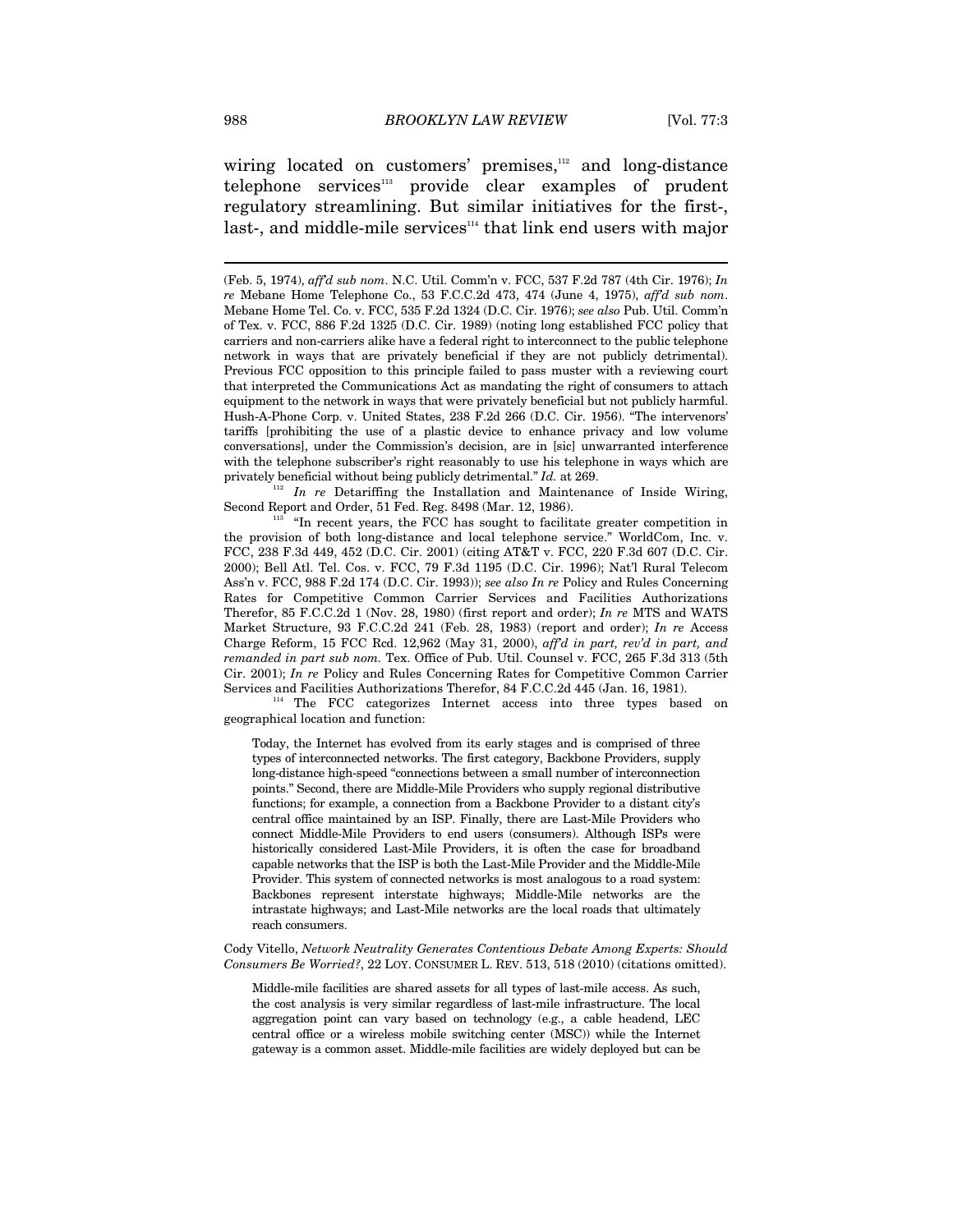broadband long-haul networks exemplify premature abandonment of regulatory safeguards in light of the onset of little competition, particularly in rural areas.<sup>115</sup>

expensive in rural areas because of the difficulties of achieving local scale, thereby increasing the investment gap. On a per-unit basis, middle-mile costs are high in rural areas due to long distances and low aggregate demand when compared to middle-mile cost economics in urban areas. While there may be a significant affordability problem with regard to middle-mile access, it is not clear that there is a middle-mile fiber deployment gap.

and notice of proposed rulemaking). The FCC's conclusions about broadband competitiveness has generated substantial opposition:

The course the Commission has followed over the past eight years has turned out to be spectacularly wrong in all of those aspects. There is little to no competition for broadband services in the residential and "middle mile" markets. As a result, U.S. consumers pay higher rates for services with slower speeds than do consumers in other industrialized nations. Our record of online innovation has slowed to a crawl. The U.S.'s standing in the world ranking of broadband adoption falls continually. (One can look at various rankings and dispute any given position, but the trend in all of them is clear. America is clearly falling behind.)

Public Knowledge, Media Access Project, The New America Foundation & U.S. PIRG, *Comments In re A National Broadband Plan for our Future*, *in* Practising Law Inst., Patents, Copyrights, Trademarks, and Literary Property Course Handbook Series 993 PLI/Pat 149, 176-77 (2010).

The reason the U.S. is falling behind can be traced directly to the decisions the Commission made over the past 10 years to reclassify broadband service, taking it out of the environment of Title II while moving it into the more legally murky area of Title I by classifying broadband as an "information service" instead of as a "telecommunications service." Now is the time to recognize that this deliberate decision to deregulate by redefinition failed to produce the promised land of "intermodal competition" and reverse that decision.

Rural broadband networks are fundamentally similar to broadband networks in other areas in that, in order to have broadband access to the Internet, they must include local access, or last-mile, broadband access to the end user and backhaul, or middle-mile, capabilities to an available Internet peering point. The last-mile network connects residential and business end users to a local ISP. In this configuration, the middle-mile or backhaul component connects the local ISP to an Internet peering point or node. In rural settings, either or both of these components may not support robust broadband connectivity.

Rural Broadband Report, 24 FCC Rcd. 12,791, 12,828 (Oct. 19, 2009) (public notice) (citations omitted); *cf.* Ad Hoc Telecomms. Users Comm. v. FCC, 572 F.3d 903, 908 (D.C. Cir. 2009) (deferring to the FCC's expertise in deeming middle mile markets sufficiently competition). *But see also* Data Requested in Special Access NPRM, 25 FCC Rcd. 15,146 (Oct. 28, 2010) (public notice) (seeking more data about the nature and scope of middle mile competition); *In re* Special Access Rates for Price Cap Local Exchange Carriers, 20 FCC Rcd. 1994, 1995 (Jan. 31, 2005) (order and notice of proposed rulemaking); Parties Asked to Refresh Record in the Special Access Notice of Proposed Rulemaking, 22 FCC Rcd. 13,352 (July 9, 2007); Parties Asked to Comment on Analytical Framework Necessary to Resolve Issues in the Special Access NPRM, 24 FCC Rcd. 13,638, 13,639 (Nov. 5, 2009) (public notice).

*In re* Connect America Fund, 25 FCC Rcd. 6657, 6842 (Apr. 21, 2010) (notice of inquiry

*Id*. at 177.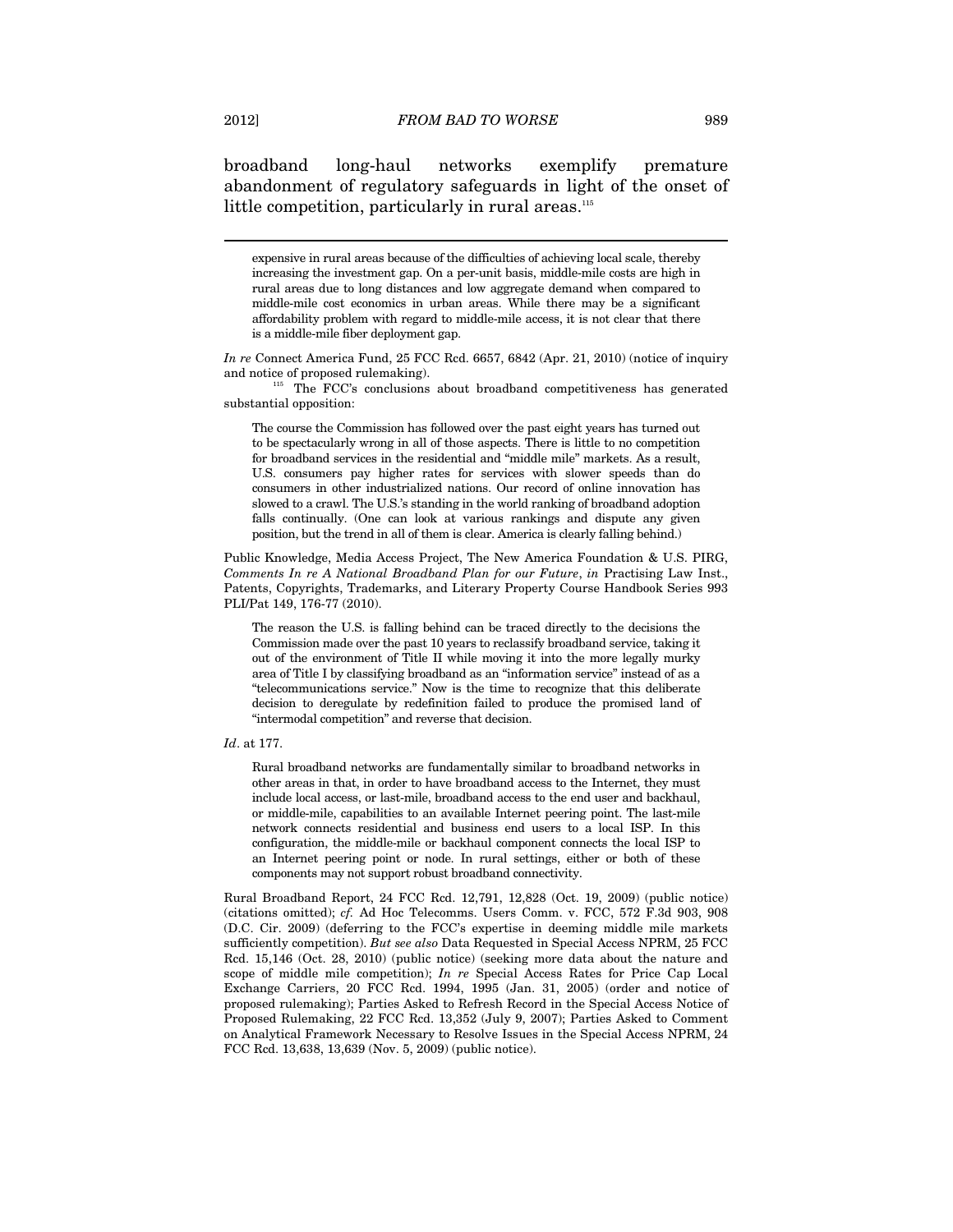In three instances of streamlined regulatory oversight discussed below, the FCC eliminated statutory duties to deal, which, in turn, short-circuited both the prospect for true facilities-based competition and effective judicial review.116 In its zeal to eliminate common-carrier regulations, based on a questionable finding of robust and sustainable competition, the FCC has abandoned requirements that local exchange carriers: (1) provide market entrants interconnection with their switching and routing facilities on congressionally mandated favorable terms and conditions; $117$  (2) separate their basic transmission facilities from services that provide enhancements to these basic transmission links; $118$  and (3) refrain from offering end-user retail services at rates below the wholesale rate offered other carriers.<sup>119</sup>

In all three instances the FCC eliminated regulatory requirements based on the view that they were not needed to ensure that consumers could acquire diverse services at competitive rates. After failing to convince the FCC that such streamlining did not serve the public interest, consumer advocates and recent market entrants were similarly unsuccessful at convincing appellate courts that the Commission erred in its fact finding.120 On two separate occasions the Supreme Court has stated clearly that if the FCC determines that no regulatory safeguards are necessary, then reviewing courts

<sup>&</sup>lt;sup>116</sup> *See infra* Part II.B.3.<br><sup>117</sup> *In re* Review of the Section 251 Unbundling Obligations of Incumbent Local Exchange Carriers, 18 FCC Rcd. 16,978, 16,983 (Aug. 21, 2003), *vacated and remanded in part, aff'd in part*, U.S. Telecomm. Ass'n v. FCC, 359 F.3d 554 (D.C. Cir. 2004); *In re* Unbundled Access to Network Elements, 20 FCC Rcd. 2533, 2534 (Feb. 4, 2005) (order on remand). 118 *In re* Amendment of Section 64.702 of the Commission's Rules and

Regulations (Second Computer Inquiry), 77 F.C.C.2d 384, 385-86 (May 2, 1980) (final decision), *aff'd sub nom.* Computer & Commc'ns Indus. Ass'n. v. FCC, 693 F.2d 198 (D.C. Cir. 1982); *In re* Amendment of Sections 64.702 of the Commission's Rules & Regulations (Third Computer Inquiry), 104 F.C.C.2d 958, 962 (June 16, 1986) (report and order), *vacated sub nom.* California v. FCC, 905 F.2d 1217 (9th Cir. 1990), *on remand*, *In re* Computer III Remand Proceedings: Bell Operating Company Safeguards, 6 FCC Rcd. 174 (Dec. 17, 1990) (notice of proposed rulemaking and order), *rule modification*, 6 FCC Rcd. 7571 (1991), *vacated in part and remanded*, California v. FCC, 39 F.3d 919 (9th Cir. 1994), *on remand*, *In re* Computer III Further Remand Proceedings: Bell Operating Company Provision of Enhanced Services, 10 FCC Rcd. 5692 (Apr. 25, 1995) (order). 119 Wireline Broadband Classification Order, *supra* note 3, at 14,868; Pac. Bell

Tel. Co. v. Linkline Commc'ns, Inc., 555 U.S. 438, 439-40 (2009) (inferring no duty to deal based on FCC determination of sufficient broadband competition). 120 For example, a reviewing court did not question the FCC's conclusion that

a sufficiently competitive market existed for telecommunications services linking end users with ISPs and other service providers. Ad Hoc Telecomm. Users Comm. v. FCC, 572 F.3d 903, 904 (D.C. Cir. 2009).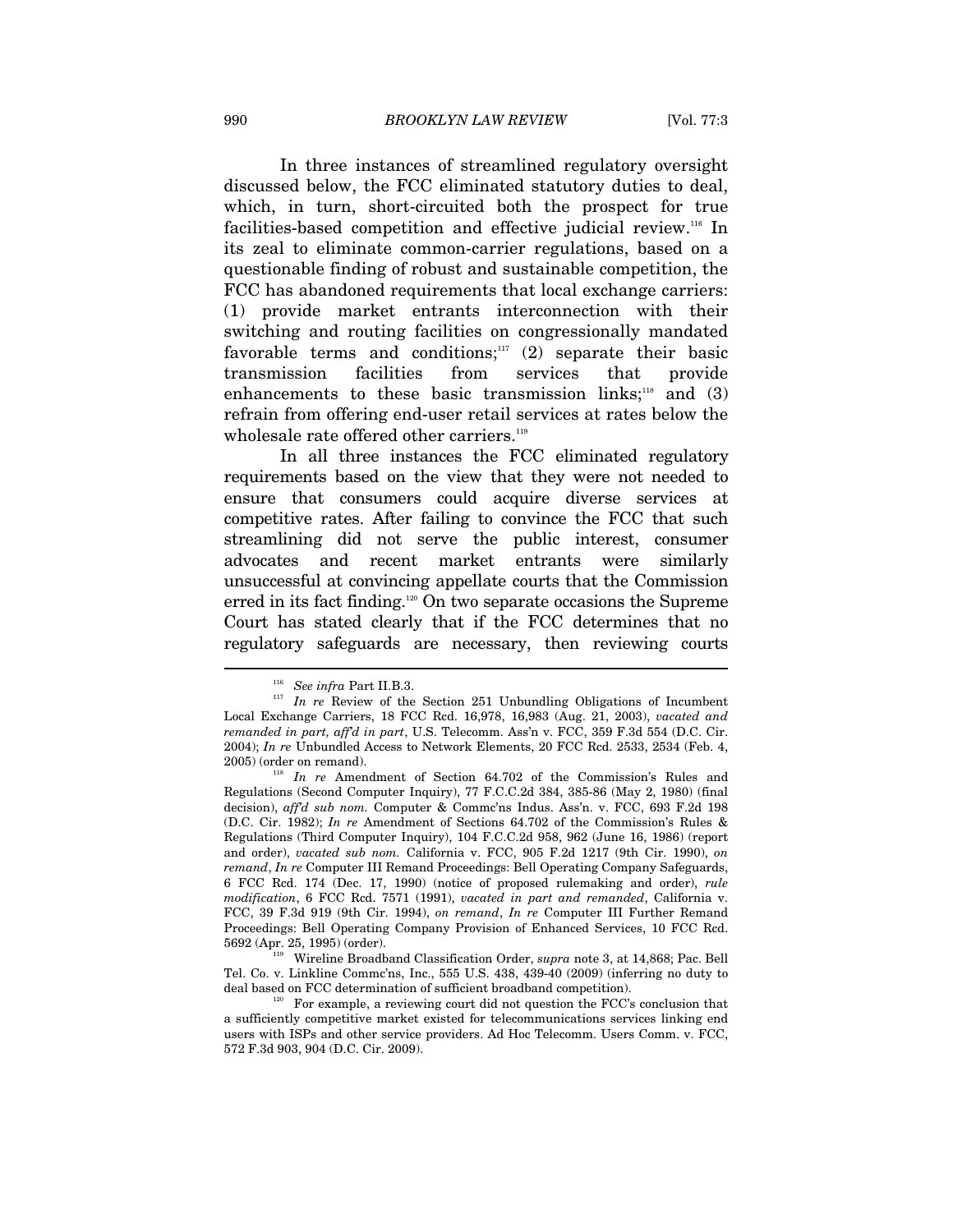should not second guess the Commission and therefore should not apply a more rigorous antitrust standard or duty to deal.<sup>121</sup> Thus, if the FCC overstates the competitiveness and regulatory capability of telecommunications-service markets, recent case precedent states that appellate courts will not correct the Commission's mistakes but instead summarily validate the Commission's determination that such carriers have no duty to deal with other carriers.

### 1. Abandonment of Local Loop Unbundling

The Telecommunications Act of  $1996^{\scriptscriptstyle{122}}$  sought to stimulate local exchange service competition by creating a combination of specific common-carrier responsibilities on telecommunications carriers<sup>123</sup> with additional requirements on the Bell Telephone companies that were spun off from AT&T in  $1984$ <sup>124</sup> In exchange for satisfying a fourteen-point competitive checklist,125 the spun-off Bell Telephone companies could seek FCC authorization to provide long-distance telephone services, a line of business prohibited since AT&T's divestiture.126 Included in that list was a requirement that they provide network access on an *à la carte* or combined basis at rates well below what the incumbent carriers would seek to charge even at wholesale.127 Congress hoped that the Bell companies' entry

provide, to any requesting telecommunications carrier for the provision of a telecommunications service, nondiscriminatory access to network elements on an unbundled basis at any technically feasible point on rates, terms, and conditions that are just, reasonable, and nondiscriminatory in accordance with the terms and conditions of the agreement and the requirements of this section and section 252 of this title. An incumbent local exchange carrier shall provide such unbundled network elements in a manner that allows requesting carriers to combine such elements in order to provide such telecommunications service.

 $124$  47 U.S.C. § 271 (duties that the Bell telephone companies must satisfy to qualify for the opportunity to pursue prohibited lines of business such as most long distance telephone services).<br><sup>125</sup> See Telecommunications Act of 1996 Section 271 Long Distance Application

*Summary of 14 Point Competitive Checklist*, FCC, http://transition.fcc.gov/Bureaus/

Common\_Carrier/News\_Releases/1999/nrc9101b.html (last visited Jan. 24, 2012).<br>
<sup>126</sup> Bellsouth Corp. v. FCC, 162 F.3d 678, 680-81 (D.C. Cir. 1998).<br>
<sup>127</sup> The Supreme Court did not dispute the right of Congress to require FCC to create new rate-setting methods with an eye toward expediting market entry in the local exchange marketplace:

<sup>&</sup>lt;sup>121</sup> Verizon Commc'ns Inc. v. Law Offices of Curtis V. Trinko, LLP, 540 U.S.

<sup>398, 410 (2004);</sup> *Linkline*, 555 U.S. at 450.<br><sup>122</sup> Telecommunications Act of 1996, Pub. L. No. 104-104, 110 Stat. 56 (Feb. 8, 1996).<br><sup>123</sup> 47 U.S.C. § 251 (2006) (duties applicable to all telecommunications carriers). 47 U.S.C.  $\S 252(c)(3)$  requires all telecommunications to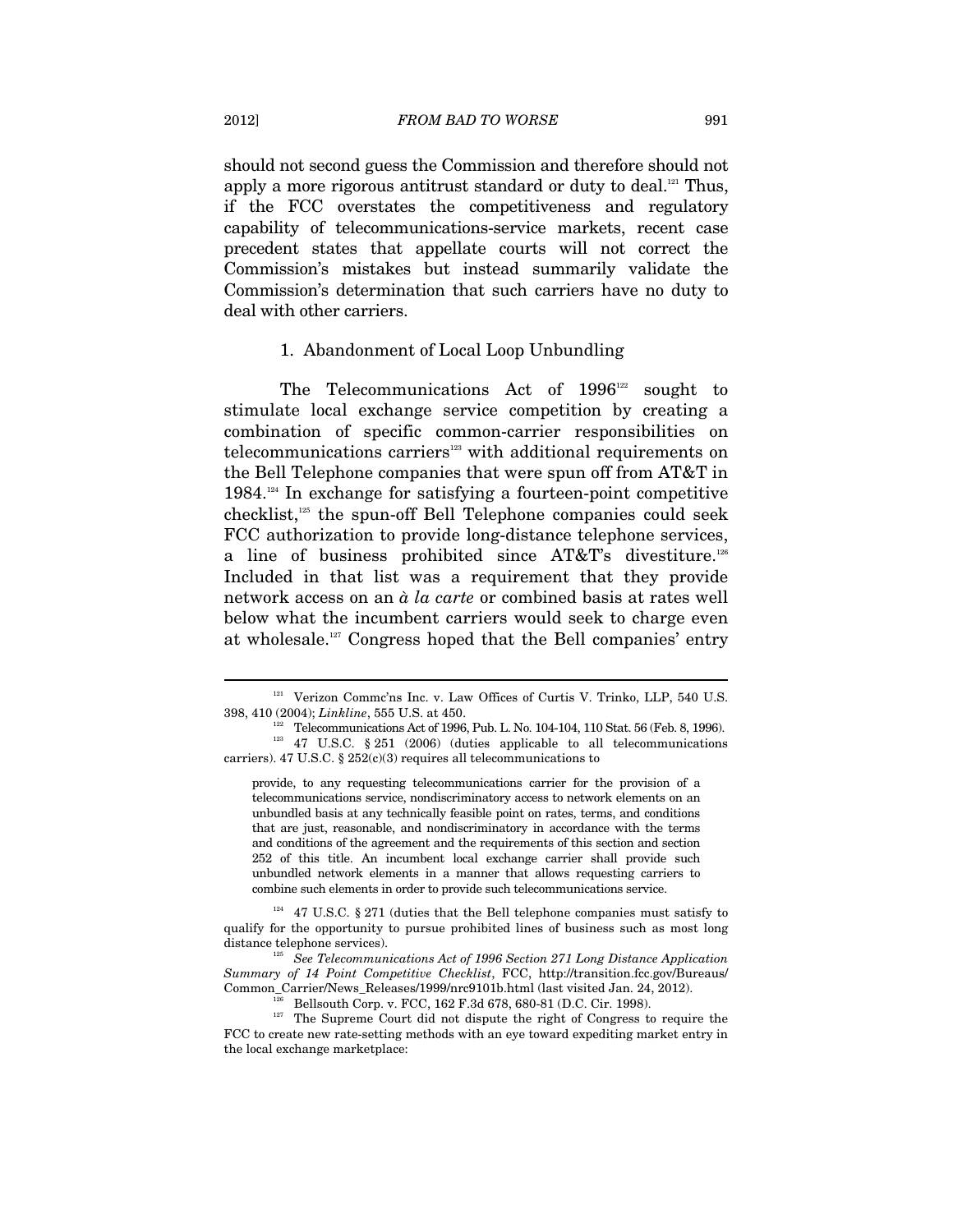into long-distance services would further stimulate competition in that market. Congress also believed that the interconnection requirements imposed on these carriers would jump-start local service competition.<sup>128</sup> But over time, the Bell companies faced a robustly competitive long-distance telephone service market with low margins and less-than-desired upside business opportunities.129 The mandated promotional pricing of local exchange facilities stimulated market entry by new competitive local exchange carriers (CLECs), but sustainable, long-term competition by facilities-based carriers did not result.130

Verizon Commc'ns Inc. v. FCC, 535 U.S. 467, 489 (2002).<br><sup>128</sup> The Telecommunications Act of 1996 required incumbent local exchange carriers to cooperate with market entrants.

Until the 1990's, local phone service was thought to be a natural monopoly. States typically granted an exclusive franchise in each local service area to a local exchange carrier (LEC), which owned, among other things, the local loops (wires connecting telephones to switches), the switches (equipment directing calls to their destinations), and the transport trunks (wires carrying calls between switches) that constitute a local exchange network. Technological advances, however, have made competition among multiple providers of local service seem possible, and Congress recently ended the longstanding regime of state-sanctioned monopolies. The Telecommunications Act of 1996 (1996 Act or Act), Pub. L. 104-104, 110 Stat. 56, fundamentally restructures local telephone markets. States may no longer enforce laws that impede competition, and incumbent LECs are subject to a host of duties intended to facilitate market entry.

AT&T Corp. v. Iowa Pub. Util. Bd., 525 U.S. 366, 371 (1999).<br>The long distance toll service marketplace has become robustly competitive with low profit margins.

Until the 1970s, AT&T had a virtual monopoly on long distance service in the United States. In the 1970s, competitors such as MCI and Sprint began also to offer long distance service. With the gradual emergence of competition, basic rates dropped, calling surged, and AT&T's dominance declined. More than 1,900 toll companies now offer long distance service of which more than 1,400 are wireline carriers. These carriers remain subject to the Commission's jurisdiction. The Commission, however, has chosen to rely on competition, rather than regulation, as much as possible. Thus, the Commission forbears from regulating most aspects of long distance service.

FED. COMMC'NS COMM., INDUSTRY ANALYSIS & TECH. DIV. WIRELINE COMPETITION BUREAU, TRENDS IN TELEPHONE SERVICE, 2010 WL 3806371 (2010) (tracking declining revenues and increased competition for inter-LATA toll service). 130 Legislative and FCC attempts to promote local exchange competition failed:

It was both the intent of Congress and the target of intense and sustained FCC efforts to open up the incumbent local exchange carriers' (ILECs) local access lines

The Act thus appears to be an explicit disavowal of the familiar public-utility model of rate regulation (whether in its fair-value or cost-of-service incarnations) presumably still being applied by many States for retail sales, *see In re* Implementation of Local Competition in Telecommunications Act of 1996, 11 F.C.C.R. 15,499, 15,857, ¶ 704 (1996) (First Report and Order), in favor of novel ratesetting designed to give aspiring competitors every possible incentive to enter local retail telephone markets, short of confiscating the incumbents' property.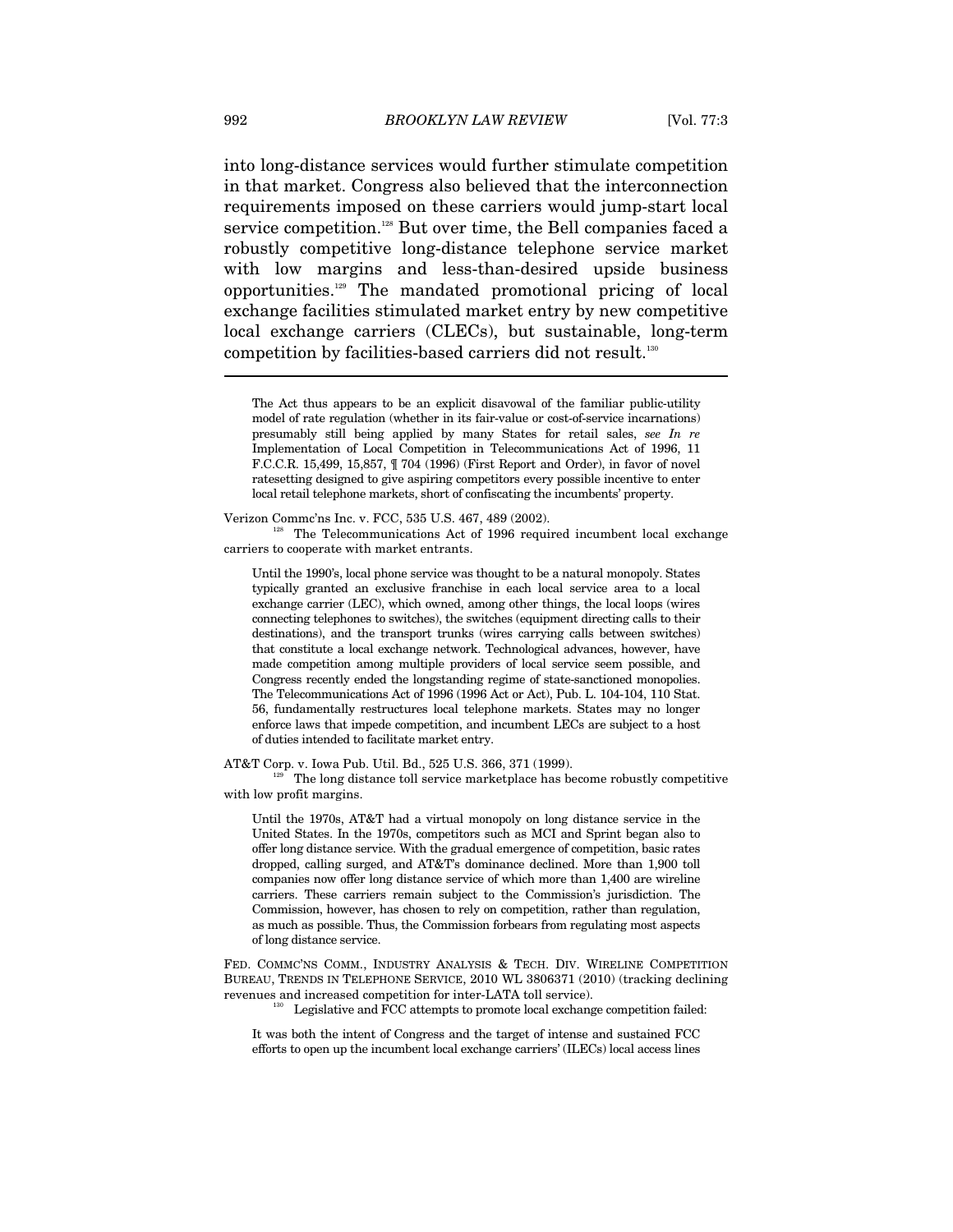Frustrated by the combination of low long-distance margins and the ongoing duty to bolster the market share of newcomers, incumbent carriers sought judicial relief. Initially, even the Supreme Court favored the FCC's interpretation of the '96 Act's requirements. The Court determined that the FCC could lawfully require promotional pricing that used a costing model which justified access prices well below existing wholesale rates<sup>131</sup> instead of actual, current, and alreadyincurred costs. Similarly, the Court held that such mandatorily low interconnection rates did not constitute an unconstitutional taking of incumbent-carrier property because the carriers never proved that any undertaking resulted in a financial loss, only less-than-desired financial gains.132 However, the Court and other lower appellate tribunals later agreed that the FCC's interconnection pricing mandate lacked sufficient calibration to ensure that the promotional pricing only occurred where absolutely necessary to jump-start competition.<sup>133</sup> As time

Gerald R. Faulhaber, Will Access Regulation Work?, 61 FED. COMM. L.J. 37, 40-41 (2008).<br>Verizon Comme'ns Inc., 535 U.S. at 468-69.<br>In Verizon Communications, Inc. v. FCC, the Supreme Court rejected

ILECs' arguments that using a theoretical, most-efficient-cost model, instead of actual historical costs, constituted a taking that violated the Fifth Amendment. *Id.* The Court noted that no party had disputed any specific rate established by the FCC's forwardlooking, long-run incremental cost-pricing methodology, and concluded that "[r]egulatory bodies required to set [just and reasonable] rates . . . have ample discretion to choose methodology." *Id.* at 499. Additionally the Court stated that the Telecommunications Act of 1996 did not specifically require historical costs, particularly in light of its explicit prohibition on the use of conventional "'rate-of-return or other rate-based proceeding' . . . which has been identified with historical cost ever since *Hope Natural Gas* was decided." *Id.* at 499-500; *see also* AT&T Corp. v. Iowa Utils. Bd., 525 U.S. 366 (1999) (largely upholding the FCC's implementation of the Congressional mandate contained in Section 251 of the Telecommunications Act of 1996 as a reasonable exercise of its rulemaking authority, including its requirement that ILECs unbundle network elements and offer CLECs the opportunity to pick and choose from an à la carte menu or platform of elements). 133 *See, e.g.*, United States Telecom Association v. FCC, 290 F.3d 415 (D.C.

Cir. 2002) (rejecting the FCC's local exchange network unbundling requirements as insufficiently calibrated); U.S. Telecom Ass'n v. FCC, 359 F.3d 554, 578-85 (D.C. Cir. 2004) (again reversing the FCC for failing to create local requirements based on the specific level of local competition).

to competitive local exchange carriers (CLECs) who could then compete against the ILECs for "last mile" services without having to build their own access lines. Seldom have the forces of public policy in telecommunications been as powerfully aligned as they were on the issue of local-loop unbundling. And yet, the effort was a failure-the evidence for which is the demise of the CLECs. The reasons for this failure are clear: (i) the interface between the regulated monopoly owning the localaccess line and the CLECs who wished to use it was highly complex; and (ii) the ILECs not only owned the local loops, they also competed in the retail market for access services with the very CLECs who had to use their facilities. The result was that ILECs had every incentive to make life miserable for the CLECs in any way they could, and the complexity of the interface gave them plenty of opportunity.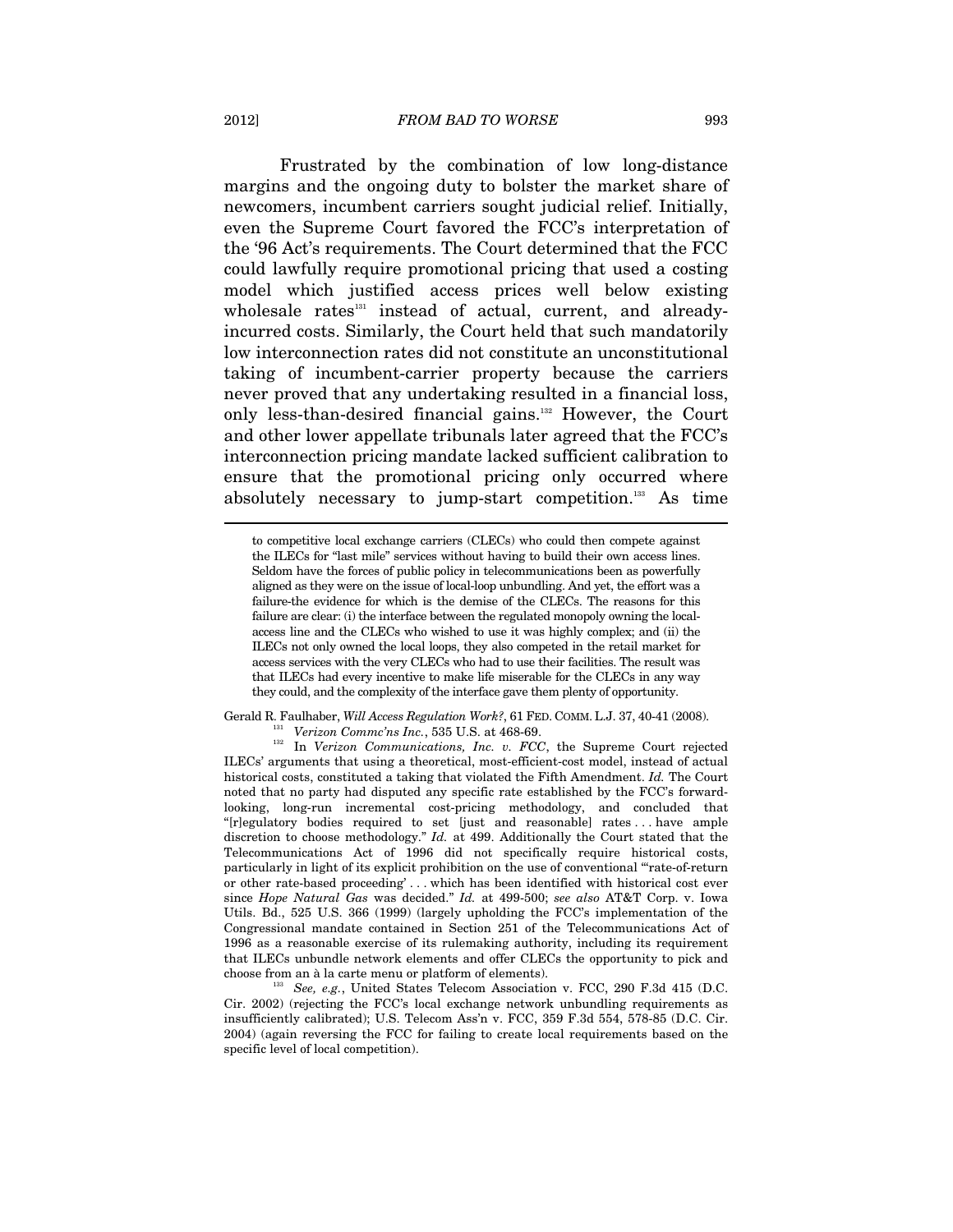passed, and as many market entrants did not fully migrate from reselling incumbent carrier services to operating their own networks, reviewing courts became less deferential to the FCC's precompetitive initiatives. Several appellate courts eventually rejected the FCC's national pricing mandates based on the conclusions that Congress only required incumbent carriers to offer such rates in localities where the absence of such a financial catalyst would impair the onset and sustainability of competition.<sup>134</sup>

Reviewing courts grew weary with the ongoing role of the FCC, not only in the matter of whether and how a carrier must interconnect with a competitor but also the terms, conditions, and rates of such interconnection. The courts were persuaded that the FCC's pricing methodology might bolster artificial competition, sustainable only because the FCC was all but guaranteeing a margin between the low rates incumbent carriers had to charge and the higher retail rates CLECs could charge customers.135 The courts also became persuaded that the FCC's pricing methodology removed incentives for CLECs to

*U.S. Telecom Ass'n*, 359 F.3d at 576 (ordering elimination of all unbundling requirements for access to long distance and CMRS carriers). 135 Reviewing courts determined that the Telecommunications Act of 1996

sought to promote competition by allowing market entrants the temporary option of profitably reselling incumbent carrier services.

We also made clear that the Commission's broad and analytically insubstantial concept of impairment failed to pursue the "balance" between the advantages of unbundling (in terms of fostering competition by different firms, even if they use the very same facilities) and its costs (in terms both of "spreading the disincentive to invest in innovation and creating complex issues of managing shared facilities")

*Id.* at 563 (identifying flaws in the FCC's unbundling requirements and why the court previously required more nuanced and granular precompetition requirements); *see also* Jerry A. Hausman & J. Gregory Sidak, *A Consumer-Welfare Approach to the Mandatory Unbundling of Telecommunications Networks*, 109 YALE L.J. 417 (1999); Thomas M. Jorde, J. Gregory Sidak, & David J. Teece, *Innovation, Investment, and Unbundling*, 17 YALE J. ON REG. 1 (2000); Daniel F. Spulber & Christopher S. Yoo, *Access to Networks: Economic and Constitutional Connections*, 88 CORNELL L. REV. 885 (2003); Richard A. Epstein, *Takings, Commons, and Associations: Why the Telecommunications Act of 1996 Misfired*, 22 YALE J. ON REG. 315, 315 (2005).

<sup>&</sup>lt;sup>134</sup> Appellate courts required the FCC to limit precompetitive initiatives to that perceived as minimally necessary to achieve success:

<sup>[</sup>T]he purpose of the [1996 Telecommunications] Act is not to provide the widest possible unbundling, or to guarantee competitors access to ILEC network elements at the lowest price that government may lawfully mandate. Rather, its purpose is to stimulate competition-preferably genuine, facilities-based competition. Where competitors have access to necessary inputs at rates that allow competition not only to survive but to flourish, it is hard to see any need for the Commission to impose the costs of mandatory unbundling.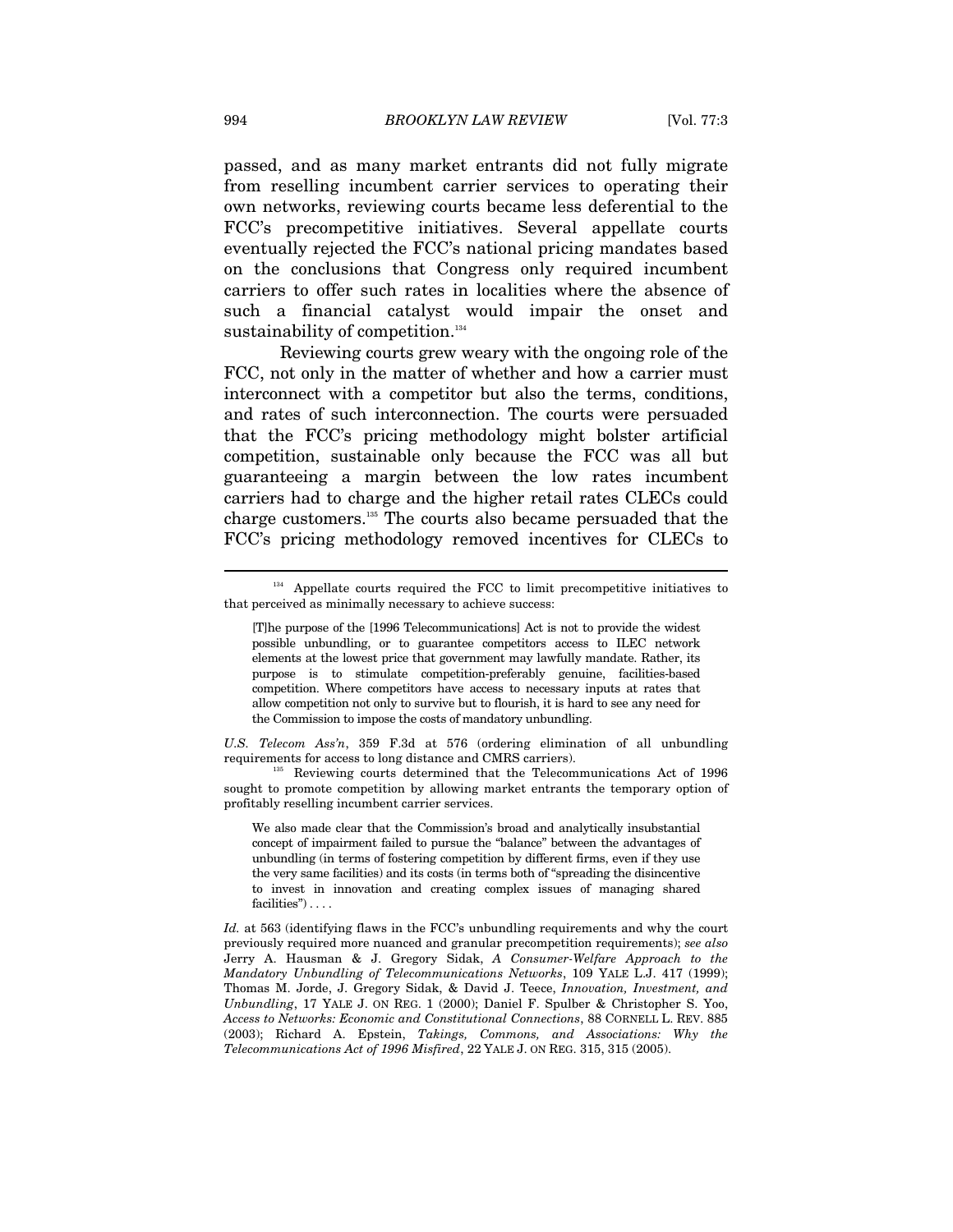migrate from the resale of incumbent carrier facilities to making their own investments in new infrastructure.136 In response, the FCC exempted new technologies from any unbundling requirement and established dates for the elimination of interconnection and preferential access pricing for CLECs.<sup>137</sup>

### 2. Elimination of Structural Safeguards

The FCC also eliminated structural separation rules. These rules required incumbent carriers with market power to create one or more separate subsidiaries to pursue markets that add value to and enhance basic leased lines.138 These requirements, articulated in the FCC's *First* and *Second Computer Inquires*, 139 sought to establish a bright line between basic telecommunications services and the array of enhancements that evolved into what are now called information services. The Commission sought to create a level, competitive playing field between ventures unaffiliated with a carrier providing basic network access and an informationservice affiliate of the basic network-providing carrier.<sup>140</sup>  $\overline{a}$ 

*U.S. Telecom Ass'n*, 359 F.3d at 585.<br><sup>137</sup> *In re* Unbundled Access to Network Elements, 20 FCC Rcd. 2533, 2535-36 (Feb. 4, 2005) (order on remand). *Cf. In re* Petition of Qwest Corporation for Forbearance Pursuant to 47 U.S.C. § 160(c) in the Phoenix, Arizona Metropolitan Statistical Area, 25 FCC Rcd. 8622 (June 22, 2010) (memorandum opinion and order) (finding insufficient competition to justify further regulatory streamlining). 138 Wireline Broadband Classification Order, *supra* note 3, at 14,855; *see also* 

Amendment of Sections 64.702 of the Commission's Rules & Regulations (Third Computer Inquiry), 104 F.C.C. 2d 958 (1986) (report and order), *vacated sub nom*. California v. FCC, 905 F.2d 1217 (9th Cir. 1990), *on remand*, Computer III Remand Proceedings: Bell Operating Co. Safeguards, 6 FCC Rcd. 174 (1990) (notice of proposed rulemaking and order), rule modification, 6 F.C.C.R. 7571 (1991), v*acated in part and remanded*, California v. FCC, 39 F.3d 919 (9th Cir. 1994), *on remand*, Computer III Further Remand Proceedings: Bell Operating Co. Provision of Enhanced Servs., Order,

<sup>139</sup> In re Amendment of Section 64.702 of the Commission's Rules and Regulations (Second Computer Inquiry), 77 F.C.C. 2d 384 (May 2, 1980) (final decision), *aff'd sub nom.* Computer & Commc'ns Indus. Ass'n. v. FCC, 693 F.2d 198

(D.C. Cir. 1982). 140 For background on the FCC's Computer Inquiries, see Robert Cannon, *The Legacy of the Federal Communications Commission's Computer Inquiries*, 55 FED.

<sup>&</sup>lt;sup>136</sup> Reviewing courts determined that the FCC correctly refused to mandate sharing of competitively used facilities:

We therefore uphold the Commission's rules concerning hybrid loops, FTTH, and line sharing on the grounds that the decision not to unbundle these elements was reasonable, even in the face of some CLEC impairment, in light of evidence that unbundling would skew investment incentives in undesirable ways and that intermodal competition from cable ensures the persistence of substantial competition in broadband.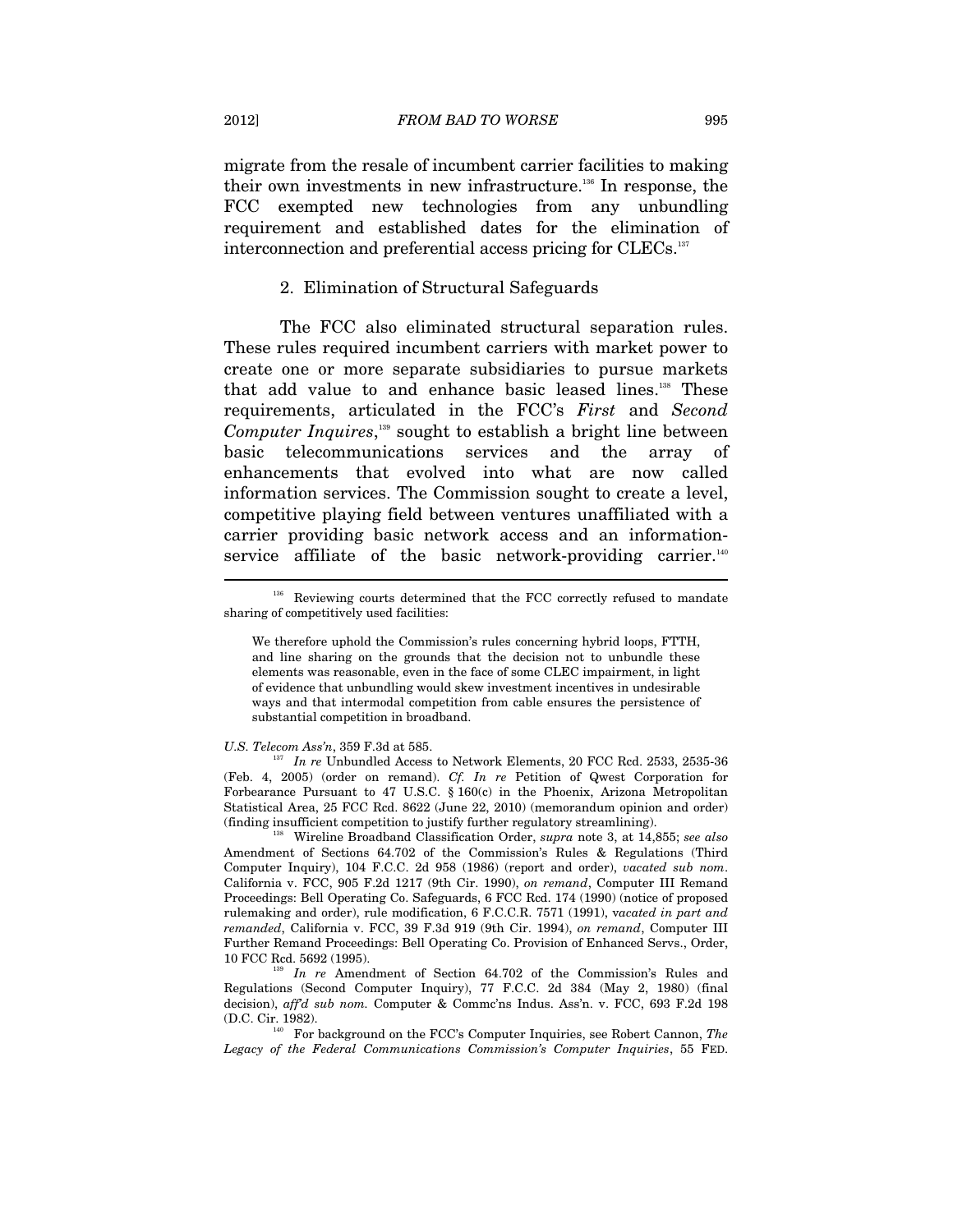Structural separation prevented facilities-based incumbent carriers from offering preferential interconnection terms and conditions to corporate affiliates.<sup>141</sup>

Carriers subject to the separate-subsidiary requirement and other safeguards that mandated functional separation between basic and enhanced services bristled at these requirements. They believed that the requirements were both unnecessary and costly.<sup>142</sup> Over time, these carriers succeeded in persuading the FCC to abandon these safeguards despite never proving how such requirements resulted in lost efficiency and synergy.143 Bear in mind that the complaining carriers

<sup>142</sup> Incumbent carriers framed the separate subsidiary requirement as unnecessary and inefficient.

Parties supporting the removal of the structural separation requirements for the provision of enhanced services by AT & T and BOCs argue that, in the current telecommunications environment, the costs of those requirements outweigh their benefits. On the cost side of the equation, they contend that structural separation has imposed substantially greater burdens on the affected carriers, and ultimately on the public, than anticipated when we established those requirements in Computer II. In particular, a large number of parties assert that structural separation has deprived the public of innovative services that could be provided efficiently through AT & T's and the BOCs' extensive communications networks and thus made available to a large number of potential customers.

Amendment of Sections 64.702 of the Commission's Rules and Regulations (Third Computer Inquiry); and Policy and Rules Concerning Rates for Competitive Common Carrier Services and Facilities Authorizations Thereof, 104 F.C.C.2d 958, 978-88 (1986); *on reconsideration*, 2 F.C.C.R. 3035 (1987); 2 F.C.C.R. 3072 (1987); Memorandum Opinion and Order on Further Reconsideration, *In re* Amendment of Sections 64.702 of the Commission's Rules and Regulations (Third Computer Inquiry), 3 F.C.C.R. 1135 (1988); Memorandum Opinion and Order on Reconsideration, *In re* Amendment of Sections 64.702 of the Commission's Rules and Regulations (Third Computer Inquiry), 3 F.C.C.R. 1150 (1988*)*, *rev'd and remanded sub nom.* California v. FCC, 905 F.2d 1217 (9th Cir. 1990), *on remand*, *In re* Computer III Remand Proceedings: Bell Operating Company Safeguards and Tier 1 Local Exchange Company Safeguards, CC Docket 90–623, 6 F.C.C.R. 7571 (1991), *partially aff'd and partially rev'd sub nom.* California v. FCC, 4 F.3d 1505 (9th Cir. 1993), 39 F.3d 919 (9th Cir. 1994). 143 The FCC abandoned structural separation requirements based on carrier

assertions of lost operational synergy and efficiency:

The following factors guide us toward replacing the Computer Inquiry obligations for wireline broadband Internet access service providers with a less regulatory framework: the increasing integration of innovative broadband technology into the existing wireline platform; the growth and development of entirely new broadband platforms; the flexibility to respond more rapidly and effectively to new consumer demands; and our expectation of the availability of alternative competitive

COMM. L.J. 167 (2003); Rob Frieden, *Adjusting the Horizontal and Vertical in Telecommunications Regulation: A Comparison of the Traditional and a New Layered* 

<sup>&</sup>lt;sup>41</sup> See Robert M. Frieden, *The Computer Inquiries: Mapping the Communications/Information Processing Terrain*, 33 FED. COMM. L.J. 55, 70-71 (1981); Robert M. Frieden, *The Third Computer Inquiry: A Deregulatory Dilemma*, 38 FED. COMM. L.J. 383, 389 (1987).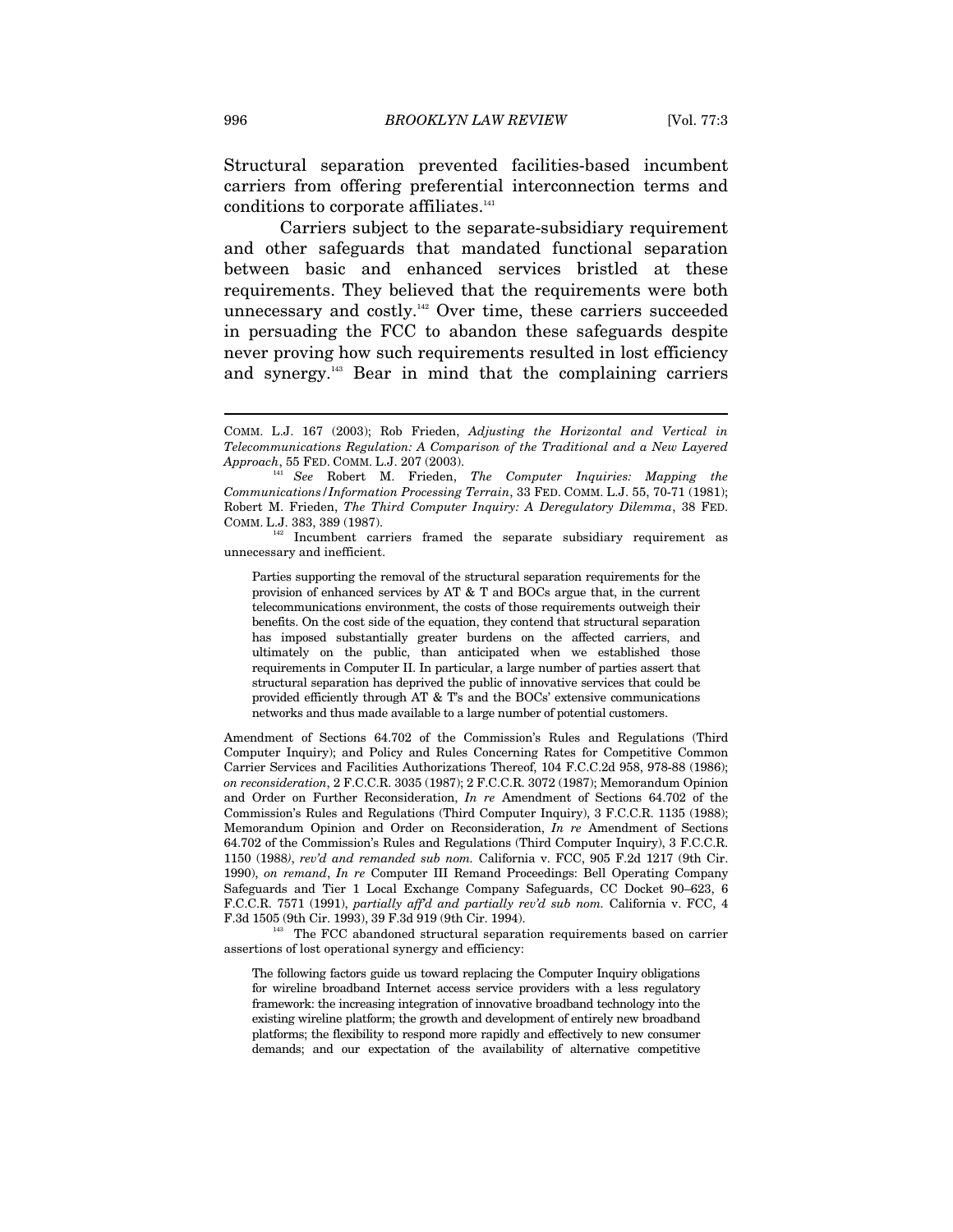willingly created separate subsidiaries to provide "yellow page" directory advertising and wireless services,<sup>144</sup> perhaps because such separateness accrued tax benefits and some degree of insulation from having to compensate the parent carrier for access to existing billing and database-management systems.

Even as the FCC eliminated local loop unbundling (LLU) and structural safeguards, national regulatory authorities (NRAs) in other nations have embraced them.145 Carriers facing such obligations have not experienced financial distress and the competitive environment has shown measureable

Wireline Broadband Classification Order, *supra* note 3, at 14,895.

*Id.* at 14,887-88.<br><sup>144</sup> For example AT&T divides itself into four subsidiaries, two of which provide wireless and directory publishing service:

AT&T has four main operating segments: wireless, wireline, advertising solutions, and other. The wireless segment consists of AT&T's subsidiary, AT&T Mobility, which provides wireless services to both business and consumer customers. This segment represents approximately 43 percent of 2009 total segment operating revenues. . . . The advertising solutions segment includes AT&T's directory operations, which publish Yellow and White Pages directories and sell directory advertising and Internet-based advertising and search.

*In re* Applications of AT&T Inc. and Cellco Partnership D/B/A Verizon Wireless for Consent to Assign or Transfer Control of Licenses and Authorizations and Modify a Spectrum Leasing Arrangement, WT Docket No. 09-104, Memorandum Opinion and Order, 25 FCC Rcd. 8704, 8706 (2010).<br><sup>145</sup> "[E]xperience both in the United Kingdom and elsewhere has indicated

that, where access to the incumbents' networks has been allowed, it has provided a sound platform for the successful deployment of new services. Many of these new services-VoIP is an example-provide a significant source of competition." Michael H Ryan, *Promoting Network-Based Competition in UK Fixed-Line Markets: A Failed Policy*, 5 CONVERGENCE 63, 72 (2009); Bob Bell, *Broadband Deregulation—Similar Legislation, Different Results: A Comparative Look at the United States and the European Union*, 10 TUL. J. TECH. & INTELL. PROP. 77, 94-98 (2007); ORGANIZATION FOR ECONOMIC CO-OPERATION AND DEVELOPMENT, DEVELOPMENTS IN LOCAL LOOP UNBUNDLING 5 (2003), *available at* http://www.oecd.org/dataoecd/25/24/6869228.pdf.

broadband transmission to the currently required wireline broadband common carrier offerings. We believe our actions today will enhance each of these factors.

Deployment to consumers of these technologies then, at best, is delayed and, in many cases, may be avoided altogether. Broadband Internet access services are also not developing in ways that neatly fall within existing regulatory classifications or the current *Computer Inquiry* requirements (i.e., they cannot be easily separated into discrete information service and telecommunications service components). As a result, unlike cable modem providers or other broadband Internet access service competitors, wireline carriers must make either of two less-than-optimal choices when they seek to deploy advanced network equipment: either they must decide not to use all the equipment's capabilities, thereby reducing their operational efficiency; or they must defer deployment while the manufacturer re-engineers it to facilitate compliance with the *Computer Inquiry* rules, thereby creating unnecessary costs and service delays.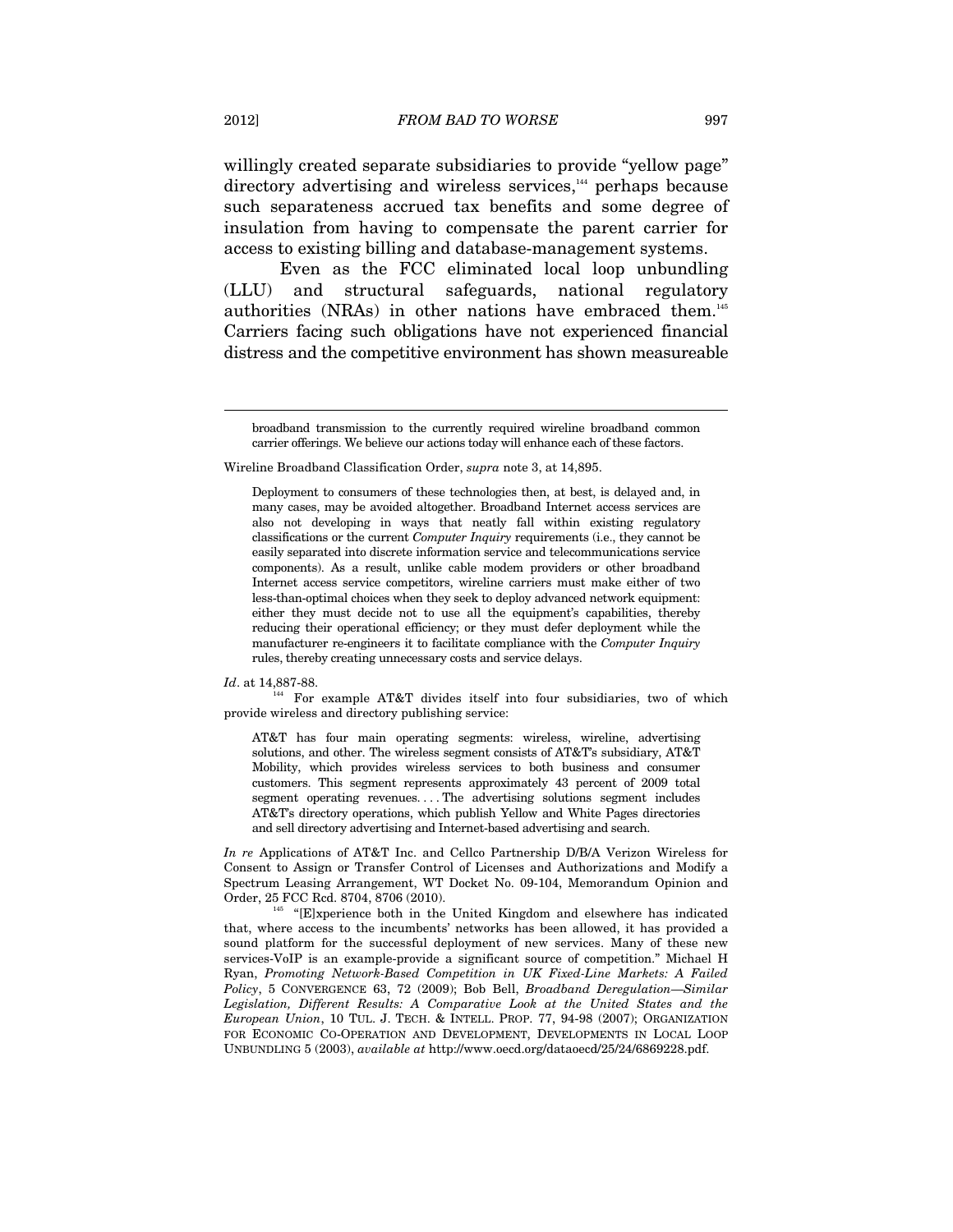improvement.<sup>146</sup> For example, Britain's dominant carrier, British Telecom, split itself into two firms in 2006, one providing firstand last-kilometer access to telecommunications infrastructure $147$ and the other offering competitive services. The United Kingdom marketplace has become robustly competitive without harming incumbent British Telecom's financial viability and stock attractiveness.148 The nations of the European Union continue to embrace structural separation and LLU. Other nations with LLU requirements include Japan, Korea, New Zealand, Switzerland, South Africa, Australia, and Hong Kong.149  $\overline{a}$ 

Korea has acquired world-class broadband internet services through a successful combination of industrial and competition policy. From the start, the Ministry of Information and Communication aggressively pursued industrial policy in the sector, but without stifling competition. It fostered competition in the market by lowering entry barriers and intervening to prevent KT from gaining too much of a competitive edge. It also adopted a local loop unbundling strategy to address concerns about unfair competition. The success of the government's broadband internet strategy is apparent in the penetration ratio .... What can we learn from this Korean example? At an early stage of development, the government recognized the need for fundamental infrastructure. As an industrial policy measure, it required market entrants to install their own facilities while helping to create the market conditions that would make this affordable. Later, after sufficient facilities had been set up throughout Korea, the government changed tack and began to enforce an "essential facilities" doctrine that rested on local loop unbundling. This enabled new entrants to secure a foothold in an established market on a competitive basis. This demonstrates that under certain circumstances industrial policy can function alongside competition policy to achieve an ultimate economic policy goal, without producing undesirable side effects from a competition policy perspective.

Youngjin Jung & Seung Wha Chang, *Korea's Competition Law and Policies in Perspective*, 26 NW. J. INT'L L. & BUS. 687, 719-20 (2006); *see also* CHRISTINE ZHEN-WEI QIANG, BROADBAND INFRASTRUCTURE INVESTMENT IN STIMULUS PACKAGES: RELEVANCE FOR DEVELOPING COUNTRIES (2009), *available at* http://siteresources.worldbank.org/ EXTINFORMATIONANDCOMMUNICATIONANDTECHNOLOGIES/Resources/28282 2-1208273252769/Broadband\_Investment\_in\_Stimulus\_Packages.pdf; *What Is Local Loop Unbundling?*, OFCOM, http://www.ofcom.org.uk/static/archive/oftel/publications/broadband/dsl\_ facts/LLUbackground.htm (last visited Apr. 1, 2012); EWAN SUTHERLAND, LINK CENTRE, UNIVERSITY OF THE WITWATERSRAND, UNBUNDLING LOCAL LOOPS: GLOBAL EXPERIENCES (2007), *available at* http://link.wits.ac.za/papers/LINK.pdf; Paul W.J. de Bijl & Martin Peitz, *Local Loop Unbundling in Europe: Experience, Prospects and Policy Challenges*, COMM. & STRATEGIES, 1st Qtr. 2005, at 33, 35-50, *available at* http://www.idate.fr/fic/revue\_telech/

414/CS57\_BIJL\_PEITZ.pdf. 147 *See* OPENREACH, KEEPING THE UK CONNECTED 4-6 (2008), *available at*

<sup>148</sup> Liz Tay, *BT: Functional Separation Was a Success*, IT NEWS (Nov. 4, 2009, 12:17 AM), http://www.itnews.com.au/News/159659,bt-functional-separation-was-a-success.aspx; *see also* OFCOM, COMMUNICATIONS MARKET REPORT 15-16 (Aug. 19, 2010), *available at*  http://stakeholders.ofcom.org.uk/binaries/research/cmr/753567/CMR\_2010\_FINAL.pdf. 149 *See Network Unbundling*, INFODEV, ICT REGULATION TOOLKIT 4.5.5 (Dec. 28,

2011), http://www.ictregulationtoolkit.org/en/Section.3426.html; Robert W. Crandall,

<sup>&</sup>lt;sup>146</sup> Many national regulatory authorities endorse local loop unbundling as a vehicle for stimulating competition and expediting development of next generation broadband networks: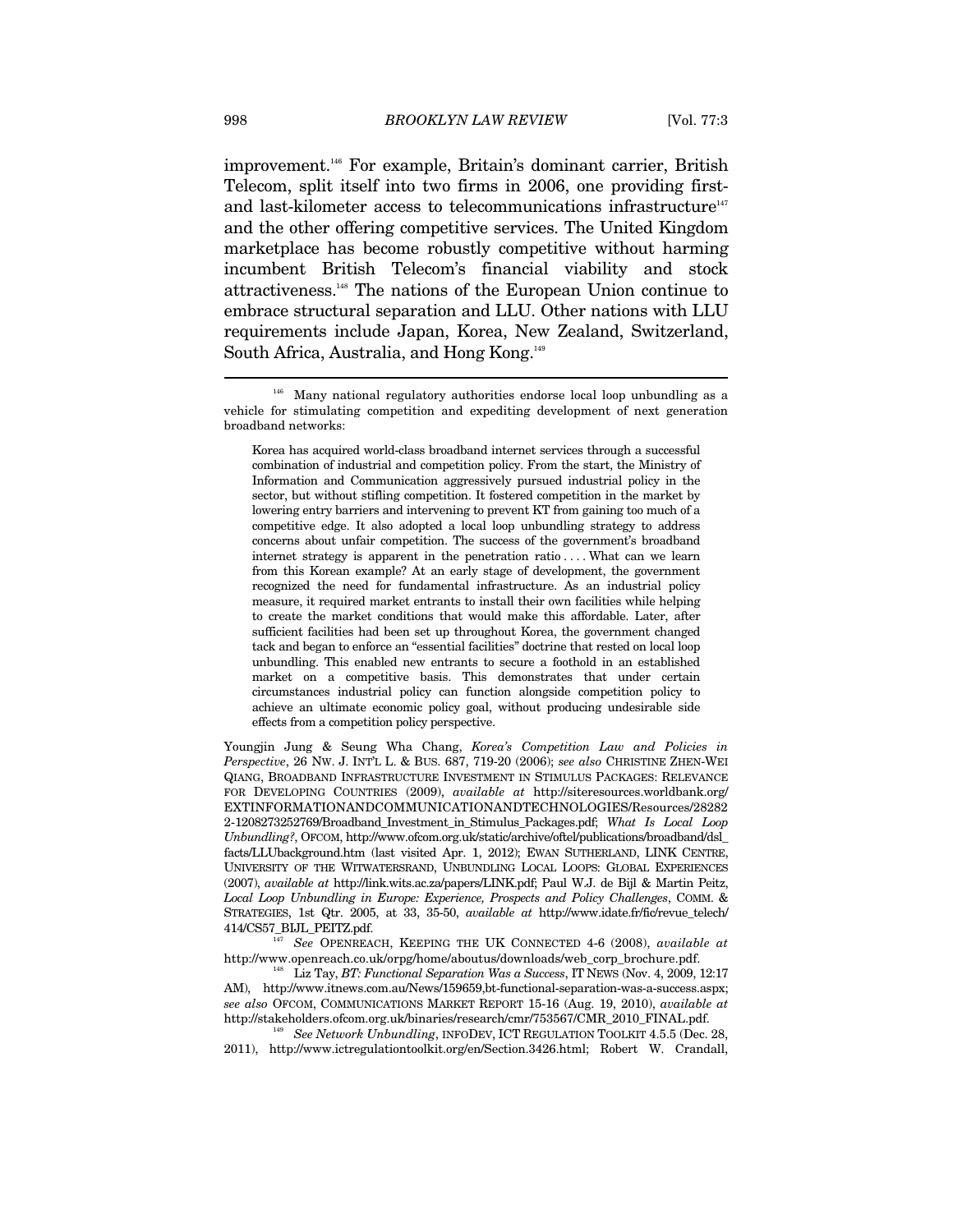### 3. Courts Infer the Absence of a Common Carrier Duty to Deal

Appellate courts have determined that there is no antitrust remedy if the FCC has relaxed its oversight of carrier interconnection terms and conditions based on its expert assessment of marketplace competition. Put another way, if the FCC determines that the scope of competition is sufficient to trigger abandonment of regulatory safeguards, reviewing courts have no basis to second guess the Commission. In application, this means that reviewing courts have great reluctance to impose more burdensome safeguards than what the FCC, in its expert judgment, has deemed unnecessary.

*Verizon v. Law Offices of Curtis V. Trinko*<sup>150</sup> resolved uncertainty about whether antitrust claims can exist based on the obligations imposed on ILECs by the Telecommunications Act of 1996 and, if so, whether individual customers have standing to assert such claims. The Supreme Court granted certiorari, limited to the question of whether the court of appeals erred in reversing the district court's dismissal of the respondent's antitrust claims.<sup>151</sup>

The Court held that the "savings clause" contained in the '96 Act152 does not foreclose application of antitrust laws to ILEC behavior. However, the Court noted that such inclusion in the text of the Communications Act does not provide significantly greater scrutiny of or safeguards against anticompetitive practices. The relaxation of existing regulatory oversight performed by the FCC and state regulatory agencies does not create a mandate for new antitrust safeguards for courts to enforce:

But just as the 1996 Act preserves claims that satisfy existing antitrust standards, it does not create new claims that go beyond existing antitrust standards; that would be equally inconsistent with

Jeffrey A. Eisenach & Robert E. Litan, *Vertical Separation of Telecommunications Networks: Evidence from Five Countries*, 62 FED. COMM. L.J. 493 (2010).<br><sup>150</sup> 540 U.S. 398 (2004).<br><sup>151</sup> *See* Law Offices of Curtis V. Trinko, L.L.P. v. Bell Atl. Corp., 123 F. Supp.

<sup>2</sup>d 738 (S.D.N.Y. 2000) (dismissing antitrust claims), *aff'd in part, vacated in part and remanded*, 294 F.3d 307 (2d Cir. 2002) (No. 01-7746), *as superseded*, 305 F.3d 89 (2002), *cert. granted in part sub nom*. Verizon Commc'ns, Inc. v. Law Offices of Curtis V. Trinko, LLP, 538 U.S. 905 (2003).<br><sup>152</sup> "Section 601(b)(1) of the 1996 Act is an antitrust-specific saving clause

providing that 'nothing in this Act or the amendments made by this Act shall be construed to modify, impair, or supersede the applicability of any of the antitrust laws.'" *Trinko*, 540 U.S. at 406 (citing 110 Stat. 143, 47 U.S.C. § 152).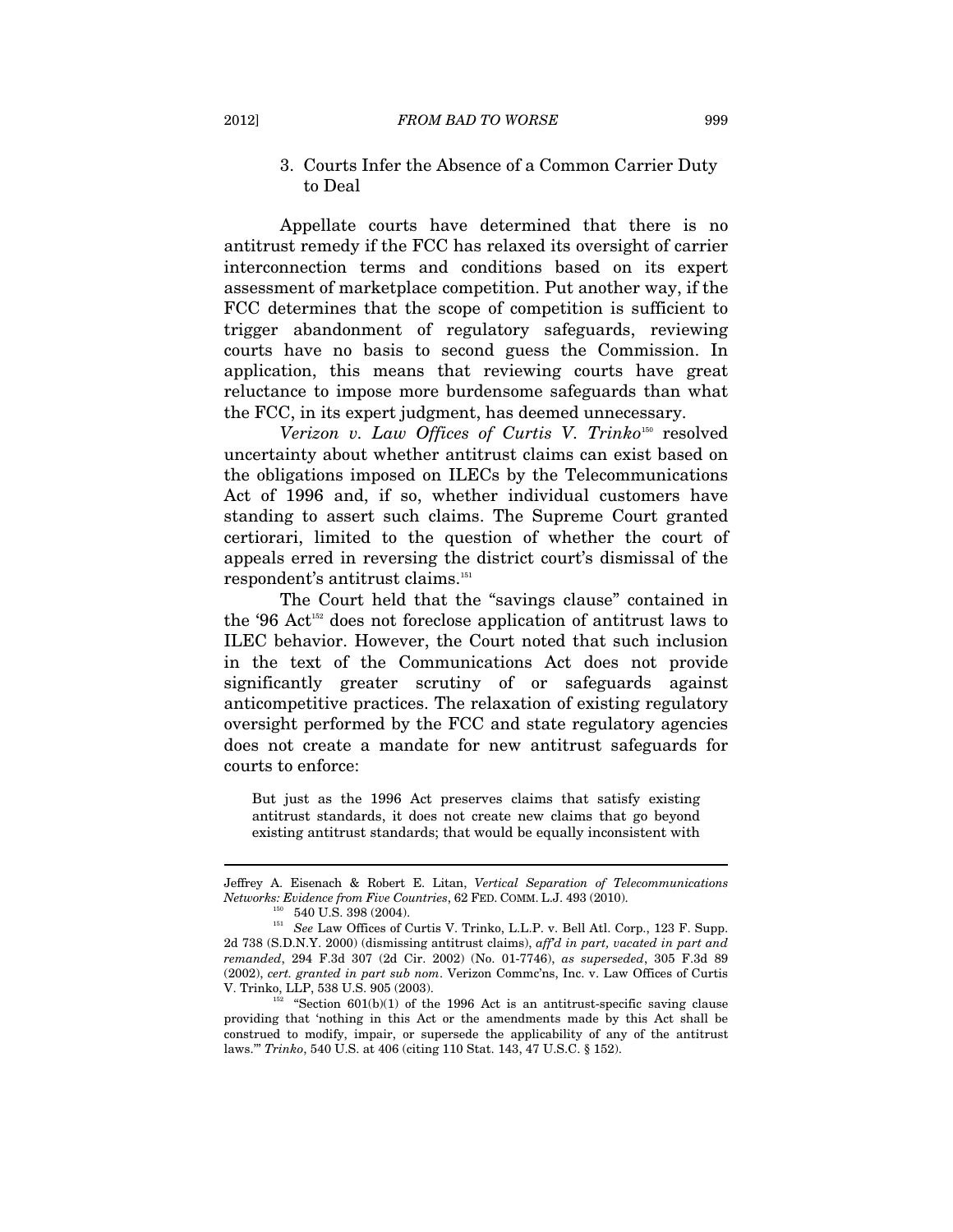the saving clause's mandate that nothing in the Act "modify, impair, or supersede the applicability" of the antitrust laws.<sup>153</sup>

Having concluded that the '96 Act does not foreclose antitrust cases, the Court easily rejected the applicability of the Sherman Act to a claim that Verizon discriminated against competitors when they sought access to individual, unbundled network services provided by Verizon:

We conclude that Verizon's alleged insufficient assistance in the provision of service to rivals is not a recognized antitrust claim under this Court's existing refusal-to-deal precedents. This conclusion would be unchanged even if we considered to be established law the "essential facilities" doctrine crafted by some lower courts, under which the Court of Appeals concluded respondent's allegations might state a claim.154

The Court concluded that both the FCC and state regulatory agencies can investigate claims that an ILEC had failed to comply with '96 Act requirements and, in turn, can impose financial penalties, remediation measures, and additional reporting requirements for noncompliance:

Finally, we do not believe that traditional antitrust principles justify adding the present case to the few existing exceptions from the proposition that there is no duty to aid competitors. Antitrust analysis must always be attuned to the particular structure and circumstances of the industry at issue. Part of that attention to economic context is an awareness of the significance of regulation.<sup>155</sup>

The Supreme Court's deference to the FCC's deregulatory campaign has gone so far as to allow an incumbent carrier to engage in predatory price squeezing, or to offer end users lower rates than what it charges competitors.156 In 2003, several ISPs filed suit against Pacific Bell Telephone Co. contending that the company attempted to monopolize the market for DSL broadband Internet access by creating a price squeeze where ISP competitors were obligated to pay a higher wholesale price than what Pacific Bell offered on a retail basis.157 Both the district court and the Ninth Circuit Court of Appeals agreed that the ISPs could present their price squeeze claim, despite the Supreme Court's ruling in *Trinko*.

<sup>&</sup>lt;sup>153</sup> *Id.* at 407.<br><sup>154</sup> *Id.* at 419.<br><sup>155</sup> *Id.* at 411.<br><sup>156</sup> Pac. Bell Tel. Co. v. Linkline Commc'ns, Inc., 555 U.S. 438, 449-55 (2009).<br><sup>157</sup> *Id.* at 443-44.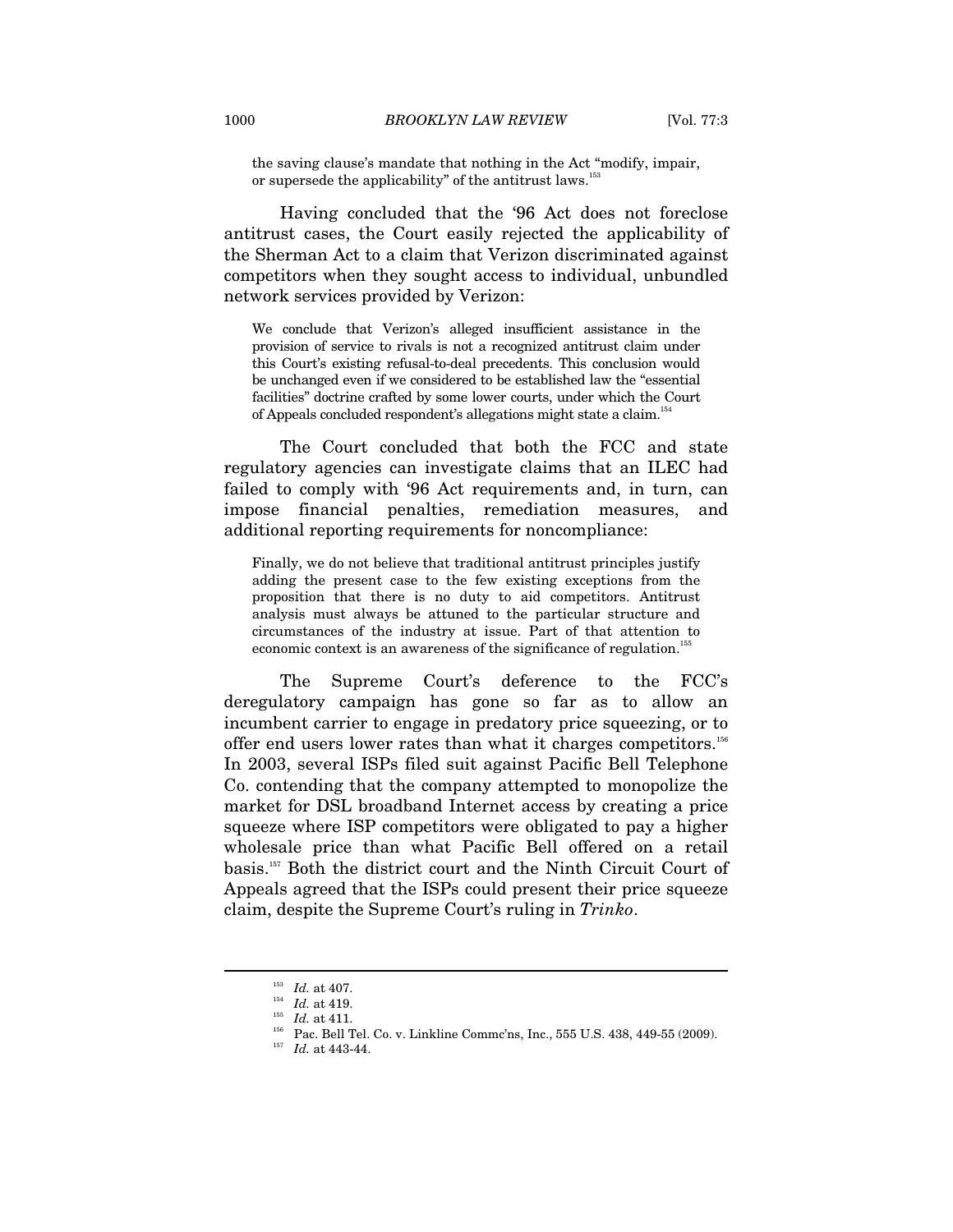### 2012] *FROM BAD TO WORSE* 1001

The Supreme Court assumed that Pacific Bell had no antitrust duty to deal with any ISPs based on the FCC's premise that ample facilities-based competition existed.158 Curiously, the Court did not mention that Pacific Bell could have avoided a unilateral duty to deal with ISPs based on the FCC's conclusion that DSL, and presumably its component parts, constituted information services and not common-carrier-provided telecommunications services. But for a voluntary concession to secure the FCC's approval of AT&T's acquisition of another ILEC, the Court noted that Pacific Bell would not have a duty even to provide ISPs with wholesale service.159 The Court granted certiorari to resolve the narrow question of whether ISP plaintiffs can bring a price-squeeze claim under Section 2 of the Sherman Act when the defendant carrier has no antitrustmandated duty to deal with the plaintiffs.160 The lower courts concluded that the *Trinko* precedent did not bar such a claim, but the Supreme Court reversed this holding.<sup>161</sup>

On procedural grounds, the Court's decision chided the ISP plaintiffs for changing the nature of their claim from a price squeeze to one characterizing Pacific Bell's tactics as predatory pricing.162 On substantive grounds, the Court noted

Our grant of certiorari was limited to the question whether price-squeeze claims are cognizable in the absence of an antitrust duty to deal. The Court of Appeals addressed only AT & T's motion for judgment on the pleadings on the plaintiffs' original complaint. For the reasons stated we hold that the price-squeeze claims set forth in that complaint are not cognizable under the Sherman Act.

 $\overline{a}$ 

*Id.* at 455-56.<br><sup>162</sup> The Court noted that the plaintiffs appeared to have shifted their claim from Pacific Bell engaging in a price squeeze to one alleging predatory pricing.

This case has assumed an unusual posture. The plaintiffs now assert that they agree with Judge Gould's dissenting position that price-squeeze claims must meet the *Brooke Group* requirements for predatory pricing. They ask us to vacate the decision below in their favor and remand with instructions that they be given leave to amend their complaint to allege a *Brooke Group* claim. In other words, plaintiffs are no longer pleased with their initial theory of the case, and ask for a mulligan to try again under a different theory.

<sup>&</sup>lt;sup>158</sup> "DSL now faces robust competition from cable companies and wireless and satellite services." *Id.* at 443.  $\frac{159}{159}$  "As a condition for a recent merger, however, AT & T remains bound by the

mandatory interconnection requirements, and is obligated to provide wholesale 'DSL transport' service to independent firms at a price no greater than the retail price of AT & T's DSL service." *Id.*

<sup>&</sup>quot;We granted certiorari, 554 U.S.  $916, \ldots$  to resolve a conflict over whether a plaintiff can bring price-squeeze claims under § 2 of the Sherman Act when the defendant has no antitrust duty to deal with the plaintiff." *Id.* at 435-46.<br><sup>161</sup> The Court supported the theoretical possibility that an antitrust claim

could survive in a deregulated environment.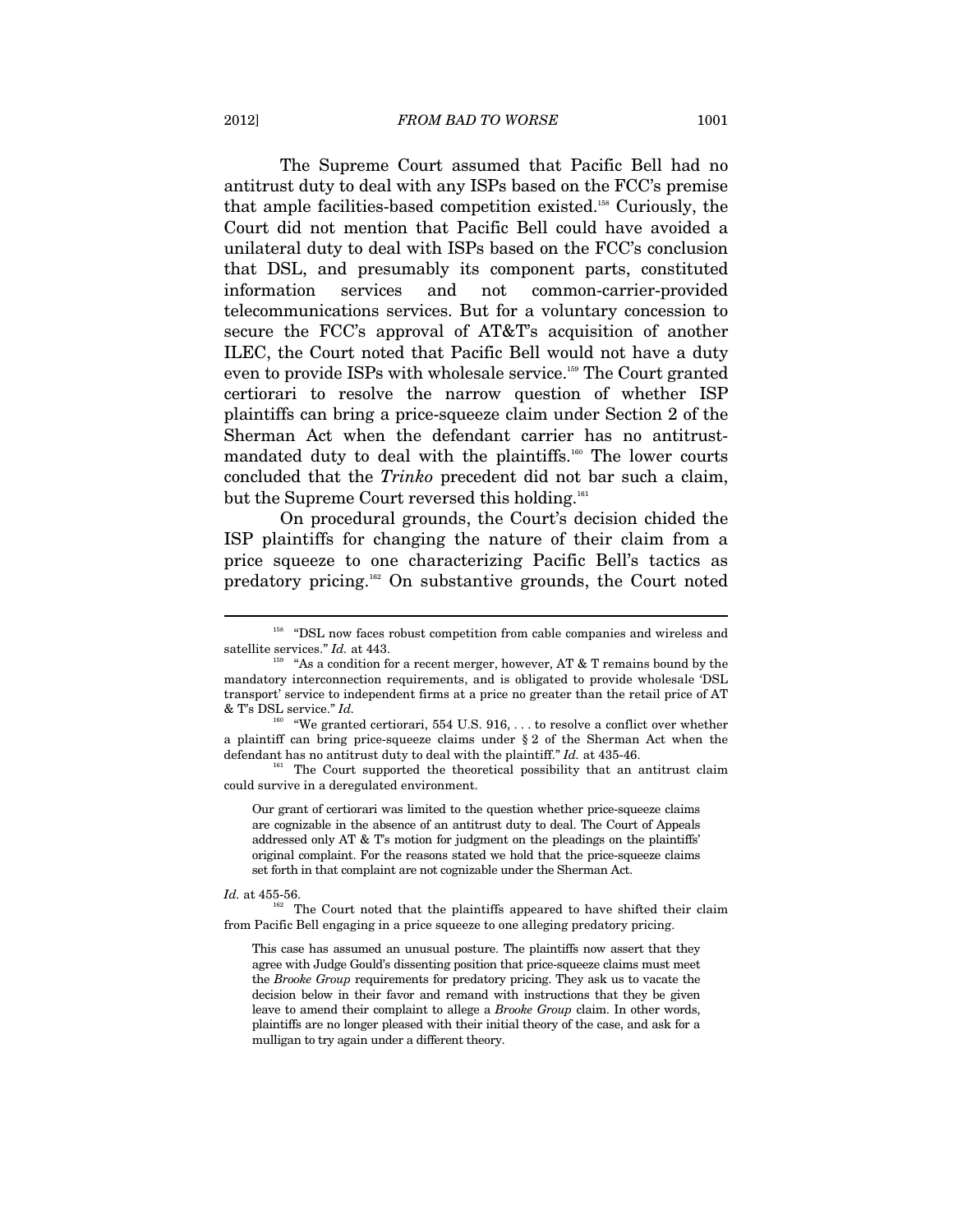that a new emphasis on predatory pricing would have required determination of whether the retail price was set below cost,163 a claim the ISPs did not make. The Court determined that the case did not become moot because of the change in economic and antitrust arguments.164 But the decision evidences great skepticism as to whether the ISPs had any basis for a claim. In the Court's reasoning, the ISPs failed to make a claim that Pacific Bell's retail DSL prices were predatory, and the ISPs also failed to refute the Court's conclusion that Pacific Bell had no duty to deal with the ISPs (i.e., to provide wholesale service).<sup>165</sup> The Court could apparently ignore the voluntary concession AT&T made that created a duty to deal because that concession may have triggered FCC oversight, but the concession could not change whether an antitrust duty to deal arose. The Court read the *Trinko* case as foreclosing any antitrust claim if no antitrust duty to deal exists.<sup>166</sup>

The Court remanded the case to the district court to determine whether the ISP plaintiffs had a viable predatory pricing claim.<sup>167</sup> The Court expressed the need for clear

 $\overline{a}$ 

### *Linkline*, 555 U.S. at 446.

*Id.* at 446.<br><sup>163</sup> The Court referenced *Brooke Group Ltd. v. Brown & Williamson Tobacco Corp.*, 509 U.S. 209 (1993), which supports the inference that a predatory pricing claim can be established only with proof of below-cost pricing coupled with evidence that the defendant can subsequently recoup any lost profits. *Linkline*, 555 U.S. at 446-47.

<sup>&</sup>lt;sup>164</sup> The Court determined that a shift in framing what anticompetitive practice occurred did not by itself render the claim moot.

We do not think this case is moot. First, the parties continue to seek different relief. AT & T asks us to reverse the judgment of the Court of Appeals and remand with instructions to dismiss the complaint at issue. The plaintiffs ask that we vacate the judgment and remand with instructions that they be given leave to amend their complaint. The parties thus continue to be adverse not only in the litigation as a whole, but in the specific proceedings before this Court.

<sup>165 &</sup>quot;The challenge here focuses on retail prices—where there is no predatory pricing—and the terms of dealing—where there is no duty to deal." *Id.* at 449. "If there is no duty to deal at the wholesale level and no predatory pricing at the retail level, then a firm is certainly not required to price *both* of these services in a manner that preserves its rivals' margins." *Id.* at 452.<br><sup>166</sup> "In this case, as in *Trinko*, the defendant has no antitrust duty to deal with

its rivals at wholesale; any such duty arises only from FCC regulations, not from the Sherman Act." *Id.* at 450.<br><sup>167</sup> The Court remanded the case for lower court determination whether a

viable antitrust claim existed.

It is for the District Court on remand to consider whether the amended complaint states a claim upon which relief may be granted in light of the new pleading standard we articulated in *Twombly*, whether plaintiffs should be given leave to amend their complaint to bring a claim under *Brooke Group*, and such other matters properly before it.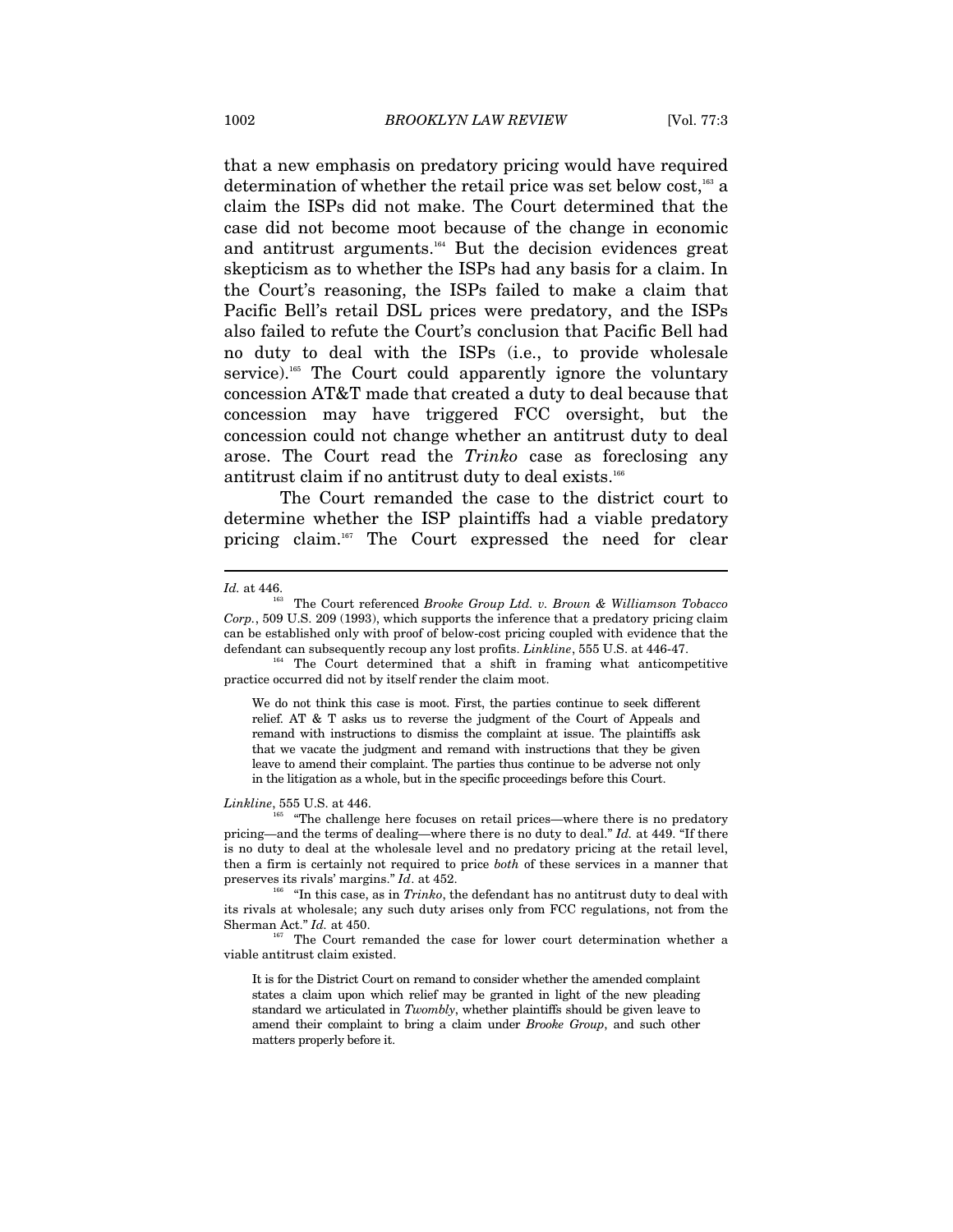antitrust rules and apparently viewed consumer access to low retail prices—predatory or not—as sufficient reason for courts to refrain from intervening. Remarkably, the Court did not seem troubled by the threat of all ISPs' competitors exiting the market, an event that surely would enable the surviving incumbent carrier to raise rates: "For if AT&T can bankrupt the plaintiffs by refusing to deal altogether, the plaintiffs must demonstrate why the law prevents AT&T from putting them out of business by pricing them out of the market."168

This case evidences a strong reluctance on the part of the Supreme Court to support any review over the pricing strategies of carriers. Presumably the plaintiffs could have petitioned the FCC to review the broadband wholesale prices, but the Commission could have claimed that it had no jurisdiction to investigate because the DSL service at issue constituted an information service not subject to Title II pricing and nondiscrimination requirements.<sup>169</sup> In light of the regulatory objectives contained in the '96 Act, which the Court deemed "much more ambitious than the antitrust laws,"<sup>170</sup> more powerful safeguards against anticompetitive practices already exist. The Court opted not to second guess why the FCC refrained from using its lawful authority to remedy an obvious price squeeze.

### *C. Eliminating Cellular Radio Spectrum Caps*

In 2003, the FCC eliminated a cap on the amount of spectrum a single wireless telecommunications carrier can acquire based on a determination of ample competition.<sup>171</sup>

 $171$  Despite evidence to the contrary, the FCC concluded that a robustly competitive wireless telecommunication market existed:

Measures of market concentration in the record show a substantial continuing decline in concentration in most local CMRS [commercial mobile radio service] markets. We find that considerable entry has occurred and that meaningful competition is present, particularly given the presence of such earmarks of competition as falling prices, increasing output, and improving service quality and options. Specifically, concentration in CMRS markets, as measured by subscriber share, is falling.

*Id.* at 456.<br><sup>168</sup> *Id.* at 456-57.<br><sup>169</sup> The holding in *Nat'l Cable & Telecommunications Ass'n v. Brand X Internet Services*, 545 U.S. 967 (2005), and the reversal of the FCC's attempt to sanction Comcast for meddling with subscribers' use of cable modem broadband links, *Comcast Corp. v. FCC*, 600 F.3d 642 (D.C. Cir. 2010), confirm that the FCC has no direct statutory mandate to regulate the terms and conditions by which a carrier offers

information services including DSL.<br><sup>170</sup> Verizon Commc'ns Inc. v. Law Offices of Curtis V. Trinko, LLP, 540 U.S.<br>398. 415 (2004).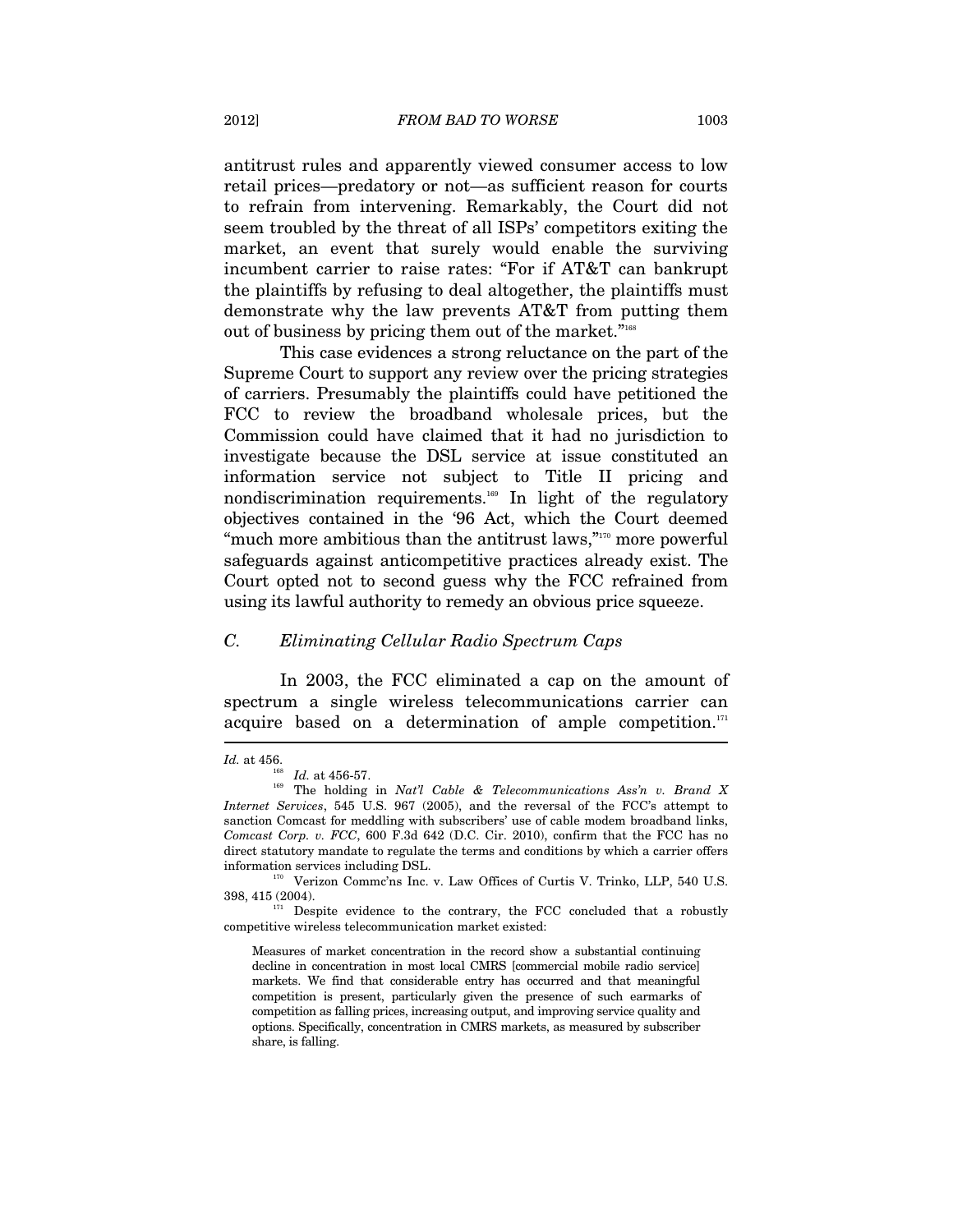Coupled with the Commission's approval of each and every merger application it had received, $172$  the Commission all but guaranteed a concentrated marketplace for wireless services.<sup>173</sup> In light of increasing reliance on wireless services to serve all consumers' information, communications, and entertainment requirements, the FCC should have concluded that such consolidation would adversely affect the level of competition and the public interest. Advocates for merger approval have heralded efficiency gains from scale, the possibility of increased employment, spectrum scarcity, and extraordinary growth in demand for services.174 To these advocates, a spectrum cap would prevent a single carrier from satisfying demand and a proliferation of carriers presumably would not be able collectively to achieve such goals.

When it removed the spectrum cap, the FCC made summary assertions without using any serious or rigorous analysis about the consequences. The Commission never considered that removing a spectrum cap would eliminate an

*In re* 2000 Biennial Regulatory Review Spectrum Aggregation Limits for Commercial Mobile Radio Services, 16 FCC Rcd. 22,668, 22,682 (Dec. 18, 2001) (report and order). The FCC rejected as a significant barrier to market entry the need to acquire spectrum, in light of the Commission's view that resale opportunities would suffice.

Nonetheless, there are factors that moderate concern regarding the spectrum access barrier to entry. In particular, the need for direct access to spectrum is not absolute because carriers can compete in the provision of CMRS without direct access to spectrum through resale, or a mobile virtual network operator ("MVNO") arrangement.

*Id.* at 22,690.<br><sup>172</sup> *See, e.g., In re* Applications of Cellco Partnership d/b/a Verizon Wireless and Atlantis Holdings LLC, 23 FCC Rcd. 17,444, 17,546-47 (Nov. 10, 2008); *In re* Applications of AT&T Wireless Services, Inc. and Cingular Wireless Corporation for Consent to Transfer Control of Licenses and Authorizations, 19 FCC Rcd. 21,522, 21,626 (Oct. 26, 2004); *see also Archive of Major Transactions*, FCC, http://www.fcc.gov/encyclopedia/ major-transactions-archive (last visited Jan. 13, 2012).<br><sup>173</sup> The FCC's most recent statistics show that in 2009 the top four wireless

carriers in the United States served 90.42 percent of all subscribers and generated 93.25 percent of all revenues. Annual Report and Analysis of Competitive Market Conditions With Respect to Mobile Wireless, Including Commercial Mobile Services, 26 FCC Rcd. 9664, 9697, tbl.4, Service Provider Share of Subscribers and Revenues (Year-End 2009) (June 27, 2011) (fifteenth report).<br><sup>174</sup> See, e.g., Acquisition of T-Mobile USA, Inc. by AT&T Inc. Description of

Transaction, Public Interest Showing and Related Demonstrations, Comment from AT&T, Inc. to the FCC (Apr. 21, 2011), *available at* http://fjallfoss.fcc.gov/ecfs/ document/view?id=7021240421; *In re* Applications of AT&T Inc. and Deutsche Telekom AG, Comments of Communications Workers of America to the FCC (May 31, 2011), *available at* http://fjallfoss.fcc.gov/ecfs/document/view?id=7021681259; *In re* Applications of AT&T Inc. and Deutsche Telekom AG, Joint Opposition of AT&T Inc., Deutsche Telekom AG, and T-Mobile USA, Inc. to Petitions to Deny and Reply to Comments to the FCC (June 10, 2011), *available at* http://fjallfoss.fcc.gov/ecfs/document/view?id=7021686831.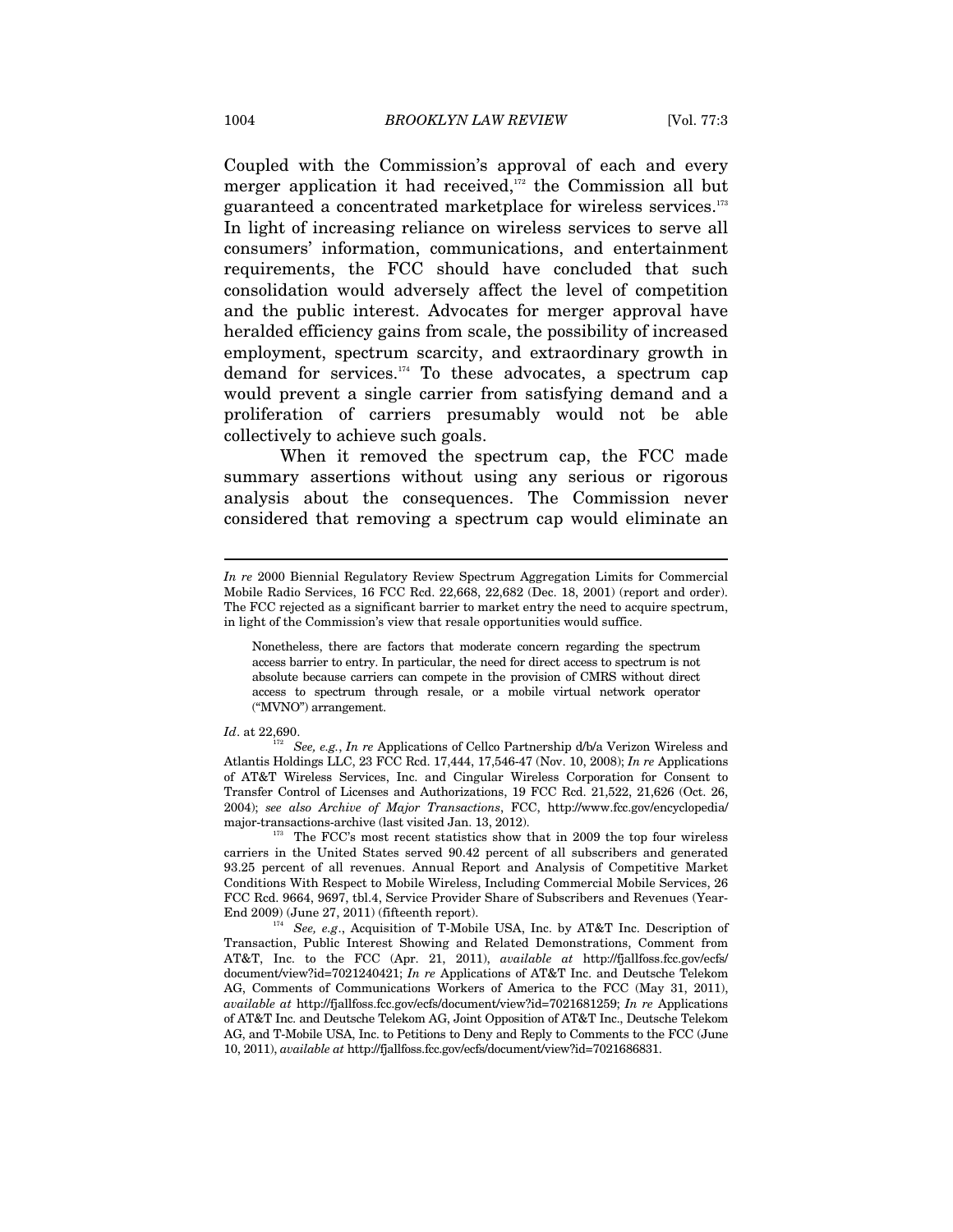ex ante safeguard that helps prevent anticompetitive consequences before harm has occurred. Arguably, ex ante safeguards are more essential in light of the Commission's elimination of common-carrier duties to deal and case law that all but eliminates antitrust remedies.175 As a basis for comparison, other nations, including the United Kingdom, support spectrum caps in the mobile wireless marketplace. The UK's telecommunications regulator has acknowledged that high barriers to entry and the potential for excessive concentration<sup>176</sup> justify spectrum caps:

We also propose to put in place safeguard caps to guard against longer term[] risks to competition from very asymmetric holdings of spectrum. While we do not think that spectrum needs to be held equally for there to be effective competition or equality of opportunity to compete, we do think that there could be a risk if some national wholesalers held a very large share of mobile spectrum. While it is difficult to speculate about future possible developments, we consider it is possible that in the longer term there could be technological (e.g. beyond LTE) or market developments that meant that very asymmetric holdings of spectrum represented a risk to competition, especially for sub-1 GHz spectrum.<sup>177</sup>

Martyn F. Roetter, *Mobile Broadband, Competition and Spectrum Caps*, ARTHUR D. LITTLE 21 (Jan. 2009), http://hspa-titian.profissionhosting.com/upload/news/files/05032009134807.pdf. 176 The United Kingdom telecommunications regulatory authority considered

it essential to impose spectrum caps on wireless carriers:

We consider that if we put in place no measures in the combined award to promote competition, there is a material risk of an outcome that would lead to lower competitive intensity in the provision of higher quality data services compared to competition in the wholesale market today, and compared to what might be possible. This is because we consider there is a material risk of only two or three national wholesalers emerging from the auction capable of providing higher quality data services in a profitable way. This is especially the case given that there are high barriers to entry to the national wholesale market, including the difficulty of obtaining access to suitable spectrum.

Ofcom, Consultation on Assessment of Future Mobile Competition and Proposals for the Award of 800 MHz and 2.6 GHz Spectrum and Related Issues 45 ¶ 5.58 (Mar. 22, 2011), *available at* http://stakeholders.ofcom.org.uk/binaries/consultations/combinedaward/summary/combined-award.pdf [hereinafter Ofcom Future Mobile Consultation].<br><sup>177</sup> *Id.* at 49, ¶ 5.83.

In light of the substantial deregulation that has occurred, the remaining regulatory oversight provides essential safeguards.

<sup>[</sup>A] sector regulator can introduce ex ante means, of which spectrum caps are one example, to help ensure that markets remain truly competitive. To the extent that policy makers believe they should have a portfolio of ex post and ex ante measures at their disposal to facilitate and ensure effective competition in markets for the sake of users, consumers, and overall welfare, then both a sector regulator in telecommunications and a Competition Authority have valuable roles to play.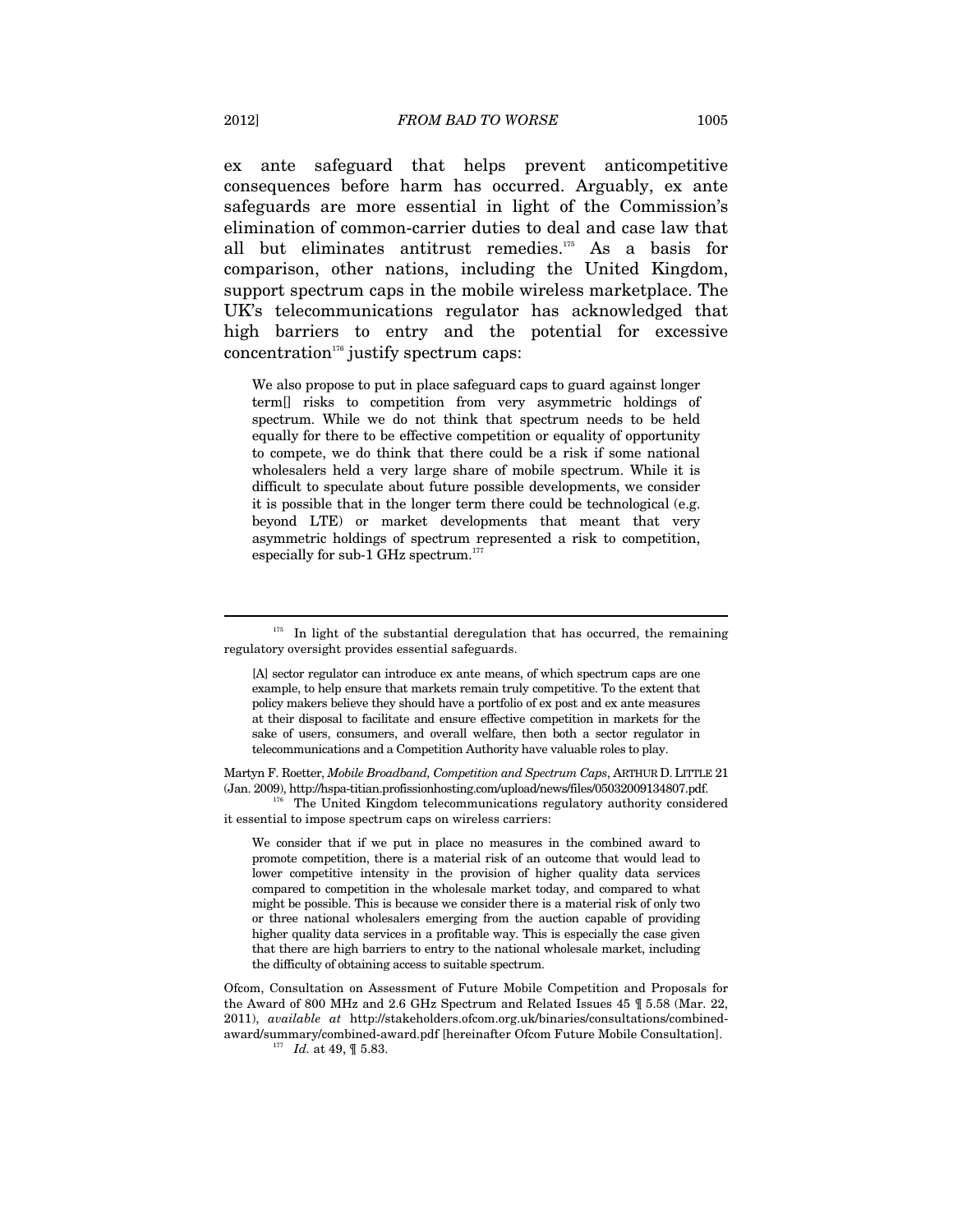Only recently, with 91.2 percent of the wireless market controlled by four national carriers, has the Commission begun to express doubts about whether concentration in the wireless marketplace generates sufficient competition.<sup>178</sup> Previously the Commission expressed no concern that incumbent carriers would acquire the lion's share of any newly available spectrum. For example, in the auctions for choice 700 MHz spectrum, which were made available when television broadcasters converted to digital transmissions, the two largest incumbent carriers, AT&T and Verizon, spent \$16 billion of the \$19.6 billion collected by the U.S. government. $179$ 

*In re* Implementation of Section 6002(b) of the Omnibus Budget Reconciliation Act of 1993, 25 FCC Rcd. 11,407, 11,411, 11,407 (May 20, 2010) (fourteenth report) [hereinafter 14th Wireless Competition Report]. The Commission largely disputes its previous determinations of robust competition. For example, in 2006 the FCC reported that despite having approved a major merger, "[e]ven with one less nationwide mobile telephone carrier to choose from, U.S. consumers continue to benefit from robust competition in the CMRS marketplace." *In re* Implementation of Section 6002(B) of the Omnibus Budget Reconciliation Act of 1993 Annual Report and Analysis of Competitive Market Conditions with Respect to Commercial Mobile Services, 21 FCC Rcd. 10,947, 11,029 (Sep. 29, 2006) (eleventh report). More recent Commission reports are less confident about the sufficiency of competition: "Over the past five years, concentration has increased in the provision of mobile wireless services. The two largest providers, AT&T and Verizon Wireless, have 60 percent of both subscribers and revenue, and continue to gain share (accounting for 12.3 million net additions in 2008 and 14.1 million during 2009)." *Id.* at 11,412. The Commission uses the Herfindahl-Hirschman Index to measure wireless industry concentration and reports that the current figure of 2848 exceeds the 1800 figure used by the Department of Justice to identify "highly concentrated" industries. *See id*. at 11,451-55; *see also* Annual Report and Analysis of Competitive Market Conditions With Respect to Mobile Wireless, Including Commercial Mobile Services, 26 FCC Rcd. 9664, 9697, Table 4, Service Provider Share of

Subscribers and Revenues (Year-End 2009) (June 27, 2011) (fifteenth report). 179 AT&T and Verizon acquired the most spectrum and bid the most money in the FCC's auction of 700 MHz wireless spectrum:

According to an analysis by The Associated Press, the two telecom companies bid more than \$16 billion, constituting the vast majority of the overall \$19.6 billion that was bid in the FCC auction. With Verizon Wireless and AT&T dominating the auction so completely, hopes that the auction would allow for the creation of a new nationwide wireless service provider were dashed.

W. David Gardner, *Verizon, AT&T Big Winners in 700 MHz Auction*, INFO. WEEK (Mar. 20, 2008), http://www.informationweek.com/news/mobility/showArticle.jhtml?articleID =206905000; *see also* Saul Hansell, *Verizon and AT&T Win Big in Auction of Spectrum*,

 $178$  With an eye toward providing better fact-based assessments of industry competitiveness, the FCC's recent reports on the wireless marketplace use a more sophisticated and granular assessment:

<sup>[</sup>R]ather than reaching an overarching, industry-wide determination with respect to whether there is "effective competition," the *Report* complies with the statutory requirement by providing a detailed analysis of the state of competition that seeks to identify areas where market conditions appear to be producing substantial consumer benefits and provides data that can form the basis for inquiries into whether policy levers could produce superior outcomes.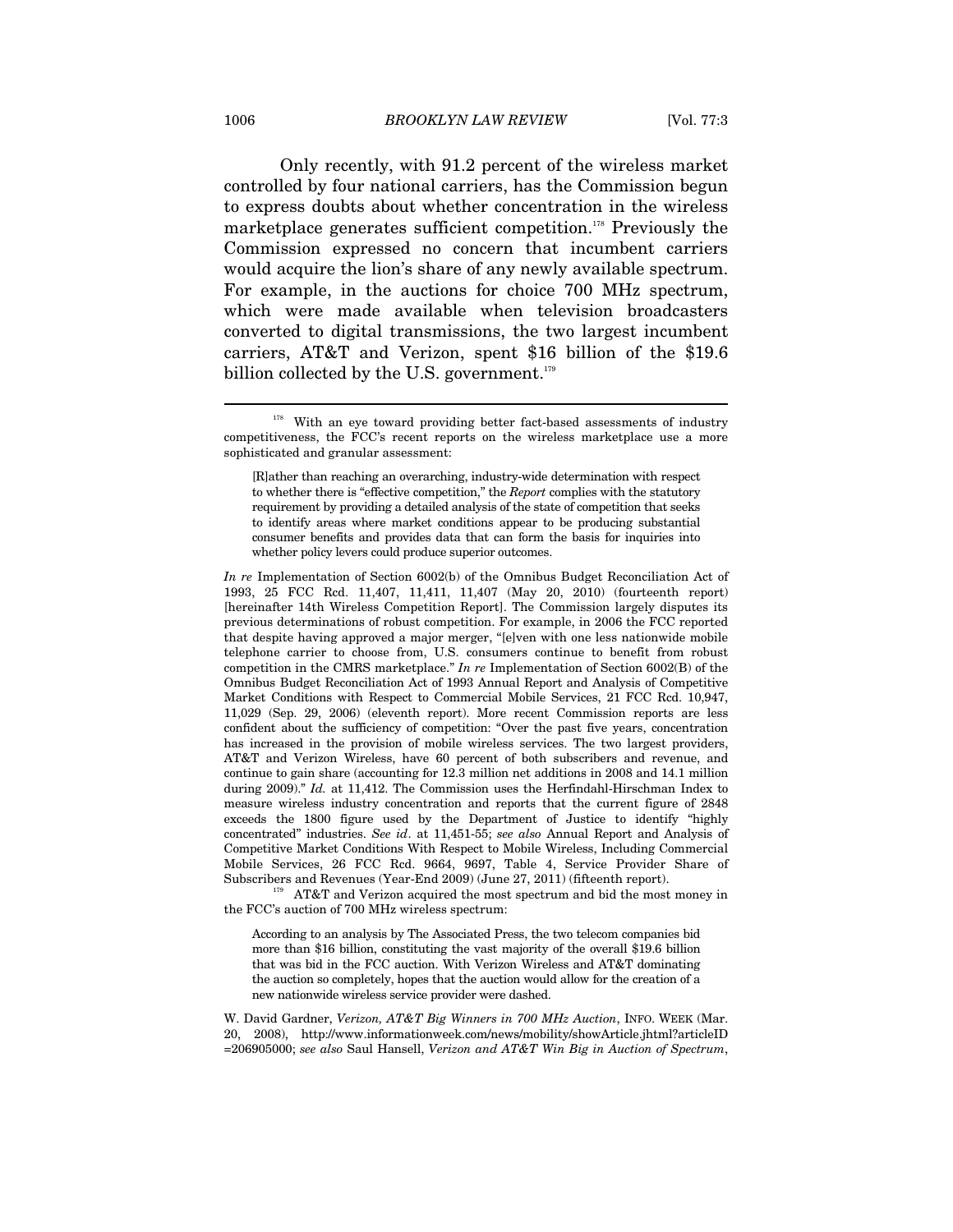In light of the Commission's favorable treatment of merger requests, AT&T Wireless applied to acquire T-Mobile.<sup>180</sup> AT&T claimed the merger would help it abate a severe spectrum shortage and promote the company's ability to provide wireless broadband services to rural locales on an accelerated basis.181 The company had sought to shift attention from the market-concentrating impact of the merger because acquiring T-Mobile's 14 percent market share would boost AT&T's share to over 40 percent, which, combined with Verizon's share, would result in two companies controlling almost 80 percent of the market.<sup>182</sup> AT&T sought to frame the merger as a means for the company to improve customer service and to compensate for delays in FCC regulatory reform, especially the Commission's inability to make more spectrum available for wireless services.<sup>183</sup>

AT&T's now failed merger with T-Mobile<sup>184</sup> constitutes an exception to a long list of approved mergers made possible by the FCC's removal of a spectrum cap. Had the Commission retained the cap, the wireless marketplace may today have had more competition, innovation, and consumer choice. The four major carriers do not deviate significantly from a business model that offers subscribers a subsidized handset in exchange for a twoyear service commitment and a hefty financial penalty for early termination of service.<sup>185</sup> Wireless carriers charge rates that contribute to the recoupment of the handset subsidy and subscribers have few options for cheaper service if they activate

N.Y. TIMES (Mar. 21, 2008), http://www.nytimes.com/2008/03/21/technology/21auction.html; *Factsheet for Auction 73*, FCC (Mar. 20, 2008), http://wireless.fcc.gov/auctions/ default.htm?job=auction\_factsheet&id=73. 180 *See* Acquisition of T-Mobile USA, Inc. by AT&T Inc. Description of

Transaction, Public Interest Showing and Related Demonstrations, *supra* note 174.<br><sup>181</sup> "As we have shown, AT&T is facing severe capacity constraints in markets

throughout the United States, and this merger is the surest and most efficient solution to those constraints." *Id*. at 5. 182 *See In re* Implementation of Section 6002(b) of the Omnibus Budget

Reconciliation Act of 1993, 26 FCC Rcd. 9664, 9697 tbl.4 (June 27, 2011) (fifteenth report), *available at* http://hraunfoss.fcc.gov/edocs\_public/attachmatch/FCC-11-103A1.doc

<sup>&</sup>lt;sup>183</sup> See Response of AT&T Inc. to Information and Discovery Request Dated May  $27,\ 2011$  to the FCC (June 10, 2011),  $available\ at\$  http://fjallfoss.fcc.gov/ecfs/document/  $view$  ?id=7021687006.

<sup>&</sup>lt;sup>184</sup> See Applications of AT&T Inc. and Deutsche Telekom Ag for Consent to Assign or Transfer Control of Licenses and Authorizations, DA 11-1955 (order) (Nov. 29, 2011).

<sup>&</sup>lt;sup>35</sup> For example, compare AT&T Wireless service plans, AT&T: PLANS, http://www.wireless.att.com/businesscenter/plans/index.jsp?wtLinkName=Plans&wtLi nkLoc=MNB&WT.svl=2 (last visited Apr. 1, 2012), with the nearly identical terms and conditions available from Verizon Wireless, VERIZON WIRELESS: CELL PHONE PLANS, http://www.verizonwireless.com/plans.shtml (last visited Apr. 1, 2012).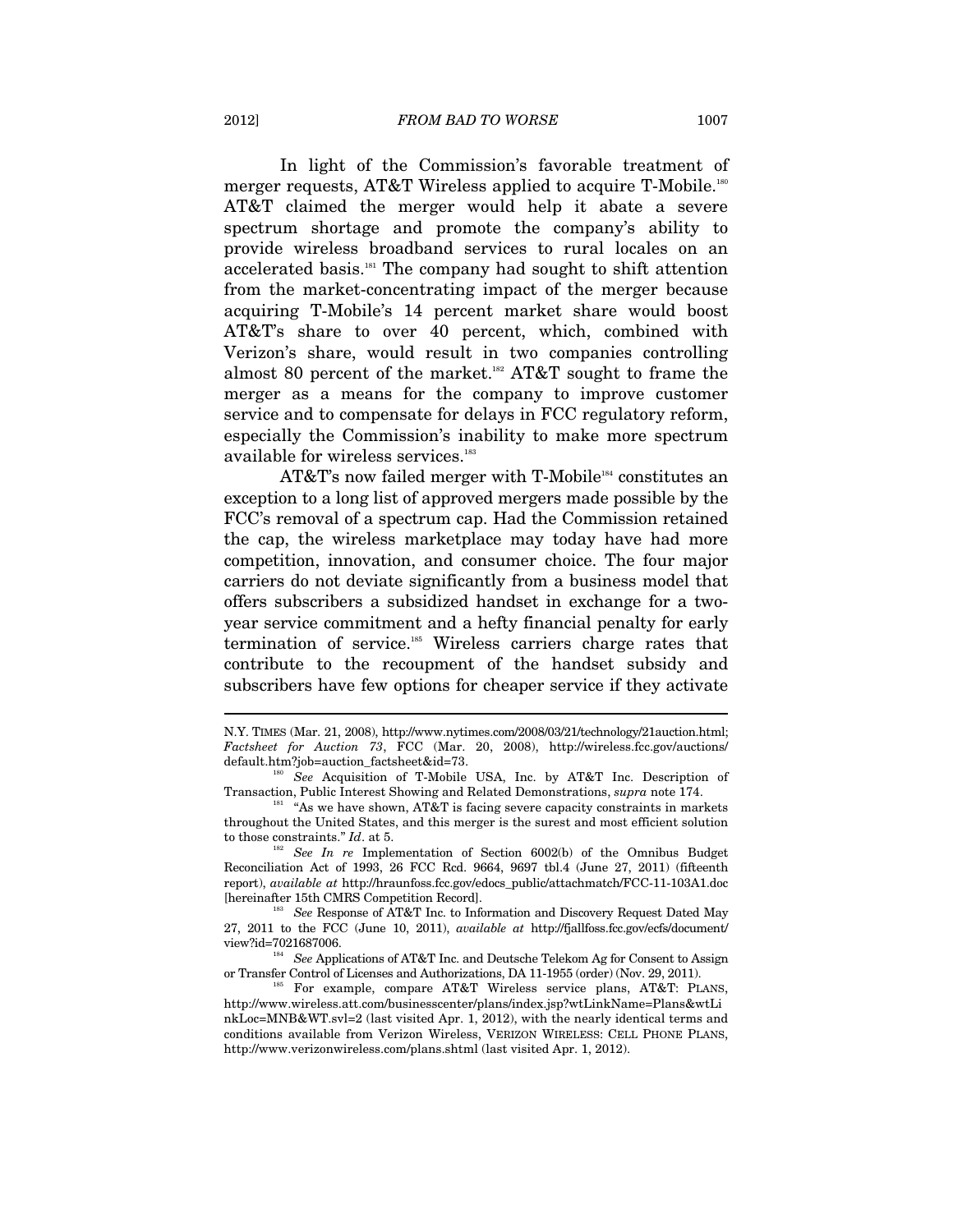a used and unsubsidized handset. Had the spectrum cap remained in force, perhaps one or more carriers would have pursued a different business plan, maybe concentrating on data services and offering an open interface to content and software instead of the tightly controlled access erected by the four major carriers and handset manufacturers such as Apple.

U.S. wireless carriers claim they must aggressively compete by offering consumers world-class service in terms of monthly minutes of use, price, and innovation.<sup>186</sup> On the positive side, the carriers correctly report that their rate plans offer large baskets of voice minutes and—at least until recently—unlimited data access plans.<sup>187</sup> Additionally, carriers typically offer services that do not debit the monthly usage allotment when a subscriber calls another subscriber of the same carrier.<sup>188</sup> On the other hand, U.S. wireless carriers offer services with nearly identical price points. Service terms do not stimulate competition and innovation even as these carriers generate some of the world's highest margins and average revenue per user (ARPU).<sup>189</sup> Provided subscribers do not deviate from relatively narrow, carrier-defined usage parameters, both carriers and customers can benefit. However, one can only speculate how much more robust, innovative, and dynamic the industry could have become had the FCC retained the spectrum cap.

Instead, the FCC overstates the positive benefits accruing from an increasingly concentrated industry. By using carrier-provided estimates of ARPU, average minutes of use,

<sup>186</sup> U.S. wireless carriers claim they operate in a robustly competitive and innovative marketplace:

American consumers are the world's wireless winners because today's wireless ecosystem has evolved into a virtuous cycle of innovation and fierce competition. The U.S. regulatory approach has enabled American consumers to benefit from better value and more cutting-edge wireless products and services than consumers in other countries. Due to flexible, market-driven policies, the U.S. wireless industry is the most innovative and competitive. We are the example that other countries try to emulate.

*Innovation and Competition*, CTIA—THE WIRELESS ASS'N, http://www.ctia.org/advocacy/ policy\_topics/topic.cfm/TID/64 (last visited Jan. 10, 2012). <sup>187</sup> See, e.g., *Wireless Industry Innovation: We're #1*, CTIA—THE WIRELESS ASS'N

BLOG (June 14, 2011), http://blog.ctia.org/2011/06/14/wireless-industry-innovation-were-1/

<sup>&</sup>quot;One of the main benefits of choosing an AT&T Mobile Phone Plan is unlimited calls to other AT&T wireless mobile users." *AT&T Wireless Phone Service*, AT&T, http://www.att-services.net/att-wireless.html (last visited Jan. 8, 2012). 189 "The average monthly subscriber bill (ARPU) in the United States, at

<sup>\$51.54,</sup> is much higher than the Western European average of \$33.45." 14th Wireless Competition Report, *supra* note 178, at 11,619.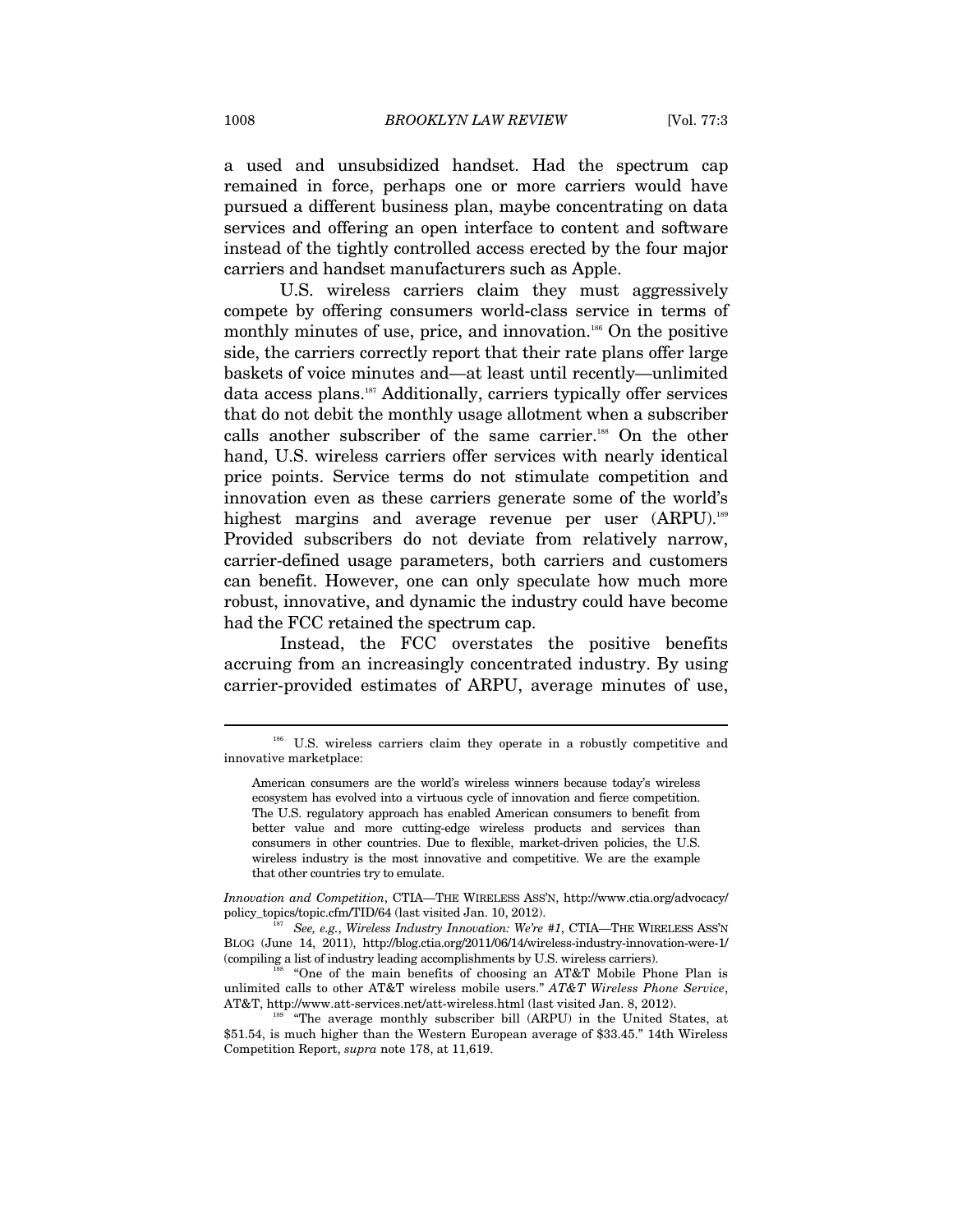and cost-per-minute of service, the FCC has reported a mostly happy story about the U.S. wireless marketplace. Only recently has the Commission started to acknowledge the highly concentrated nature of the wireless marketplace.190 The Commission has generally dismissed any problems drawn from credible and frequently used measures of severe industry concentration. Factoring in Verizon's \$28 billion acquisition of Alltel, a company with a 5.2 percent market share, the Herfindahl-Hirschman Index (HHI) generated a concentration score of 2848, well above the 1800/2500 figure that triggers a Justice Department and Federal Trade Commission "highly concentrated" market finding.191 Apparently for wireless markets, other factors support a decision not to worry about the HHI score, including the availability of many subsidized handsets, non-price rivalry, and the \$3.4 billion the four major wireless carriers spent on advertising in 2009.<sup>192</sup> Additionally, the FCC has reported to Congress that CMRS carriers have at least 586 MHz of spectrum available.<sup>193</sup> However, a close examination of the frequency bands identified by the Commission generates questions whether carriers can offer a

15th CMRS Competition Record, *supra* note 182, at 9679.

The Herfindahl-Hirschman Index (HHI), which is calculated by summing the squared market shares of all firms in any given market, is a commonly used measure of industry concentration. Antitrust authorities in the United States generally classify markets into three types: Unconcentrated (HHI < 1500), Moderately Concentrated (1500 < HHI < 2500), and Highly Concentrated  $(HHI > 2500)$ .

*Id.* (citing U.S. DEP'T OF JUSTICE & THE FED. TRADE COMM'N, HORIZONTAL MERGER GUIDELINES (2010), *available at* http://www.justice.gov/atr/public/guidelines/hmg-2010.pdf). 191 *See* U.S. DEP'T OF JUSTICE & FED. TRADE COMM'N, HORIZONTAL MERGER

<sup>&</sup>lt;sup>190</sup> The FCC belatedly has begun to acknowledge how concentrated the U.S. wireless marketplace has become:

In the mobile wireless services industry, the weighted average of HHIs (weighted by population across the 172 Economic Areas in the United States) was 2811 at the end of 2009, compared to 2842 at the end of 2008. Both the lowest HHI values and the highest HHI values by Economic Area decreased in 2009 relative to 2008. From 2003 (the first year the Commission calculated HHIs) to 2009, the average HHI has increased from 2151 to 2811, an increase of 660 points. As of mid-2010, the weighted average of the HHIs has increased to 2848, slightly higher than the year-end 2008 level.

GUIDELINES § 1.5 (1997), *available at* http://www.justice.gov/atr/public/guidelines/horiz\_book/ 15.html. In April 2010, the Justice Department and the FTC raised the concentrated industry floor to a 2500 HHI level. 14th Wireless Competition Report, *supra* note 178, at 11,451.

<sup>&</sup>lt;sup>192</sup> In re Implementation of Section 6002(b) of the Omnibus Budget Reconciliation Act of 1993, 26 FCC Rcd. 9664, 9748 (June 27, 2011) (fifteenth report); *see also* 14th Wireless Competition Report, *supra* note 178, at 11,491-92. 193 14th Wireless Competition Report, *supra* note 178, at 11,566.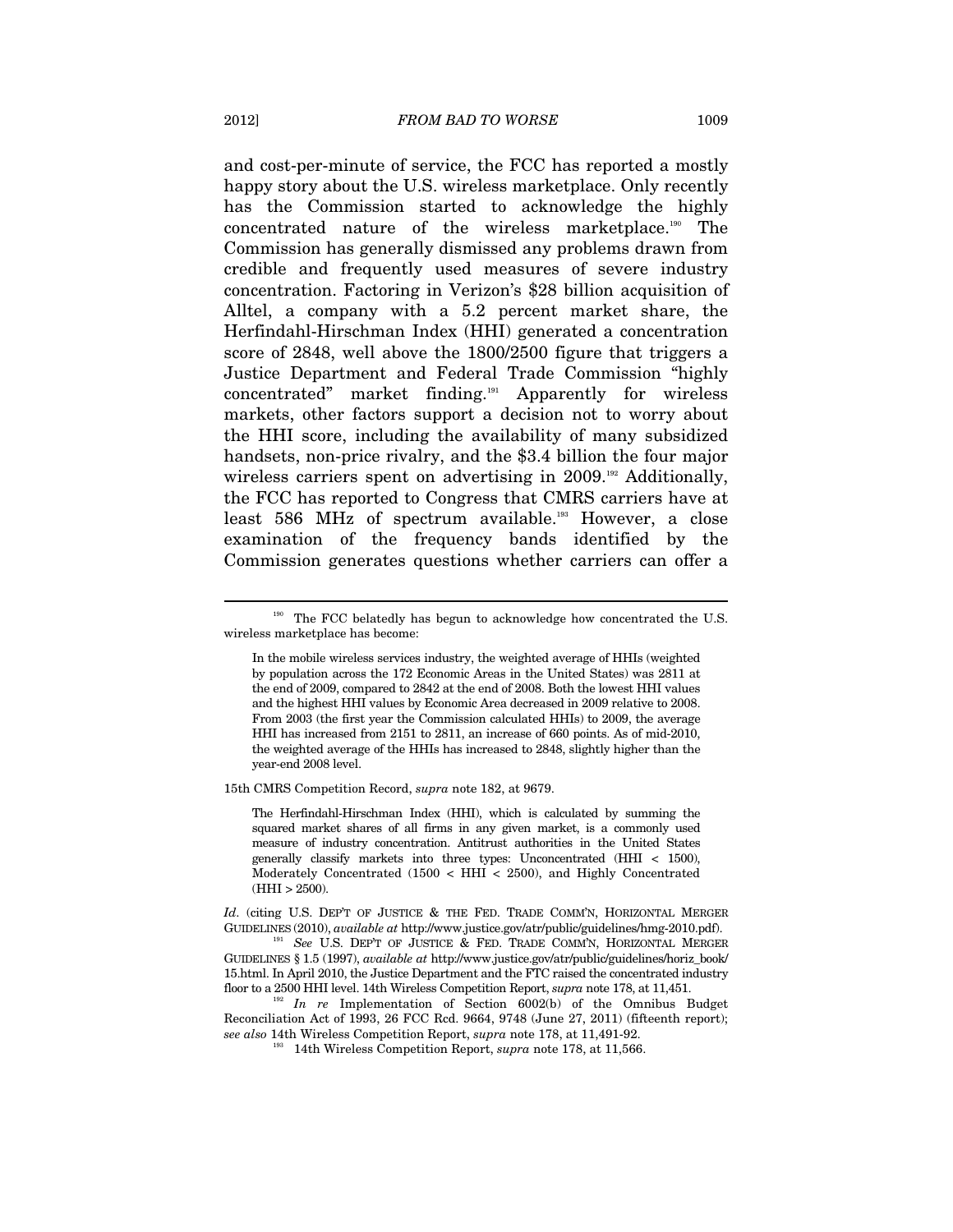functionally equivalent service option based on propagational characteristics of the available spectrum and company business plans. For example, Clearwire, a company identified as providing a competitive alternative to CMRS, concentrates on data services to users and only offers VoIP service to users with wireless-modem-equipped, portable computers. The company does not provide a functional and competitive alternative to mobile services accessible via small handsets like those used by CMRS subscribers.<sup>194</sup>

### III. CONCLUSION

National regulatory authorities such as the FCC typically have a statutory duty to serve the public interest and to recalibrate the nature and scope of their oversight when circumstances change. Technological innovations surely promote the possibility of more competition, but the countervailing trends of convergence create incentives for incumbents to diversify and serve new markets while expanding in size and scale. The cross-currents of potentially greater competition, but also consolidation of control by incumbents, should motivate NRAs to streamline regulations with caution and on an incremental basis. The FCC did not embrace this course of action and opted instead to make expansive deregulatory pronouncements based largely on nonempirical, overly optimistic assessments about the future sustainability of existing and future competition.

In the four case studies examined in this article, the FCC has identified problems necessitating its intervention or reassessment, but the Commission's prior acts now prevent it from crafting quick and lawful solutions.195 When it opted to

<sup>&</sup>lt;sup>194</sup> Clearwire's web site specifies that the carrier provides service to laptop computers, not handsets: "The CLEAR 4G modem plugs into your laptop for the ultimate high-speed connection. Stream movies and videos across your city, video chat at the park, download files on-the-go and much, much more." CLEAR INTERNET, http://internet.clear.com/mobile-broadband.html (last visited Apr. 1, 2012).<br><sup>195</sup> The Commission rarely has the inclination or authority to undo a

streamlined regulation in light of changed circumstances. A rare exception occurred when the Commission approved the merger of Sirius and XM satellite digital audio radio services (SDARS).

At that time, the Commission agreed that market forces produced by the robust competition between two SDARS competitors would ensure that listeners would receive noncommercial educational and public interest programming on the SDARS service. In the absence of such competitive forces post-merger, we find the potential harm to programming diversity greater than was the case in 1997.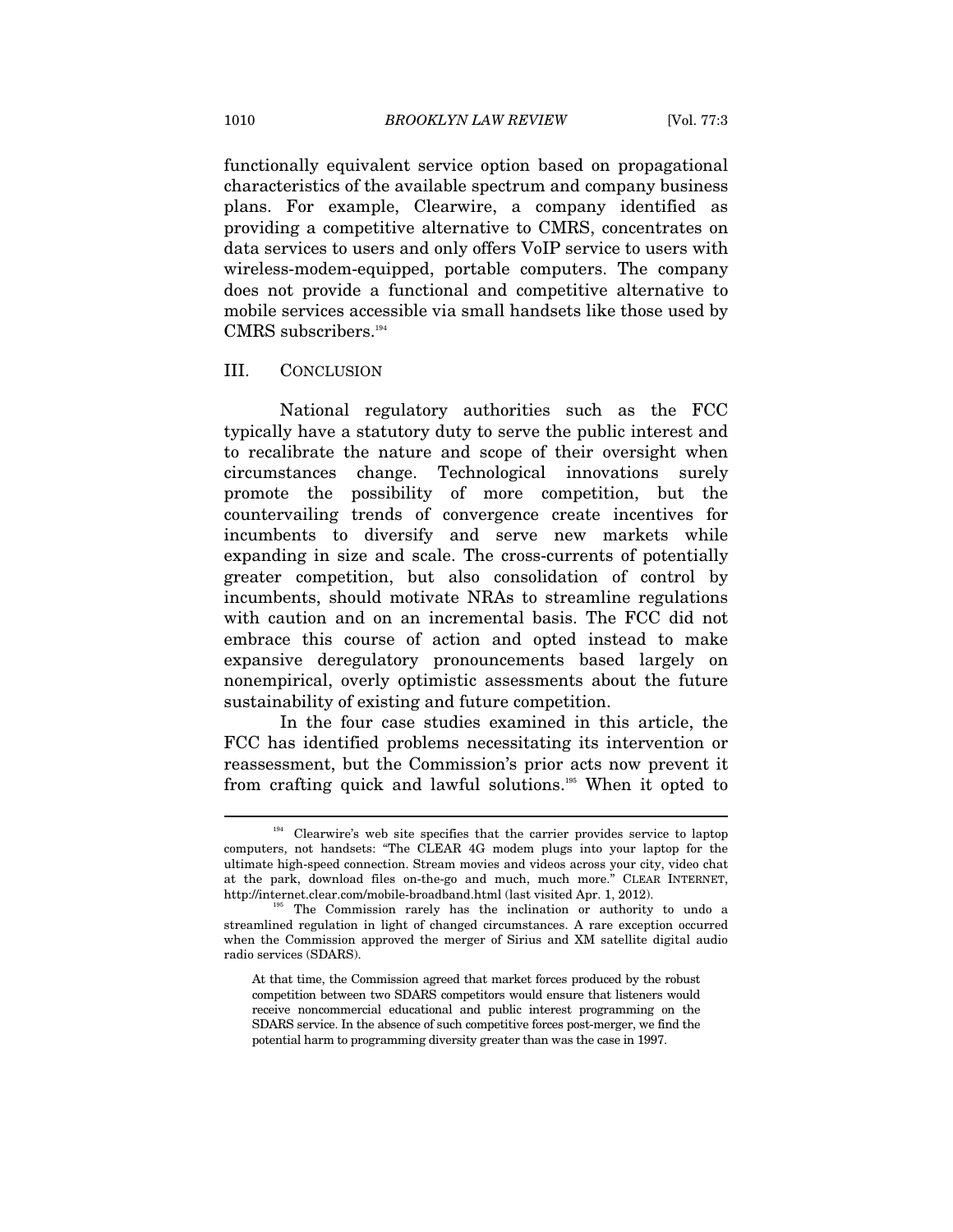apply unconditionally the information-services classification to all types of broadband Internet access, the FCC abdicated its authority even to resolve legitimate complaints of discriminatory and anticompetitive conduct. When it freed Title II–regulated common carriers of many core responsibilities—such as the duty to cooperate with competitors on fair terms, conditions, and prices—the Commission made it possible for reviewing courts to conclude that these carriers no longer had a duty to deal with each other subject to FCC oversight. Even a blatantly anticompetitive practice, such as offering retail rates below the wholesale rate offered to a competitor, does not trigger a judicial remedy because reviewing courts can defer to the FCC's expert conclusion that marketplace competition would discipline carriers and offer readily available and cheaper alternatives to carriers' engaging in price squeezes. When the FCC eliminated spectrum caps, it allowed incumbent carriers to achieve necessary scale, but also to benefit from extraordinarily high barriers to market entry all but guaranteeing a concentrated market, which is compounded by lax merger review.

The FCC has executed a strategy that favors incumbents best equipped to exploit streamlined or eliminated regulation for private gain. The competition identified or predicted by the Commission has failed to reach effective and sustainable levels. Rather than imposing so-called heavy-handed regulations, the FCC has removed regulatory safeguards that would require scrutiny of incumbents' efforts to achieve market dominance, including tactics that might constitute unfair trade practices and violations of competition policies.

Only recently has the FCC changed its approach and recognized anticompetitive conduct and market concentration. The FCC has determined that it should resolve complaints regarding the allegedly anticompetitive practices of certain ISPs. The Commission no longer reports to Congress that the mobile wireless marketplace unconditionally operates with effective competition,196 or that Americans enjoy ubiquitous access to

*In re* Applications for Consent to the Transfer of Control of Licenses, 23 FCC Rcd. 12,348, 12,413 (Aug. 5, 2008) (memorandum opinion and order and report and order). 196 The FCC no longer unconditionally concludes that the U.S. wireless

marketplace evidences effective competition:

<sup>[</sup>W]e find that the mobile wireless ecosystem is sufficiently complex and multifaceted that it would not be meaningful to try to make a single, all-inclusive finding regarding effective competition that adequately encompasses the level of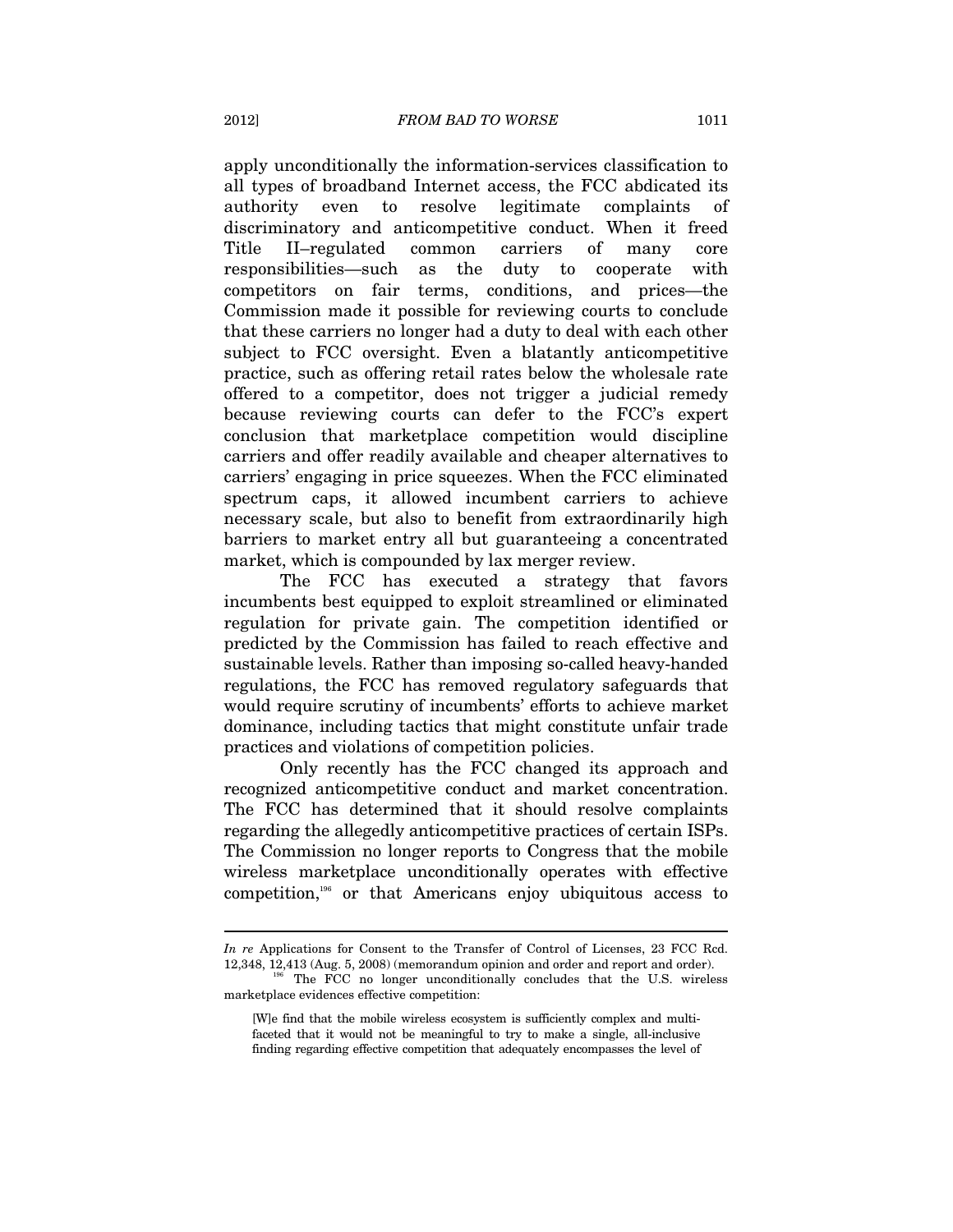competitive broadband services.197 Additionally, the Commission has launched a reassessment of whether middle-mile telecommunications links between end users and carriers are priced at competitive levels.198 The Commission apparently now sees the need to impose duties to deal fairly and on reasonable terms and conditions even for carriers who claim regulatory streamlining exempts them from government oversight.

It remains to be seen whether and how the FCC can maneuver around all the consumer-protection tools it has abandoned. Already courts have rejected the Commission's creative and novel invocations of ancillary jurisdiction in lieu of direct statutory authority. Had the Commission acted cautiously it would have lost the ability to make a big deregulatory pronouncement, but years later it would be in a position to act when needed.

Sadly, remedies for the FCC and the nation cannot arrive anytime soon, because Congress appears unable to reach consensus on necessary amendments to the Communications Act of 1934. Whether and how the FCC should regulate has become a contentious issue based largely on economic and political philosophy and not empirical evidence.199 The FCC needs a clear statutory basis to provide public-interest safeguards for consumers of information services and to make sensible and limited retreats from several deregulatory initiatives. Such reassessments would not signal a resumption of intrusive and potentially harmful regulation. Instead the FCC would have clear legislative authority to assess the current state of telecommunications and information-service markets and to make midcourse corrections in the scope of deregulation.

Absent new statutory authority the FCC will continue to struggle with no certainty whether an assertion of ancillary

competition in the various interrelated segments, types of services, and vast geographic areas of the mobile wireless industry.

<sup>15</sup>th CMRS Competition Report, *supra* note 182, at 9691.<br><sup>197</sup> The FCC states that "that broadband is not being deployed in a reasonable and timely fashion to all Americans." Inquiry Concerning the Deployment of Advanced Telecommunications Capability to All Americans in a Reasonable and Timely Fashion, and Possible Steps to Accelerate Such Deployment Pursuant to Section 706 of the Telecommunications Act of 1996, as Amended by the Broadband Data Improvement Act, GN Docket No. 10-159, FCC 11-78, ¶ 1 (May 20, 2011) (seventh broadband progress report and order on reconsideration). 198 *In re* Connect America Fund, 26 FCC Rcd. 4554, 4676 (Feb. 9, 2011) (notice

of proposed rulemaking and further notice of proposed rulemaking) (seeking comment on reasons for high middle mile costs and whether to use universal funding support to expand capacity and reduce price). 199 *See generally* Frieden, *supra* note 26, at 277-312.